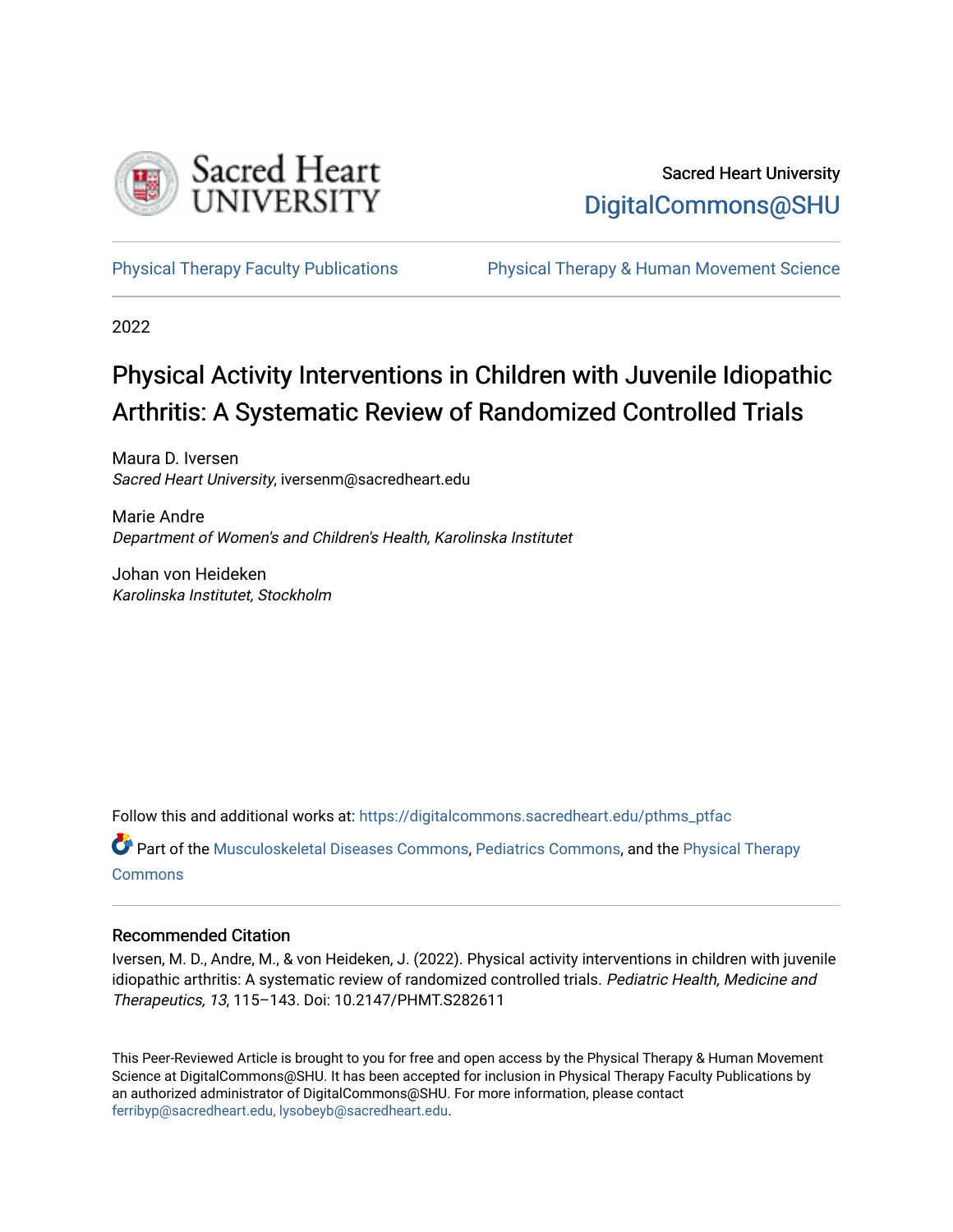Open Access Full Text Article

REVIEW

# Physical Activity Interventions in Children with Juvenile Idiopathic Arthritis: A Systematic Review of Randomized Controlled Trials

Maura D Iversen $\boldsymbol{0}^{1-3}$  $\boldsymbol{0}^{1-3}$  $\boldsymbol{0}^{1-3}$ , Marie Andre $\boldsymbol{0}^2$  $\boldsymbol{0}^2$ , Johan von Heideken $\boldsymbol{0}^2$ 

<span id="page-1-1"></span><span id="page-1-0"></span><sup>1</sup>College of Health Professions, Sacred Heart University, Fairfield, CT, USA; <sup>2</sup>Department of Women's and Children's Health, Karolinska Institutet, Stockholm, Sweden; <sup>3</sup>Section of Clinical Sciences, Division of Immunology, Rheumatology & Immunity, Brigham & Women's Hospital, Harvard Medical School, Boston, MA, USA

Correspondence: Maura D Iversen, College of Health Professions, Sacred Heart University, 5151 Park Avenue, Fairfield, CT, 06825, USA, Tel +1 203 396-8024, Fax +1 203-396-8025, Email iversenm@sacredheart.edu

**Introduction:** Children with juvenile arthritis (JA) experience pain, stiffness, fatigue, and decreased motion leading to difficulties with daily activities and low physical activity (PA). PA is critical to improve health and function and mitigate JA-associated symptoms. This study evaluated the evidence for PA interventions in children with JA.

**Materials and Methods:** A systematic review of randomized controlled trials (RCTs) of PA interventions in children with JA was conducted. Ovid (Medline), Cochrane Library, EMBASE, and CINAHL databases were searched for papers published in English between 1/1/1946 and 9/1/2021. Studies which concurrently assessed medical interventions were excluded. Participant and intervention characteristics and outcomes were extracted. Study internal validity and intervention attributes were assessed.

**Results:** A total of 555 studies were identified, with 13 studies from 10 countries included. Data from 672 children diagnosed with juvenile idiopathic arthritis (JIA) (range of mean ages, 8.7 to 16.1 years) were analyzed. Fifty-two percent of intervention arms incorporated strengthening exercise alone or combined with other exercise, with 61.9% performed 3x/week. About 43.5% of sessions lasted >45 to ≤60 minutes and 65.2% of programs were ≥12 to <28 weeks. PA interventions improved function and symptoms without adverse events. Intervention details were missing especially regarding PA intensity, reasons for dropouts, and adherence. Only two studies incorporated strategies to promote adherence.

**Discussion:** RCTs of PA interventions in JA only include JIA. Available RCTs used mixed modes of interventions. Reporting of PA interventions lacks sufficient detail to discern the dose-response relationship. Strategies to motivate engagement in PA and to support families to promote PA are lacking, as are studies of long-term outcomes.

**Conclusion:** There are limited RCTs of PA interventions in JIA. Adherence was better with low intensity programs. PA interventions for JIA yield positive health benefits but better reporting of PA intervention details is needed to generate more high-quality evidence and inform clinical practice.

**Prospero Registration:** Maura Iversen, Johan von Heideken, Marie Andre. Physical Activity in Children with Rheumatic Diseases: a systematic review. PROSPERO 2021 CRD42021274634 Available from: [https://www.crd.york.ac.uk/prospero/display\\_record.php?](https://www.crd.york.ac.uk/prospero/display_record.php?ID=CRD42021274634) [ID=CRD42021274634.](https://www.crd.york.ac.uk/prospero/display_record.php?ID=CRD42021274634)

**Keywords:** physical activity, juvenile idiopathic arthritis, exercise

### **Plain Language Summary**

- Physical activity (PA) is an important component of juvenile idiopathic arthritis (JIA) management and may prevent long-term consequences of the disease.
- We reviewed studies which evaluated PA interventions for children with JIA to determine whether PA interventions provide positive health benefits.
- There is limited number of RCTs of PA in children with JIA and the majority of studies included children with polyarticular or oligoarthritis JIA subtypes.

Pediatric Health, Medicine and Therapeutics 2022:13 115–143 **115**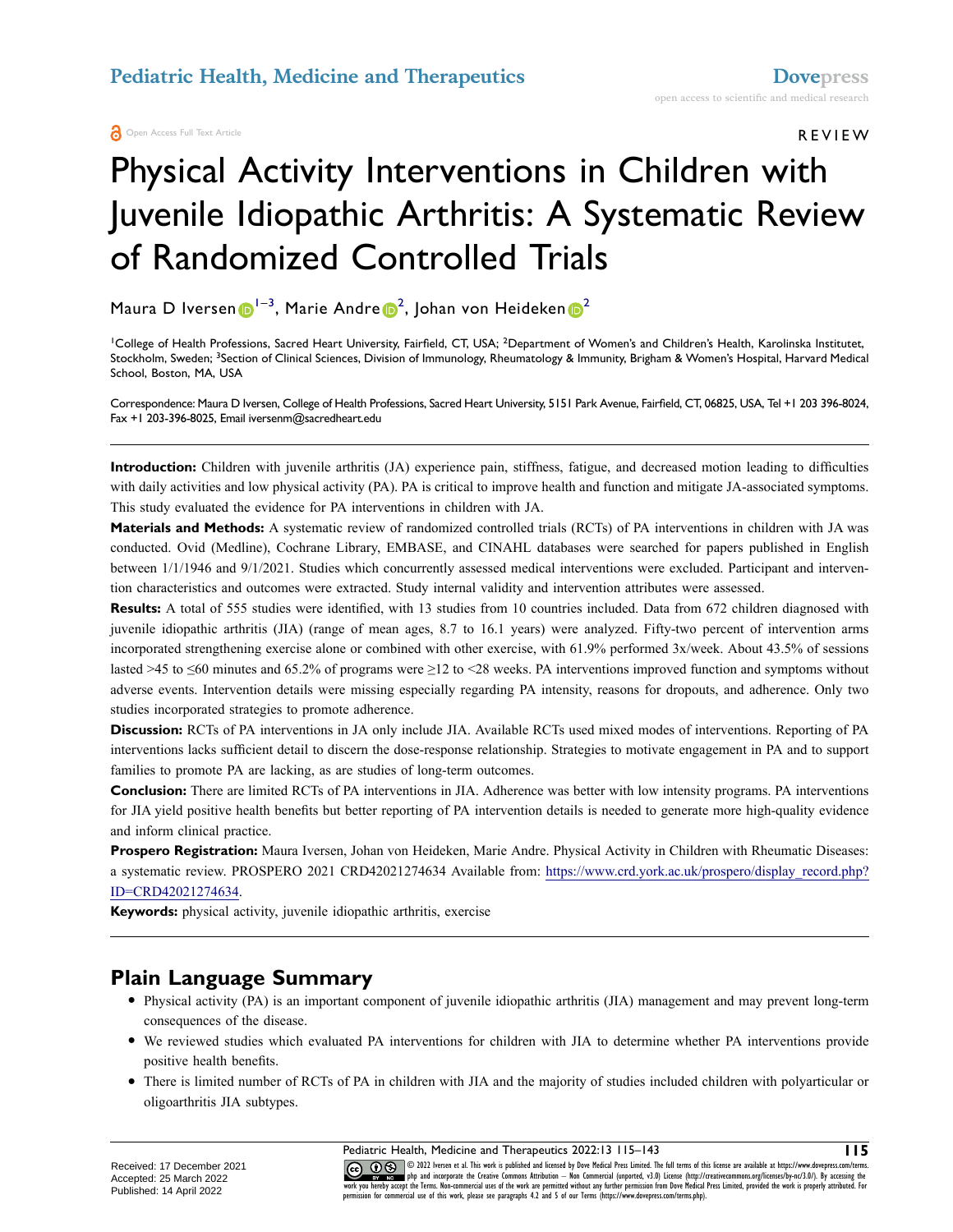- Most studies incorporated strengthening exercises alone or in combination with other forms of exercise.
- Studies noted improved physical function and mental health and programs were well tolerated with no adverse events.
- Adherence was generally better with lower intensity exercise compared to high intensity. Identifying strategies to motivate children to adhere is needed.
- Better reporting of PA interventions may inform clinical practice and research.

#### **Introduction**

Juvenile idiopathic arthritis (JIA), the most prevalent rheumatic disease in children, has many subtypes including: oligoarthritis, polyarthritis, systemic, psoriatic arthritis, enthesitis-related or spondyloarthritis, and undifferentiated.<sup>1</sup> JIA-associated symptoms include joint pain, stiffness and movement restrictions, fatigue, fever and muscle weakness.<sup>[1](#page-28-0)</sup> These symptoms and some forms of medical therapy used to manage JIA, place children at increased risk of sub-optimal bone mineralization and osteoporosis, undernutrition, muscle weakness, mobility impairments, and limitations in activities of daily living such as play.<sup>1–[5](#page-28-1)</sup> JIA also leads to reduced quality of life and the potential for increased mortality in adulthood.<sup>1</sup> Physical activity (PA) and exercise are important components of a healthy lifestyle for all children including children with JIA. $6-10$  $6-10$  Current PA recommendations for children include participation in 60 minutes of moderate to vigorous activity per day, with vigorous activity completed on at least 3 days per week.<sup>[11–](#page-28-4)[13](#page-28-5)</sup>

<span id="page-2-6"></span><span id="page-2-5"></span><span id="page-2-0"></span>Studies of PA participation in children with JIA show these children are considerably less active than their peers.<sup>6,[14](#page-28-6)</sup> Bos et al found children with JIA spent substantial time in sedentary behaviors and less time in moderate to vigorous activity compared to health controls, adjusting for age, gender, body mass index and season.<sup>15</sup> Children with JIA also demonstrate reduced aerobic and anaerobic exercise capacity.[6](#page-28-2) These factors lead to a higher rate of disability, especially among adolescent girls with polyarticular rheumatoid factor-positive subtype.<sup>[16](#page-28-8)</sup>

<span id="page-2-8"></span><span id="page-2-7"></span><span id="page-2-3"></span><span id="page-2-2"></span><span id="page-2-1"></span>Earlier investigative studies of children with JIA suggest weight-bearing PA and muscle strengthening are positively associated with a number of health outcomes.<sup>[2](#page-28-9)[,17](#page-28-10)</sup> Farpour-Lambert et al reported weight-bearing and strengthening exercises can improve bone health.<sup>2</sup> Sandstedt et al found a 12-week exercise program of weight-bearing exercise plus standardized muscle strengthening exercises for children with JIA led to significant improvements in bone mineral density, bringing measurements for children with JIA within the reference range of healthy children.<sup>[3](#page-28-11)</sup> Physical activity and exercise (both aerobic and low intensity resistance exercise) also increase exercise capacity, muscle strength and composition, enhance mood, and improve quality of life.<sup>18</sup> Studies indicate these benefits lead to reduced disability in adulthood.<sup>19</sup> Among children with JIA, the goal is to achieve recommended PA levels, accounting for baseline PA levels, disease status, and JIA-associated symptoms.<sup>20</sup> Treatment guidelines indicate a comprehensive approach to JIA management includes a combination of pharmacologic interventions plus moderate, consistent exercise and/or a more active lifestyle.<sup>[10](#page-28-3)</sup>

<span id="page-2-11"></span><span id="page-2-10"></span><span id="page-2-9"></span><span id="page-2-4"></span>Despite the evidence suggesting the positive impact of many forms of PA participation on health outcomes in children with JIA, parents and their children still fear exercise will exacerbate symptoms. This fear coupled with the vagueness of exercise prescriptions provided in clinical encounters leads to hesitancy and uncertainty regarding the best exercise and PA recommendations for children with JIA. This systematic review evaluated randomized controlled trials (RCTs) of PA interventions, including exercise, for children with JIA in terms of the breadth and quality of studies and synthesized these data to provide more detailed PA recommendations for children with JIA and their families.

### **Materials and Methods**

#### Data and Data Sources

<span id="page-2-12"></span>The research team conducted a systematic review of RCTs of PA and exercise in children with Juvenile Arthritis (JA) including JIA, following the Preferred Reporting Items for Systematic Reviews and Meta-Analyses (PRISMA) guidelines<sup>21</sup> and registered in the International Prospective Register of Systematic Reviews (PROSPERO)<sup>[22](#page-28-16)</sup> prior to beginning the search. The Ovid (Medline), Cochrane Library, EMBASE and CINAHL databases were searched for articles published in English between 1/1/1946 to 9/1/2021. Two reference librarians (JP and SG) conducted the literature search using our pre-specified criteria and search terms, see [Supplementary Materials](https://www.dovepress.com/get_supplementary_file.php?f=282611.docx) ([Figure S1–4\)](https://www.dovepress.com/get_supplementary_file.php?f=282611.docx).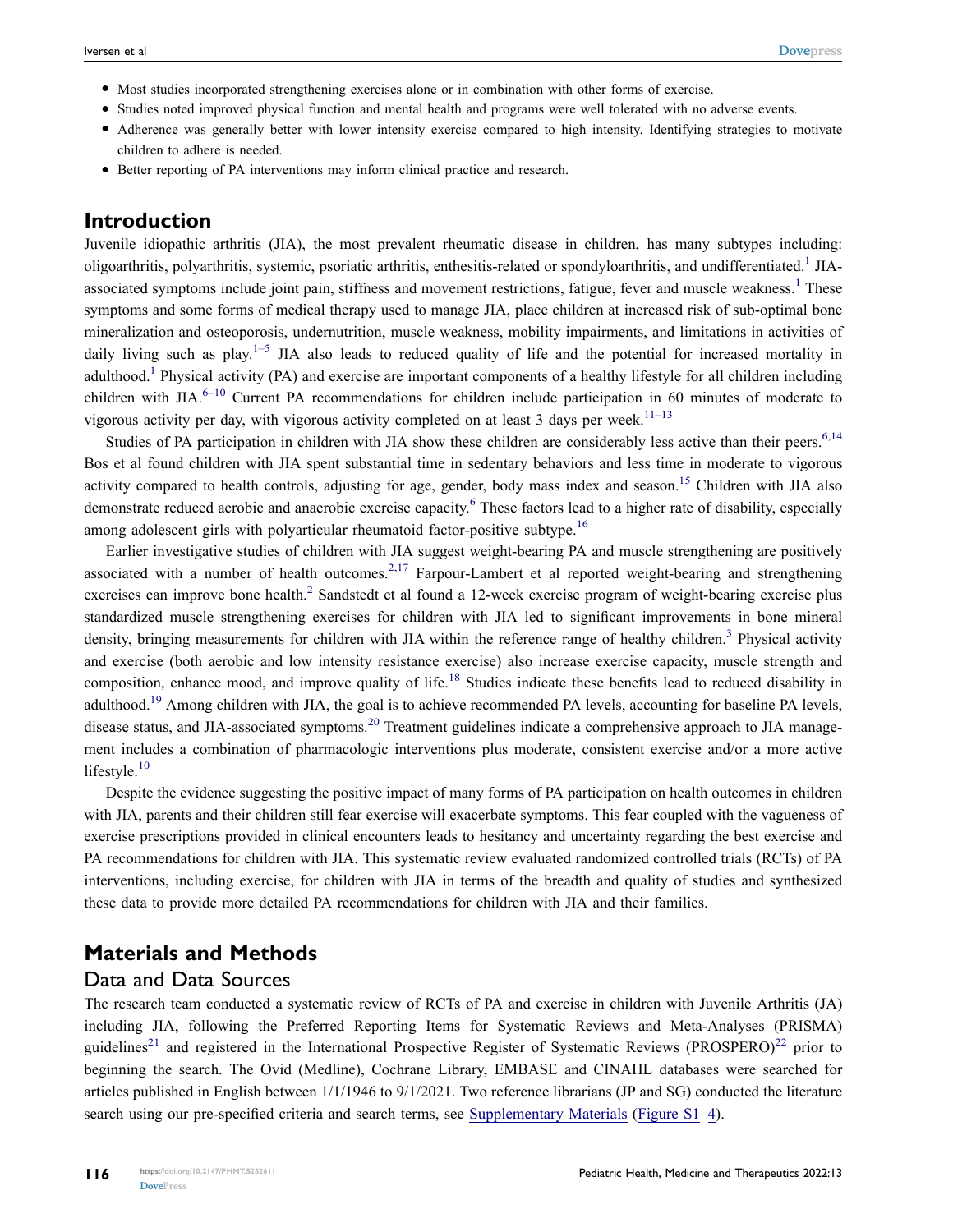<span id="page-3-0"></span>*Eligibility Criteria*: Studies were included if they: (1) evaluated exercise or PA interventions, or evaluated PA interventions which combined exercise with a modality (inferential current, hot packs) or (2) employed an interactive digital intervention (eg via computers, handheld devices, web-based programs, wearable technology or applications (apps)) which aimed to measure and promote PA, as long as a PA was incorporated into the intervention. The constructs exercise and physical activity are related but different. Exercise is defined as planned, structured behavior and is a subset of physical activity. Thus, to be comprehensive, this review included studies of PA including exercise interventions.<sup>[23](#page-28-17)</sup> This study includes only RCTs as non-randomized studies have an inherently greater risk of bias than RCTs and most observational cohorts studies use large databases which present data estimates than may appear to be more precise than they really are. Studies were excluded if they examined PA in adults with JA, were secondary analyses of a primary PA intervention in children with JA and were not published in English.

<span id="page-3-1"></span>*Study Selection*: Two librarians (JP and SG) compiled all citations identified from the searches using Endnote bibliographic software (EndNote X9, Clarivate Analytics, Philadelphia, PA) and removed duplicate records. The team members (MDI and JvH) individually examined the title and abstract of each study applying a screening process used in prior publications<sup>[24](#page-28-18)[,25](#page-28-19)</sup> and eliminated studies that did not meet the inclusion criteria. The team was not masked to the name(s) of the study author(s), institution(s) or publication source. If study eligibility was unclear, they deliberated whether or not the study met inclusion/exclusion criteria and came to a consensus regarding inclusion. Next, the team excluded conference abstracts and individually reviewed the full text articles to determine whether the study met the inclusion criteria. The search results and process of study elimination are summarized in the PRISMA flow diagram portrayed in [Figure 1.](#page-4-0) For a list of excluded full text manuscripts and the reason for exclusions, please see [Supplementary](https://www.dovepress.com/get_supplementary_file.php?f=282611.docx) [Materials](https://www.dovepress.com/get_supplementary_file.php?f=282611.docx) [\(Table S1](https://www.dovepress.com/get_supplementary_file.php?f=282611.docx)).

#### Data Extraction and Risk of Bias

After identifying all studies that met the inclusion criteria, data were extracted using a standardized form. Specific data elements included: author; year of publication; source of funding; country where study was conducted; total number of participants in PA arms and comparison/control arms; participant demographics and clinical characteristics (eg diagnosis, subtype, age, sex); program attributes such as setting, program length in weeks; type of intervention, frequency, duration, intensity, and the amount and type of supervision; whether there was a clear statement of adverse events (AEs) and drop outs (DOs) and the severity of AEs related to the intervention. The aim was to classify AEs as severe (fracture, permanent damage, disability, or death) or non-serious (muscle strain, soreness, or a fall not related to the exercise program).[26](#page-29-0)

<span id="page-3-3"></span><span id="page-3-2"></span>The team (JvH, MDI) used the Physiotherapy Evidence Database (PEDro) scoring method to independently assess the risk of bias in the included studies.<sup>[27](#page-29-1)</sup> The PEDro scale consists of 11 items to rate the internal validity and sufficiency of statistical information provided in the RCTs to inform clinical decisions. Allocation of points for each item are as follows: one or no points for the presence or absence of random allocation, concealed allocation, baseline comparability, participant blinded to allocation, therapist blinded to allocation, assessor blinded to allocation, measures of key outcomes, intention to treat analysis, comparison of study arm results, and reporting of point estimates of variability. Reporting subject eligibility criteria is acquired but not included in the total score. Points across the items are summarized to create a single score for each study ranging from 0 to 10. PEDro scores traditionally are reported as a range versus a mean or median. If the researchers disagreed on the PEDro score of a study, a normative group process was used to reach a consensus.

#### Sources of Funding for Included Studies

<span id="page-3-4"></span>Following the recommendations of the critical appraisal tool "A MeaSurement Tool to Assess Systematic Reviews" (AMSTAR 2), the researchers examined all included studies to determine the source of funding for the project and recorded the source of funding. If no source of funding was mentioned, this fact was recorded as well.<sup>[28](#page-29-2)</sup> Recording of funding is recommended as bias may be present with commercial funding.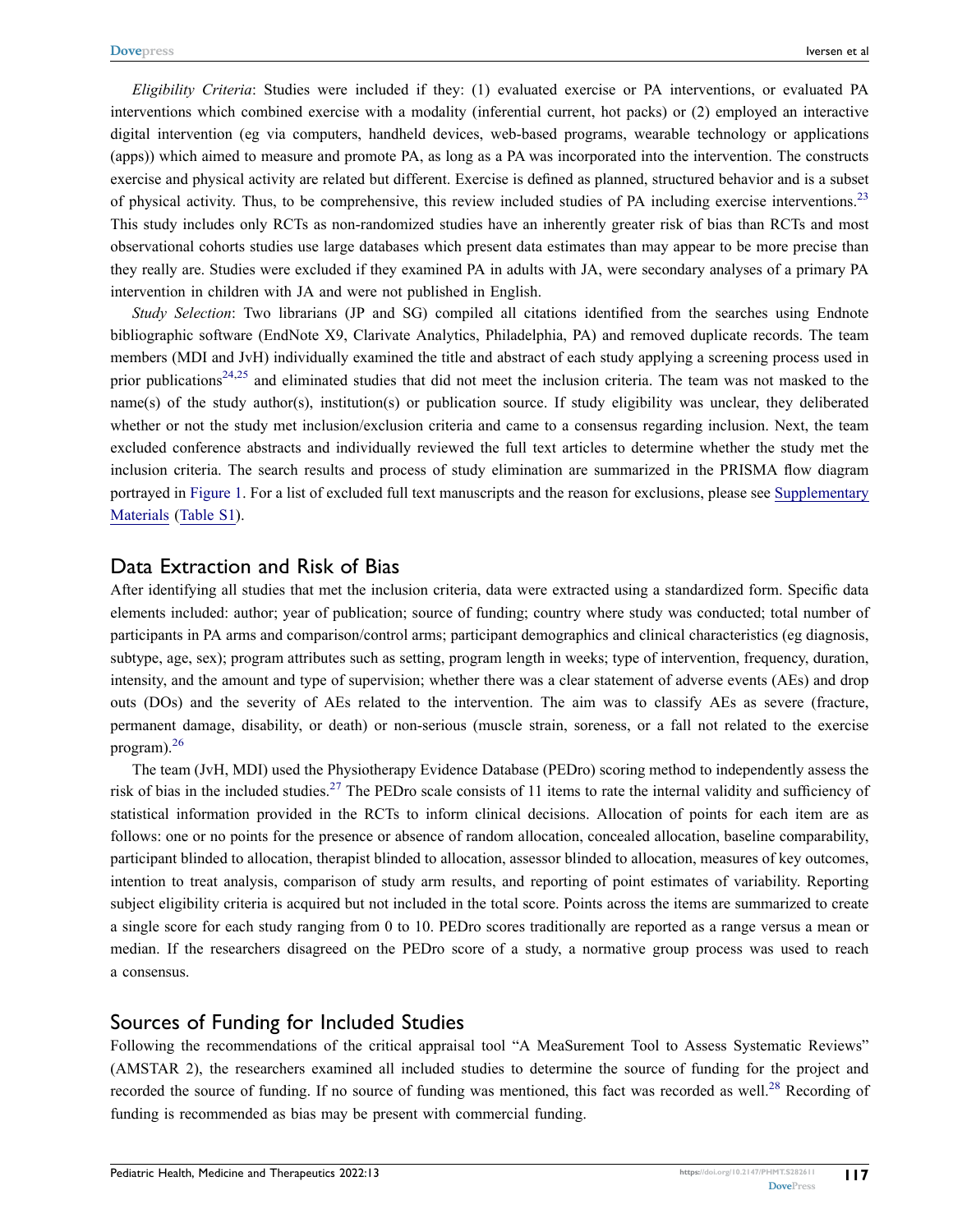<span id="page-4-0"></span>

**Figure 1** PRISMA flow diagram of randomized studies of PA and exercise in children with Juvenile Arthritis.

**Notes**: Adapted From: Page MJ, McKenzie JE, Bossuyt PM et al. The PRISMA 2020 statement: an updated guideline for reporting systematic reviews. I. 2021;372:n71. doi: 10.1136/bmj.n71. This paper was published under Open Access, Creative Commons. For more information, visit: [http://www.prisma-statement.org/.](http://www.prisma-statement.org/)

#### Quality of PA Intervention Reporting

The team used the Consensus for Exercise Reporting Template (CERT) checklist to assess the quality of the PA interventions. This checklist provides a best practice for reporting and replicating interventions in research to address deficiencies noted in PA studies. The checklist includes 16 items within seven domains such as: what (materials, exercises), who (provider), how (delivery including supervision), where (location), when, how much (dosage), tailoring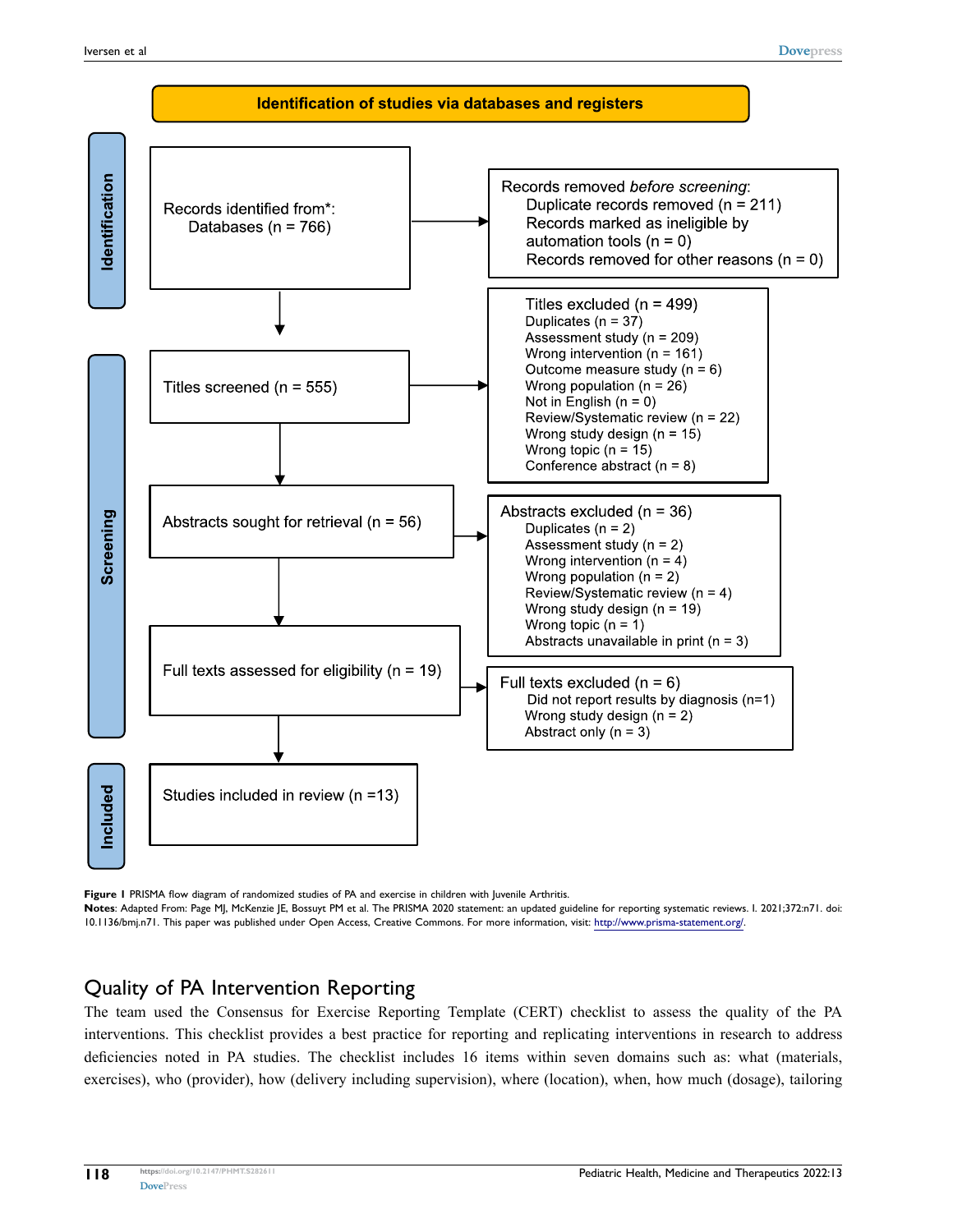<span id="page-5-0"></span>of exercise (what, how), and how well the program was implemented (compliance/planned and actual), with a maximal attainable score of 19.[29](#page-29-3)

#### Outcome Measures

The primary outcome measures typically used were PA level, physical function, or exercise capacity assessed from baseline to the end of the intervention. Assessment of PA level, physical function, or exercise capacity could be conducted using physical examination measures (such as Metabolic equivalent of task (METS), maximal aerobic capacity (VO<sub>2</sub> Max), device-acquired data such as pedometer step counts, accelerometry measures of PA levels, time spent in various activities, level of achievement of PA guideline recommendations, and/or self-reported PA levels via a validated questionnaire or diary.<sup>[30](#page-29-4)</sup> Examples of secondary outcomes included health-related quality of life (HRQoL) pain, fatigue, joint stiffness, range-of-motion (ROM), muscle integrity (eg strength, mass etc), and mental health using validated generic or disease-specific outcome measures. Intervention timeframe was documented for each study.

#### <span id="page-5-1"></span>Data Synthesis and Analysis

The team conducted a narrative synthesis of the included studies such as subject characteristics, the country where the study was conducted, PA or exercise intervention attributes (eg frequency of PA (days/week), program intensity, duration of individual sessions (minutes), total program duration (weeks), PA modes, and level of supervision (partial or complete). Modes of PA interventions were categorized as follows: strengthening alone; strengthening plus flexibility, a combination of strengthening, balance, flexibility and/or range of motion (ROM) or Pilates; aerobic exercise alone, conventional physical therapy alone or with an emphasis on a specific mode of PA, Qi Gong, or aquatic exercise. In cases where a range of time, frequency or intensity was reported for any PA intervention, the team calculated the average or rounded up the number to the next category. The team also identified whether the authors included a statement of AEs or DOs. The outcomes were then synthesized (eg function, pain, adherence etc), along with the number and type of AEs and DOs and reported across study arms. Data heterogeneity with respect to modes to intervention, duration and patient demographics and disease type, duration and activity level coupled with lack of information on intervention intensity, prohibited the use of meta-analysis. The results were presented in a descriptive analysis, and all data were analyzed using IBM SPSS Statistics version 26 (SPSS Inc., Chicago, USA).

### **Results**

#### Study Characteristics

<span id="page-5-5"></span>The initial literature search yielded 555 studies. Of these, 13 studies met the inclusion criteria ([Figure 1](#page-4-0)).<sup>[17](#page-28-10)[,31–](#page-29-5)[42](#page-29-6)</sup> These studies were conducted in 10 countries, with 4 studies $31-33,42$  $31-33,42$  $31-33,42$  (31%) conducted in Turkey. All studies included children with JIA. There were 672 participants randomized. Of these, 579 were analyzed; 494 participants in the PA intervention arms and 85 in non-physical activity groups. The participant demographic and clinical characteristics are similar to a typical population of children with JIA. For example, the mean age across studies ranged from 8.7 to 16.1 years, with a higher prevalence of oligoarthritis and polyarticular arthritis diagnoses and a higher prevalence of female patients [\(Table 1\)](#page-6-0).

#### Risk of Bias

<span id="page-5-4"></span><span id="page-5-3"></span><span id="page-5-2"></span>The PEDro scores of included studies ranged from 4 to 8, out of a possible 10 points. Only one study (7.7%) did not use concealed allocation.<sup>40</sup> In most studies, subjects and interventionists were not blinded to the intervention due to the nature of the interventions provided. In two studies  $(15.3%)$ , assessors were also not blinded  $(84.6%)$ .<sup>34[,40](#page-29-8)</sup> Regarding measurement of key outcomes, five studies<sup>[31–](#page-29-5)[33](#page-29-7)[,38,](#page-29-10)[40](#page-29-8)</sup> (38.4%) had less than the required 85% threshold for measurement of key outcomes and four studies  $(30.7%)$  used an intention-to-treat analysis<sup>36,[38](#page-29-10)[,39,](#page-29-12)[41](#page-29-13)</sup> [\(Table 2](#page-13-0)). No studies were funded by a commercial source [\(Table 1\)](#page-6-0).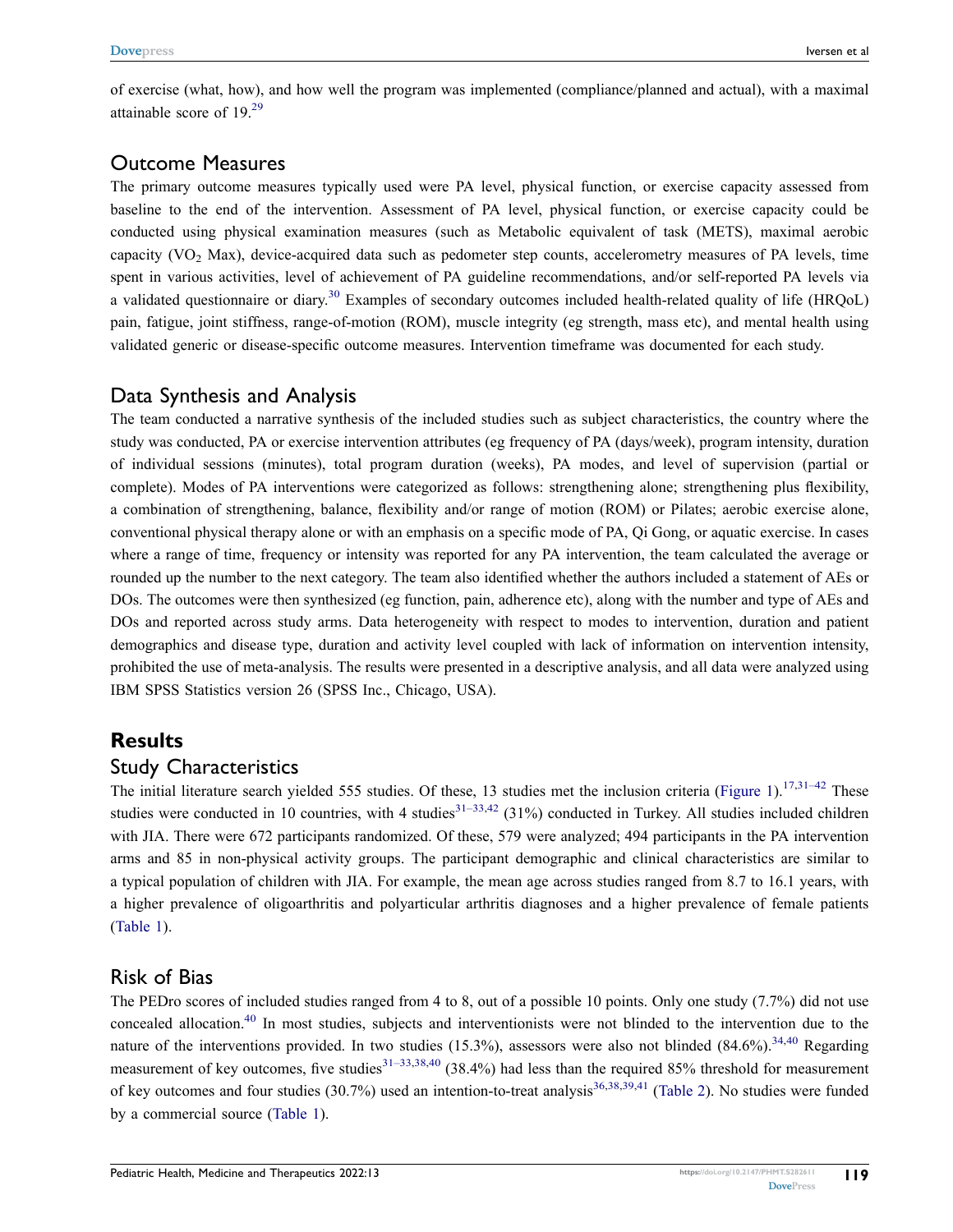| Φ        |
|----------|
| ທ່       |
| ወ        |
|          |
| <b>D</b> |
| е        |
| ىم       |
|          |
|          |

<span id="page-6-0"></span>Table I Characteristics of Study Participants, Physical Activity Interventions, Adverse Events, and Dropouts in Randomized Controlled Trials of Physical Activity Interventions in Children with Juvenile Idiopathic Arthritis

<span id="page-6-1"></span>

| Author, Year<br>and Source of<br><b>Funding</b>                      | Country | <b>Inclusion Criteria</b>                                                                                | Sample Size of<br><b>Allocated (Analyzed)</b><br>Subjects and<br>Diagnoses* | Mean Age<br>(SD or<br>Min-Max)* | Female,<br>n (%)* | Intervention Description and<br><b>Setting</b>                                                                                                                                                                                                                                                                                                    | <b>Adverse</b><br>Events<br>statement<br>(Yes/No) | <b>Number</b><br>of<br>Adverse<br><b>Events</b> | Drop Out<br><b>Statement</b> | Number of<br><b>Drop Outs</b> |
|----------------------------------------------------------------------|---------|----------------------------------------------------------------------------------------------------------|-----------------------------------------------------------------------------|---------------------------------|-------------------|---------------------------------------------------------------------------------------------------------------------------------------------------------------------------------------------------------------------------------------------------------------------------------------------------------------------------------------------------|---------------------------------------------------|-------------------------------------------------|------------------------------|-------------------------------|
| Arman et al,<br>$2019^{31}$<br>Academic<br>funding                   | Turkey  | Clinical diagnosis of JIA<br>based on ILAR criteria<br>Symptoms for at least 6<br>months, age 6-18 years | 31(25)<br>13 Oligoarthritis<br>12 Polyarticular                             | 13.16(3.35)                     | 21(84.0)          | Group I: Canadian occupational<br>performance measures were used to<br>identify the tasks the individual<br>would practice for the Task Oriented<br>Activity Training (TOAT). TOAT was<br>individually progressed using real<br>materials from daily life, supervised<br>for 60 minutes, 3 times per week<br>over 8 weeks. Intensity unspecified. | Yes                                               | $\mathbf 0$                                     | Yes                          | 6                             |
|                                                                      |         |                                                                                                          | 31(25)<br>9 Oligoarthritis<br>16 Polyarticular                              | 12.36 (2.98)                    | 21(84.0)          | Group 2: Canadian occupational<br>performance measures were used to<br>identify the tasks the individual<br>would practice. Video game based<br>(Xbox 360 Kinect), TOAT activities<br>supervised for 60 minutes sessions, 3<br>times per/week over 8 weeks.<br>Intensity unspecified.                                                             |                                                   | $\mathbf 0$                                     |                              | 6                             |
| Baydogan et al,<br>$2015^{32}$<br>No.<br>documentation<br>of funding | Turkey  | Clinical diagnosis of JIA<br>based on ILAR criteria,<br>age 6-18 years                                   | 18(15)<br>5 Oligoarthritis<br>9 Polyarticular<br>I Psoriatic Arthritis      | 9.27(1.43)                      | 11(73.3)          | <b>Group I:</b> Lower extremity<br>strengthening and stretching<br>exercises, supervised sessions of 45<br>minutes, 3 times per week over 12<br>weeks. Intensity unspecified.                                                                                                                                                                     | No                                                | N/A                                             | Yes                          | $\overline{\mathbf{3}}$       |
|                                                                      |         |                                                                                                          | 18(15)<br>7 Oligoarthritis<br>6 Polyarticular<br>2 Psoriatic Arthritis      | 10.00(3.66)                     | 10(66.7)          | Group 2: Proprioceptive and<br>balance exercises (including same<br>strengthening and stretching as<br>group 1) supervised sessions of 45<br>minutes duration, 3 times per week<br>over 12 weeks. Intensity unspecified.                                                                                                                          |                                                   | N/A                                             |                              | $\overline{\mathbf{3}}$       |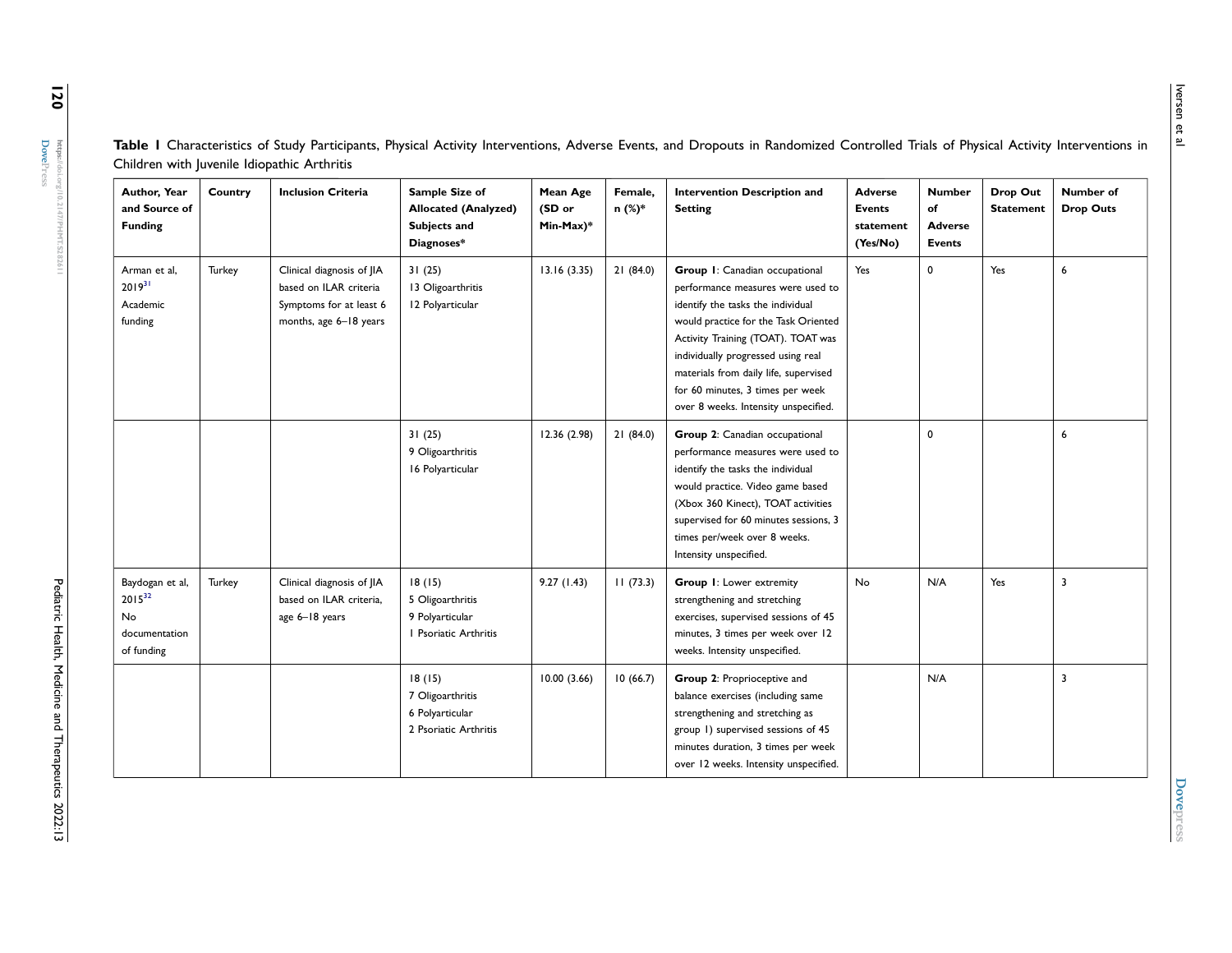| Calik et al,<br>202033<br>No funding was<br>received                       | Turkey       | Clinical diagnosis of JIA<br>based on ILAR criteria,<br>age 6-16 years         | 10(6)<br>4 Oligoarthritis<br>I Entheses<br>I Systemic | 12.5(4.03)  | 6(100)                 | <b>Group I:</b> Clinical Pilates progressive<br>exercise supervised by an<br>experienced physical therapist<br>trained in Pilates performed for 60<br>minutes, 3 times per week over 6<br>weeks. Intensity unspecified.                                                                                            | Yes       | $\mathbf 0$ | Yes | 4 |
|----------------------------------------------------------------------------|--------------|--------------------------------------------------------------------------------|-------------------------------------------------------|-------------|------------------------|--------------------------------------------------------------------------------------------------------------------------------------------------------------------------------------------------------------------------------------------------------------------------------------------------------------------|-----------|-------------|-----|---|
|                                                                            |              |                                                                                | 10(9)<br>7 Oligoarthritis<br>2 Enthesitis             | 11.66(3.12) | 4(44.4)                | Group 2: Home progressive<br>exercises including a total of 12<br>exercises (whole body stretching and<br>strengthening exercises). Supervised<br>over phone. Performed for 40<br>minutes, 3 times per week for 6<br>weeks. Intensity unspecified.                                                                 |           | $\mathbf 0$ |     |   |
| Elnaggar and<br>Elshafey, 2016 <sup>34</sup><br>No funding was<br>received | Egypt        | Clinical diagnosis of JIA<br>based on ILAR criteria,<br>age range not provided | 15(15)<br>15 Polyarticular                            | 9.7(1.5)    | Not<br>provided        | Group 1: Supervised<br>nonprogressive resistive aquatic<br>exercises for a total of 30 minutes<br>(20 of resistive exercise plus warm<br>up and cool down) and 15 minutes of<br>interferential therapy, performed 3<br>times per week for 12 weeks.<br>Intensity unspecified.                                      | No        | N/A         | Yes | 0 |
|                                                                            |              |                                                                                | 15(15)<br>15 Polyarticular                            | 10.1(1.2)   | <b>Not</b><br>provided | Group 2: Traditional nonprogressive<br>physical therapy (hot packs, quad<br>exercises, range-of-motion (ROM),<br>isometric, hold-relax technique,<br>weight-bearing exercise, flexibility,<br>fitness (bike, treadmill) for 45<br>minutes per session, 3 times per<br>week for 12 weeks. Intensity<br>unspecified. |           | N/A         |     | 0 |
| Elnaggar et al,<br>$2021^{35}$<br><b>No</b><br>documentation<br>of funding | Saudi Arabia | Clinical diagnosis of JIA<br>based on ILAR criteria,<br>age 10-14 years        | 18(17)<br>17 Polyarticular                            | 12.11(1.65) | 12(70.6)               | Group I: Supervised core stability<br>exercises plus conventional physical<br>therapy 45 minutes per session, 3<br>times per week for 12 weeks.<br>Intensity unspecified.                                                                                                                                          | <b>No</b> | N/A         | Yes |   |

<span id="page-7-1"></span><span id="page-7-0"></span>Hep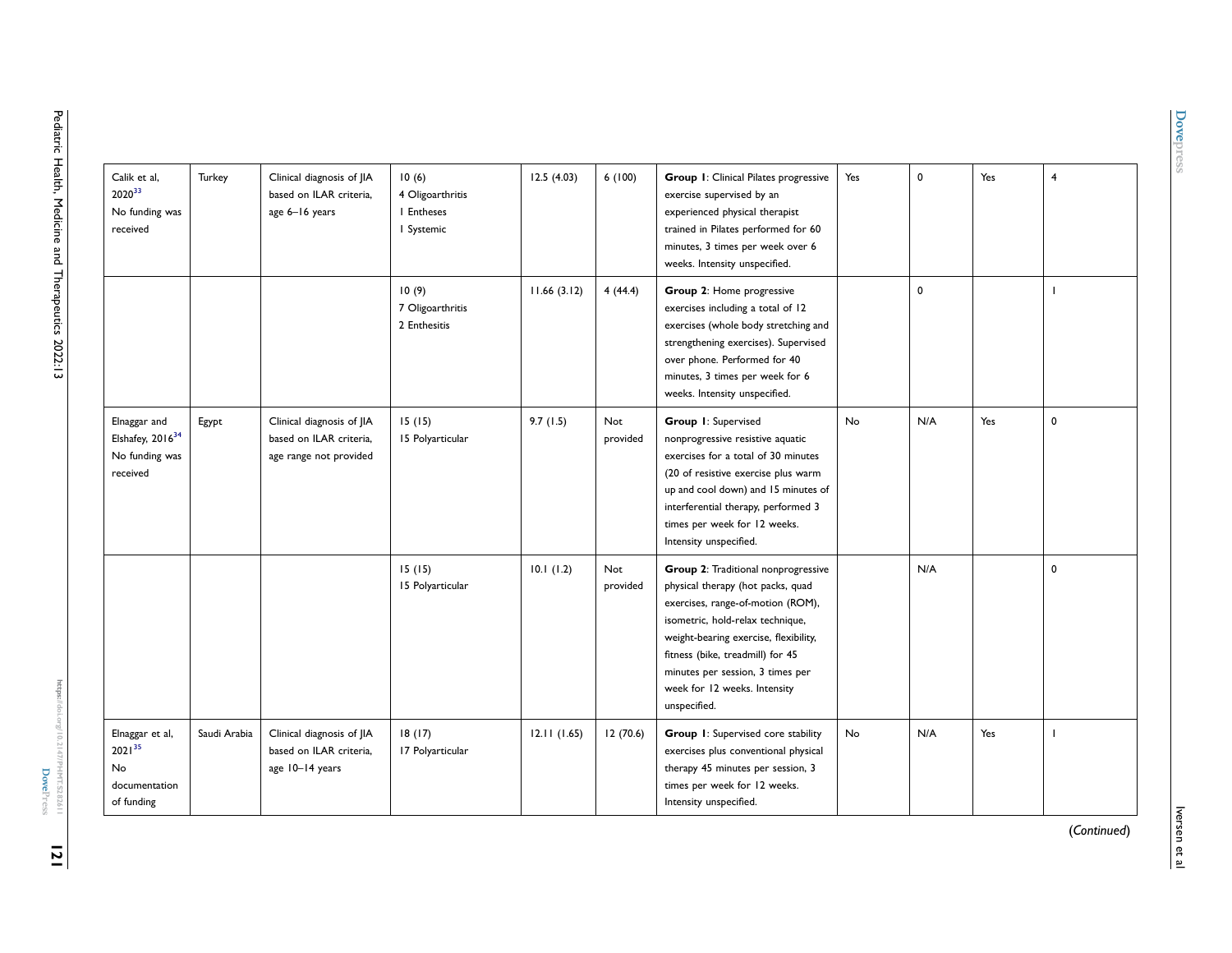| Author, Year<br>and Source of<br><b>Funding</b>            | Country   | <b>Inclusion Criteria</b>                                                                                                                                                             | Sample Size of<br><b>Allocated (Analyzed)</b><br>Subjects and<br>Diagnoses*                                                                                                | Mean Age<br>(SD or<br>Min-Max)* | Female,<br>n (%)* | <b>Intervention Description and</b><br><b>Setting</b>                                                                                                                                                                                                                                                                                                                                                                                                                                                                                                                                                                              | <b>Adverse</b><br><b>Events</b><br>statement<br>(Yes/No) | <b>Number</b><br>of<br><b>Adverse</b><br><b>Events</b> | Drop Out<br><b>Statement</b> | Number of<br><b>Drop Outs</b> |
|------------------------------------------------------------|-----------|---------------------------------------------------------------------------------------------------------------------------------------------------------------------------------------|----------------------------------------------------------------------------------------------------------------------------------------------------------------------------|---------------------------------|-------------------|------------------------------------------------------------------------------------------------------------------------------------------------------------------------------------------------------------------------------------------------------------------------------------------------------------------------------------------------------------------------------------------------------------------------------------------------------------------------------------------------------------------------------------------------------------------------------------------------------------------------------------|----------------------------------------------------------|--------------------------------------------------------|------------------------------|-------------------------------|
|                                                            |           |                                                                                                                                                                                       | 18(16)<br>16 Polyarticular                                                                                                                                                 | 11.31(1.35)                     | 13(81.3)          | Group 2: Conventional physical<br>therapy consisting of ROM,<br>strengthening, flexibility, and aerobic<br>exercises performed 30 minutes<br>per session, 3 times per week over<br>12 weeks. Intensity unspecified.                                                                                                                                                                                                                                                                                                                                                                                                                |                                                          | N/A                                                    |                              | $\overline{2}$                |
| Epps et al,<br>200536<br>No<br>documentation<br>of funding | <b>UK</b> | Patients diagnosed more<br>than 3 months with<br>idiopathic arthritis, onset<br>before 16 years of age,<br>stable on medication with<br>at least one active joint,<br>aged 4-19 years | 39 (36)<br>15 Polyarticular<br>3 Oligoarthritis<br>8 Extended oligoarticular<br>8 Enthesitis-related<br>arthritis<br>5 Systemic                                            | $11(4-19)$                      | 24(66.7)          | Group I: Land physical therapy for<br>16 hourly sessions at one of the trial<br>centers over 2 weeks. Following this<br>block of intensive treatment,<br>supervised land physical therapy once<br>per week or fortnight for 2 months<br>on an outpatient basis. Community<br>physical therapists used their clinical<br>judgement to decide whether<br>a patient's treatment should continue<br>or stop, but were asked to exclude<br>hydrotherapy until a 6-month follow-<br>up assessment was completed.<br>Swimming was not excluded from<br>patient's usual activities at any time<br>during the trial. Intensity unspecified. | No                                                       | N/A                                                    | Yes                          | 3                             |
|                                                            |           |                                                                                                                                                                                       | 39 (36)<br>18 Polyarticular<br>4 Oligoarthritis<br>7 Extended oligoarticular<br>4 Enthesitis-related<br>arthritis<br>I Psoriatic arthritis with<br>psoriasis<br>5 Systemic | $12(6-19)$                      | 19(52.8)          | Group 2: Hydrotherapy plus land<br>physical therapy; 8 hourly sessions of<br>hydrotherapy and 8 hourly<br>supervised sessions of land physical<br>therapy over 2 weeks. Following this<br>block of intensive treatment,<br>hydrotherapy only, once per week or<br>fortnight for 2 months on an<br>outpatient basis.<br>Intensity unspecified.                                                                                                                                                                                                                                                                                      | No                                                       | N/A                                                    |                              | 3                             |

 $\overline{122}$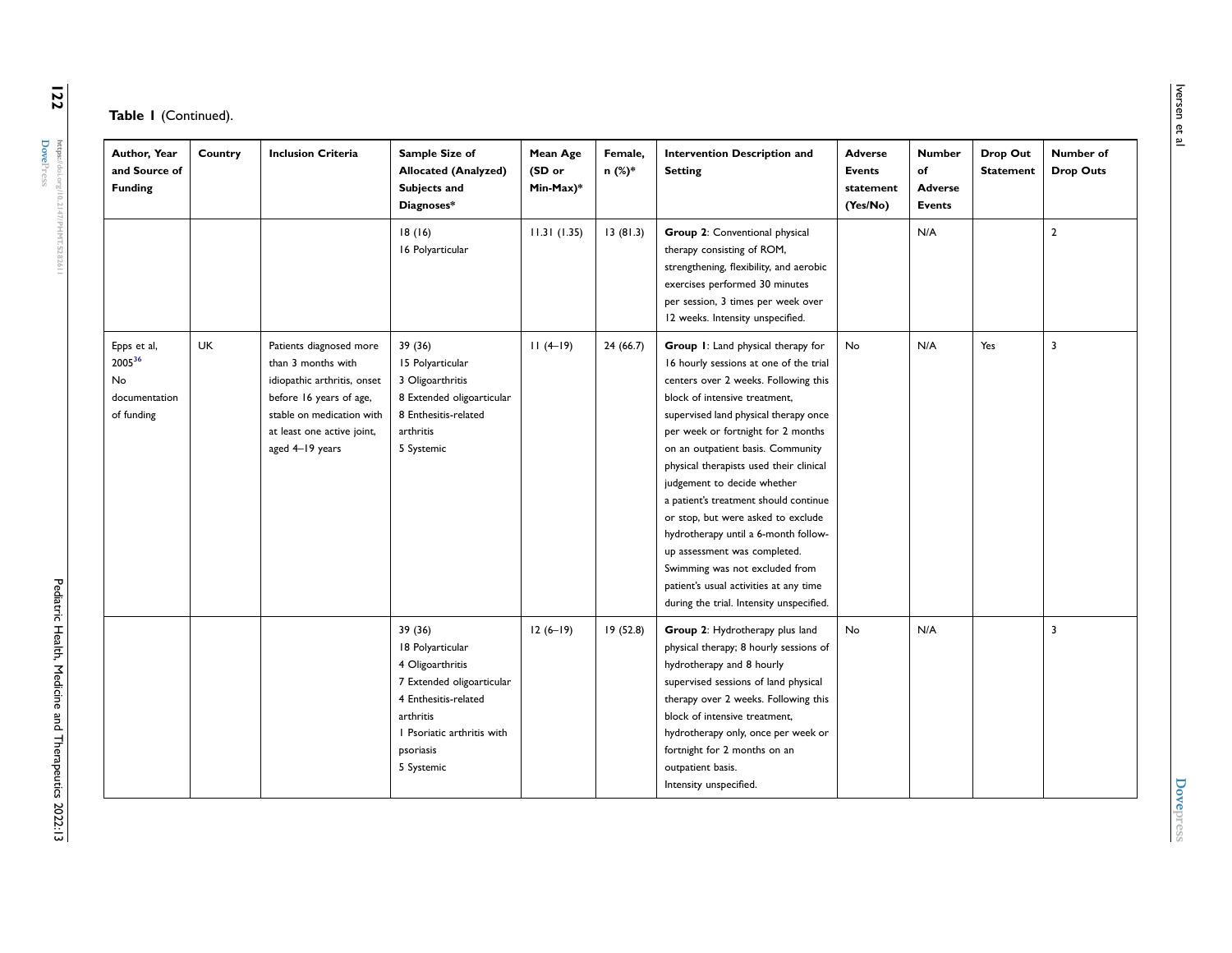<span id="page-9-0"></span>

| Mendonca et al,<br>$2013^{37}$<br>No<br>documentation<br>of funding | <b>Brazil</b> | Clinical diagnosis of JIA<br>based on ILAR criteria,<br>age 8-18 years | 25(25)<br>10 Oligoarthritis<br>8 Polyarticular<br>7 Systemic                                                     | 11.0<br>$(8-18)$ | 16(64.0)  | Group 1: Conventional exercise<br>adapted to each patient including<br>a warm-up, a workout, and a cooling-<br>down period. Exercises were<br>supervised and performed with<br>a series of 6 to 10 repetitions in the<br>supine, prone, and seated positions.<br>Stretching exercise positions were<br>maintained for 30 seconds. Exercises<br>were performed for 50 minutes, 2<br>times per week for 6 months.<br>Intensity unspecified                                                                                                              | Yes | $\mathbf 0$ | Yes | $\mathbf 0$ |
|---------------------------------------------------------------------|---------------|------------------------------------------------------------------------|------------------------------------------------------------------------------------------------------------------|------------------|-----------|-------------------------------------------------------------------------------------------------------------------------------------------------------------------------------------------------------------------------------------------------------------------------------------------------------------------------------------------------------------------------------------------------------------------------------------------------------------------------------------------------------------------------------------------------------|-----|-------------|-----|-------------|
|                                                                     |               |                                                                        | 25(25)<br>14 Oligoarthritis<br>4 Polyarticular<br>7 Systemic                                                     | 11.8(3.4)        | 16(64.0)  | Group 2: Pilates exercises included<br>floor exercises and exercises with<br>the reformer, stability chair, Cadillac,<br>and ladder barrel. These exercises<br>were adapted to the patient's<br>physical and cognitive specifications.<br>Exercises were introduced in order<br>of increasing difficulty and were<br>performed with 5 repetitions of each<br>exercise for the first 3 classes, 8<br>repetitions for the next 3 classes,<br>and 10 repetitions in subsequent<br>classes. Sessions lasted 50 minutes, 2<br>times per week for 6 months. |     | $\pmb{0}$   |     | $\mathbf 0$ |
| Perez Ramirez<br>et al. 2019 <sup>38</sup><br>Foundation<br>funding | Chile         | Clinical diagnosis of JIA,<br>age 8-18 years                           | 24(16)<br>5 Oligoarthritis<br>7 Polyarticular<br>6 Entesitis<br>2 Systemic<br>4 Undifferentiated                 | 13.17(3.02)      | 15(62.5)  | Group I: Watsu therapy (passive<br>movement sequences, stretches, and<br>massages), 45 minutes per<br>supervised session, I time per week<br>for 10 weeks. Intensity unspecified.                                                                                                                                                                                                                                                                                                                                                                     | Yes | $\mathbf 0$ | Yes | 8           |
|                                                                     |               |                                                                        | 22(14)<br>4 Oligoarthritis<br>5 Polyarticular<br>2 Enthesitis<br>2 Systemic<br>8 Undifferentiated<br>I Psoriatic | 12.68(3.00)      | 20 (90.9) | Group 2: Supervised hydrotherapy<br>(stretching, strengthening exercises,<br>and swimming) for 45 minutes, I<br>time per week for 10 weeks.<br>Intensity unspecified.                                                                                                                                                                                                                                                                                                                                                                                 |     | $\mathbf 0$ |     | 8           |

(*Continued*)

Iversen et al

Iversen et al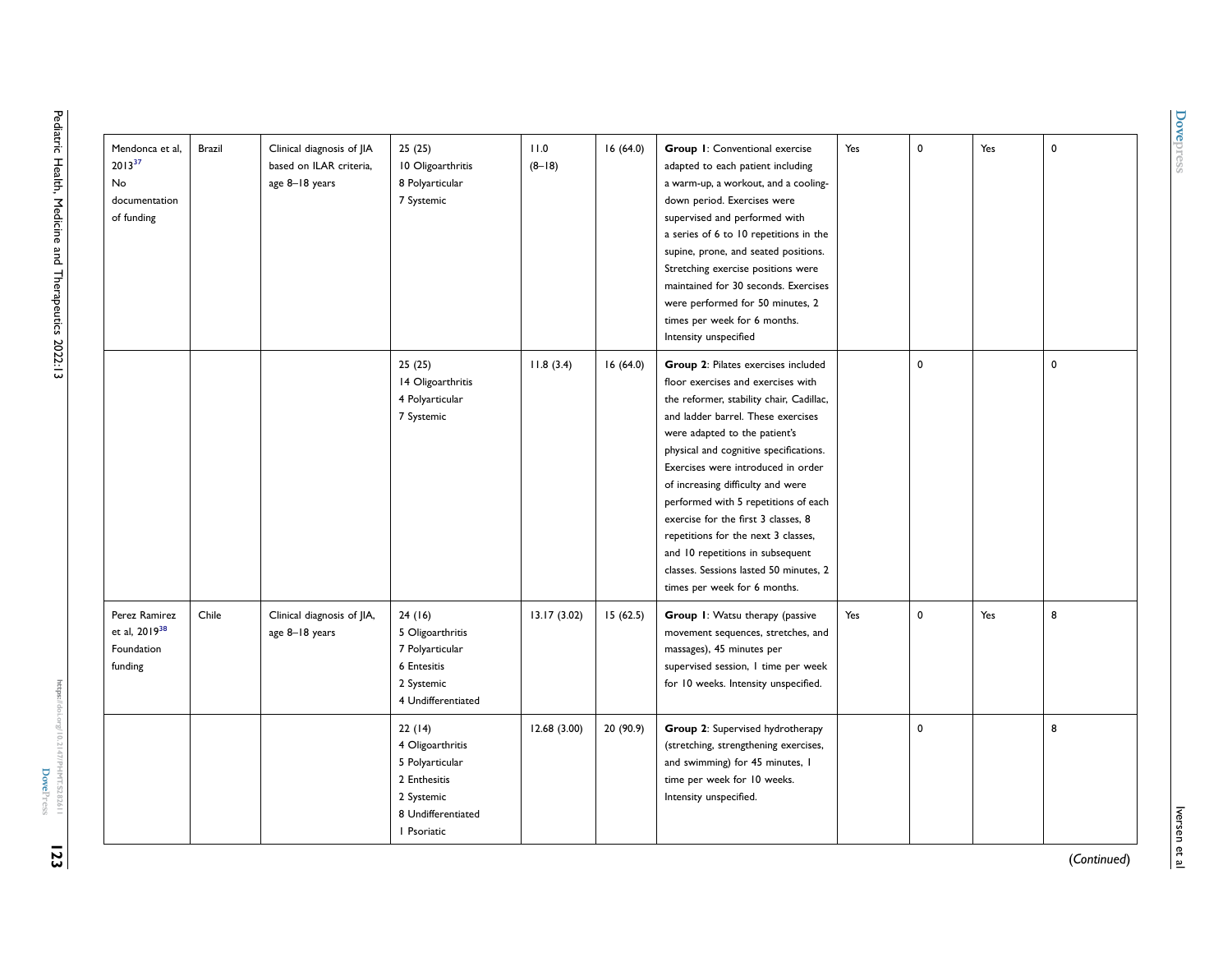| Table I (Continued). |  |
|----------------------|--|
|                      |  |

| Author, Year<br>and Source of<br><b>Funding</b>                                                                | Country | <b>Inclusion Criteria</b>                    | Sample Size of<br><b>Allocated (Analyzed)</b><br>Subjects and<br>Diagnoses*                                       | Mean Age<br>(SD or<br>Min-Max)* | Female,<br>n (%)* | Intervention Description and<br><b>Setting</b>                                                                                                                                                                                                                                                                                                                                                                                                                                                                                                                                                                                                                                                                                                                                                  | <b>Adverse</b><br>Events<br>statement<br>(Yes/No) | <b>Number</b><br>of<br><b>Adverse</b><br><b>Events</b> | Drop Out<br><b>Statement</b> | Number of<br><b>Drop Outs</b> |
|----------------------------------------------------------------------------------------------------------------|---------|----------------------------------------------|-------------------------------------------------------------------------------------------------------------------|---------------------------------|-------------------|-------------------------------------------------------------------------------------------------------------------------------------------------------------------------------------------------------------------------------------------------------------------------------------------------------------------------------------------------------------------------------------------------------------------------------------------------------------------------------------------------------------------------------------------------------------------------------------------------------------------------------------------------------------------------------------------------------------------------------------------------------------------------------------------------|---------------------------------------------------|--------------------------------------------------------|------------------------------|-------------------------------|
| Sandstedt et al.<br>$2013^{17}$<br>Foundation and<br>Academic<br>Funding                                       | Sweden  | Clinical diagnosis of JIA,<br>age 9-21 years | 33(28)<br>20 Polyarticular<br>7 Oligoarthritis<br>I Psoriatic arthritis                                           | $13.3(8.8-$<br>19.9)            | 25(76)            | Group I: Exercises consisted of<br>rope skipping, muscle strength, core<br>exercises and exercises with free<br>weights for arms (10 repetitions<br>per set for 3 sets), duration not<br>specified, unsupervised, performed 3<br>times per week for 12 weeks.<br>Intensity unspecified.                                                                                                                                                                                                                                                                                                                                                                                                                                                                                                         | <b>No</b>                                         | N/A                                                    | Yes                          | 5                             |
|                                                                                                                |         |                                              | 21(20)<br>9 Polyarticular<br>8 Oligoarthritis<br>3 Psoriatic arthritis                                            | $14.9(8.8-$<br>20.6)            | 17(81)            | Group 2: Control group (no<br>intervention)                                                                                                                                                                                                                                                                                                                                                                                                                                                                                                                                                                                                                                                                                                                                                     |                                                   | N/A                                                    |                              |                               |
| Singh-Grewal<br>et al, 2007 <sup>39</sup><br>Foundation and<br>Canadian<br>Institutes of<br>Health<br>Research | Canada  | Clinical diagnosis of JIA,<br>age 8-16 years | 41(35)<br>19 Polyarticular<br>11 Oligoarthritis<br>I Systemic<br>7 Enthesitis<br>2 Psoriatic arthritis<br>  Other | 11.7(2.5)                       | 35 (85.4)         | Group I: High intensity aerobic<br>exercise for 50 minutes (10-minute<br>warm-up with flexibility exercises<br>and 10 minutes cool down. 30<br>minutes of aerobic exercises<br>consisted of dance and martial arts<br>(cardio-karate). Intensity was<br>increased from<br>low to moderate/high as tolerated.<br>Heart rate (HR) measured either as<br>a manual 15-second count at the<br>carotid artery or by HR monitor<br>(Polar 650i, Polar Instruments,<br>Kempele, Finland).<br>Target HR range was 75% of the<br>maximal HR<br>(MHR) determined from VO <sub>2</sub> peak<br>testing conducted at enrollment and<br>rating of perceived exertion (RPE).<br><b>Exercises</b><br>performed for 50 minutes, 3 per<br>times week, I session supervised the<br>rest unsupervised for 12 weeks. | Yes                                               | 0                                                      | Yes                          | 6                             |

**Dovepress [Dovepress](https://www.dovepress.com)**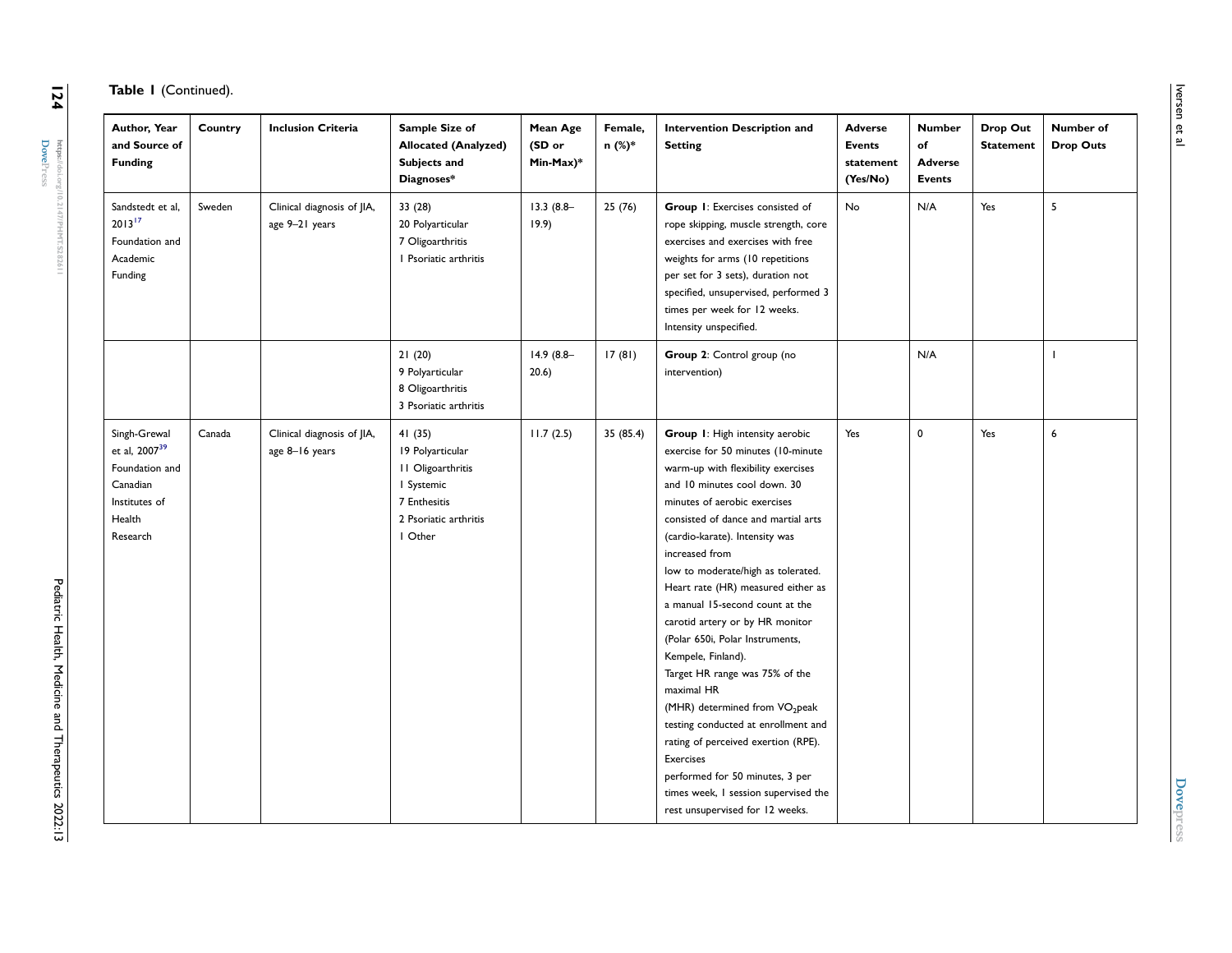|                                                                                 |                    |                                                                        | 39(34)<br>15 Polyarticular<br>7 Oligoarthritis<br>6 Systemic<br>4 Enthesitis<br>6 Psoriatic | 11.5(2.4)   | 29(74.4) | Group 2: Qigong exercise, a gentle<br>relaxation program similar to tai chi<br>performed for 50 minutes, 3 times<br>per week (I session supervised the<br>rest unsupervised (videotape<br>instruction)/ for 12 weeks. Intensity                                                                                                                                                                                                                                                                                                                                     |           | 0   |     | 5  |
|---------------------------------------------------------------------------------|--------------------|------------------------------------------------------------------------|---------------------------------------------------------------------------------------------|-------------|----------|---------------------------------------------------------------------------------------------------------------------------------------------------------------------------------------------------------------------------------------------------------------------------------------------------------------------------------------------------------------------------------------------------------------------------------------------------------------------------------------------------------------------------------------------------------------------|-----------|-----|-----|----|
| Sule and<br>Fontaine,<br>$2019^{40}$<br>National<br>Institutes of<br>health     | <b>USA</b>         | Clinical diagnosis of JIA,<br>age 10-18 years                          | I Other<br>17(9)<br>9 Polyarticular                                                         | 14.0(3.3)   | 6(66.7)  | unspecified.<br>Group I: Slow speed resistance<br>exercises individualized<br>by a certified trainer.<br>Exercises included the leg press,<br>chest press and compound row using<br>machines manufactured by RenEx<br>(Beachwood, OH, USA). Resistance<br>was gradually increased when the<br>individual could perform 5<br>repetitions before reaching<br>momentary muscular fatigue (ie, until<br>they could not perform another<br>repetition in good form). Supervised<br>sessions, duration unspecified, were<br>performed I-2 times per week for<br>12 weeks. | Yes       | 0   | Yes | 8  |
|                                                                                 |                    |                                                                        | 16(8)<br>8 Polyarticular                                                                    | 16.1(2.8)   | 5(62.5)  | Group 2: Attention control<br>program consisted of aerobic<br>exercise (unsupervised), such as<br>walking, for 30 minutes per day, 3<br>times per week for 12 weeks.<br>Intensity unspecified.                                                                                                                                                                                                                                                                                                                                                                      |           | 0   |     | 8  |
| Takken et al,<br>2003 <sup>41</sup><br><b>No</b><br>documentation<br>of funding | The<br>Netherlands | Clinical diagnosis of JIA<br>based on ILAR criteria.<br>age 5-13 years | 27(27)<br>II Oligoarthritis<br>15 Polyarticular<br>I Systemic                               | 8.66 (2.29) | 16(59)   | Group I: Aquatic exercises,<br>supervised and performed in small<br>groups (2-4 children/group) for 60<br>minutes duration approximately 20<br>sessions over 6 months. Intensity<br>assessed with heart rate monitors.                                                                                                                                                                                                                                                                                                                                              | <b>No</b> | N/A | Yes | ** |

**[Dovepress](https://www.dovepress.com)**

**Dovepress** 

**125**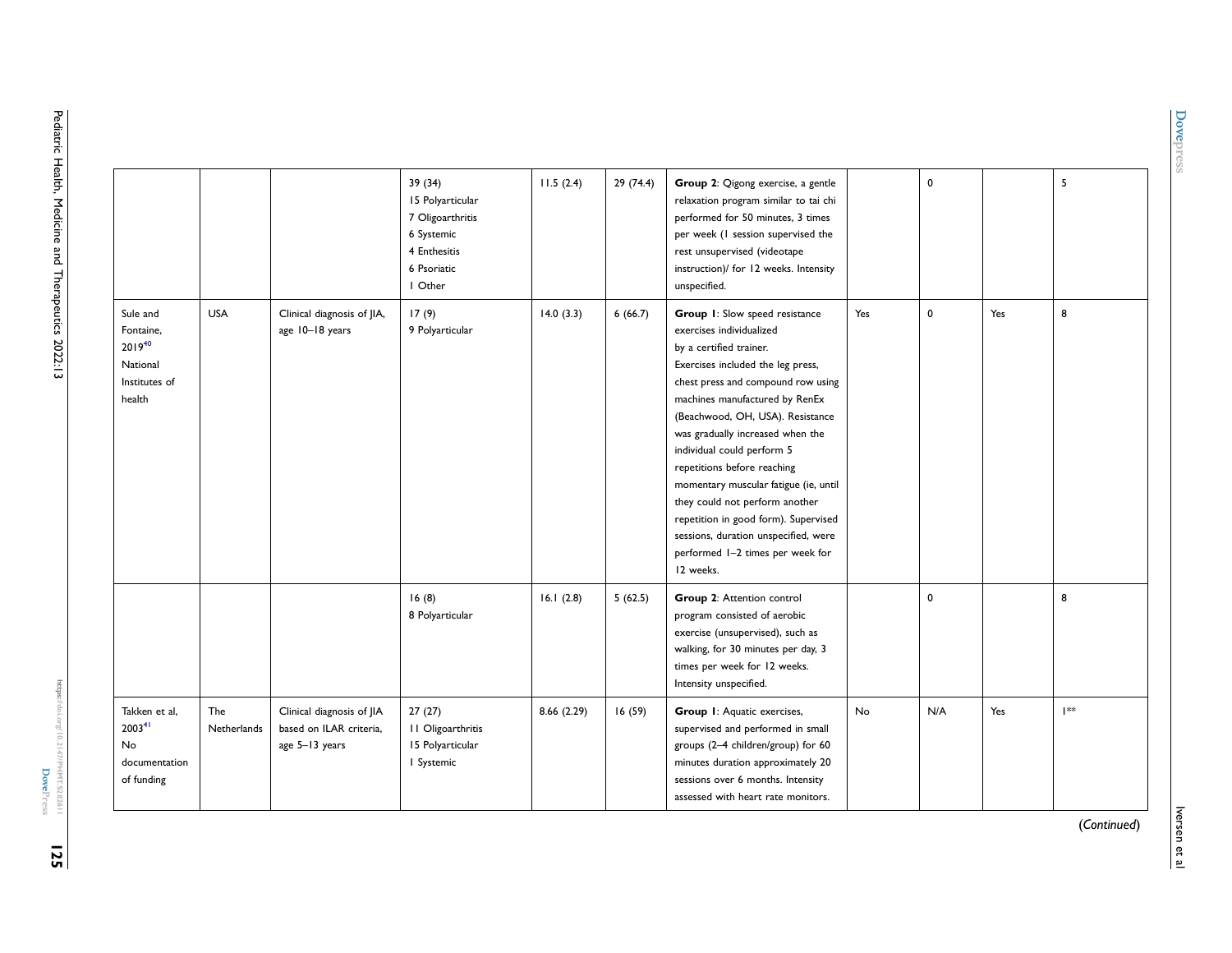<u>126</u>

#### **Table 1** (Continued).

| Author, Year<br>and Source of<br><b>Funding</b>                    | Country | <b>Inclusion Criteria</b>                                              | Sample Size of<br><b>Allocated (Analyzed)</b><br>Subjects and<br>Diagnoses* | Mean Age<br>(SD or<br>$Min-Max)*$ | Female,<br>n (%)* | Intervention Description and<br><b>Setting</b>                                                                                                                                                                                                                                                                                      | <b>Adverse</b><br><b>Events</b><br>statement<br>(Yes/No) | <b>Number</b><br>of<br><b>Adverse</b><br>Events | Drop Out<br><b>Statement</b> | Number of<br><b>Drop Outs</b> |
|--------------------------------------------------------------------|---------|------------------------------------------------------------------------|-----------------------------------------------------------------------------|-----------------------------------|-------------------|-------------------------------------------------------------------------------------------------------------------------------------------------------------------------------------------------------------------------------------------------------------------------------------------------------------------------------------|----------------------------------------------------------|-------------------------------------------------|------------------------------|-------------------------------|
|                                                                    |         |                                                                        | 27(27)<br>12 Oligoarthritis<br>14 Polyarticular<br>Systemic                 | 8.88 (1.86)                       | 24 (89)           | Group 2: Control group (no<br>intervention)                                                                                                                                                                                                                                                                                         |                                                          | N/A                                             |                              | $\mathbf{0}$                  |
| Tarakci et al,<br>$2012^{42}$<br>No<br>documentation<br>of funding | Turkey  | Clinical diagnosis of JIA<br>based on ILAR criteria.<br>age 5-17 years | 47 (43)<br>27 Polyarticular<br>14 Oligoarthritis<br>l Systemic<br>Psoriatic | 10.02(3.44)                       | 25 (58)           | Group 1: Individualized progressive<br>exercises including ROM,<br>strengthening, stretching, and<br>posture exercises, 20-45 minutes 4<br>x/week (I time a week, supervised at<br>the hospital by a physical therapist<br>and performed 3 times per week at<br>home supervised by parents) for 12<br>weeks. Intensity unspecified. | No                                                       | N/A                                             | Yes                          | 4                             |
|                                                                    |         |                                                                        | 46 (38)<br>19 Polyarticular<br>16 Oligoarthritis<br>3 Systemic              | 10.82(4.00)                       | 19(50)            | Group 2: Wait list control group                                                                                                                                                                                                                                                                                                    |                                                          | N/A                                             |                              | 8                             |

Notes: \*As reported in the study, some studies reported these variables for the allocated participants and some studies reported for analyzed participants. \*\*Dropout included in analysis as the subject met the 75% threshol adherence.

**Abbreviations**: ILAR, International League of Associations for Rheumatology; JIA, juvenile idiopathic arthritis.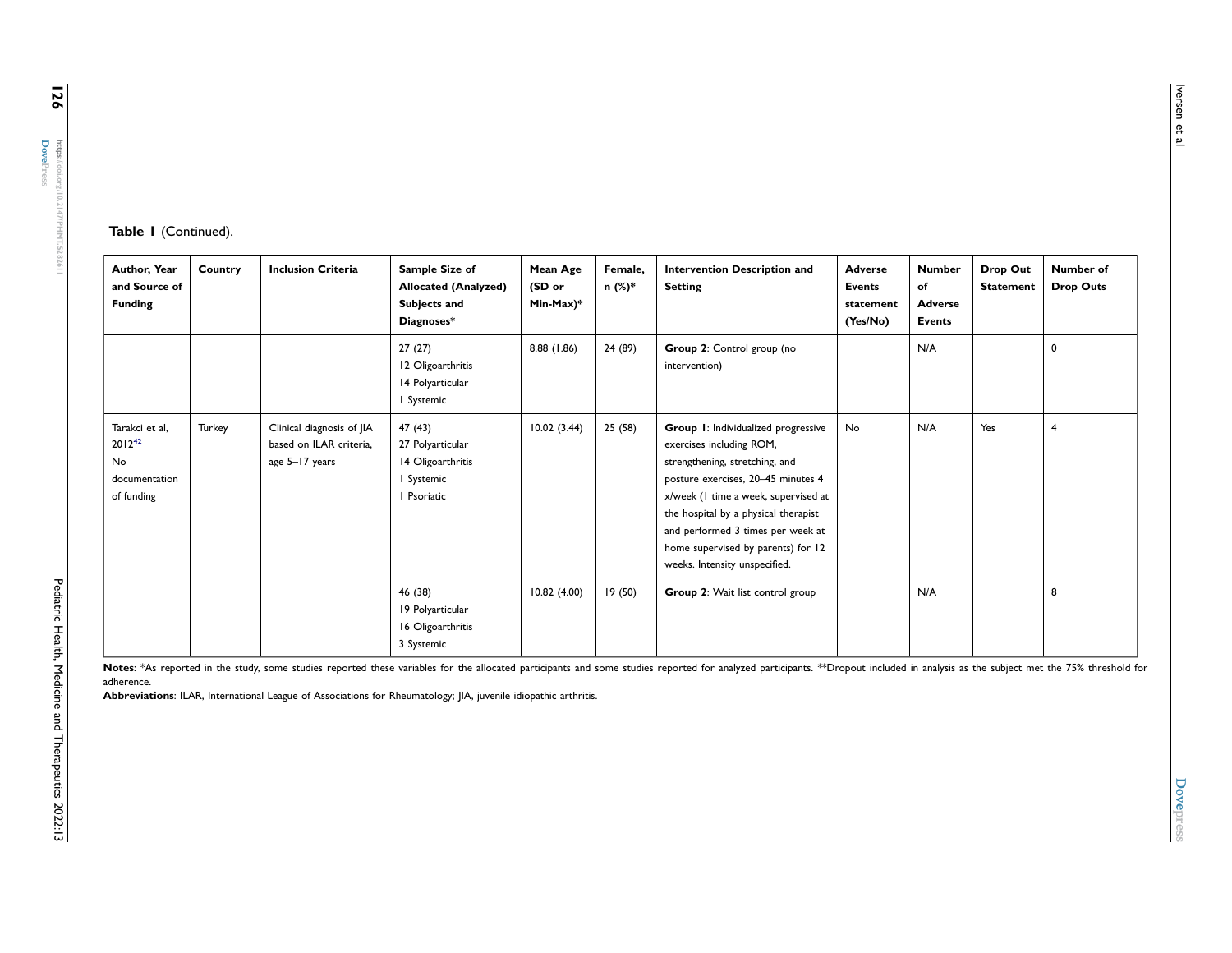| Author, Year                                 | Random<br><b>Allocation</b> | Concealed<br><b>Allocation</b> | <b>Baseline</b><br>Comparability | <b>Subjects</b><br><b>Blinded</b> | <b>Therapists</b><br><b>Blinded</b> | Assessor<br><b>Blinded</b> | <b>Measures of Key Outcome</b><br>(>85% Allocated) | Intention<br>to Treat | <b>Results</b><br>Comparisons | <b>Point Estimate</b><br>Variability |
|----------------------------------------------|-----------------------------|--------------------------------|----------------------------------|-----------------------------------|-------------------------------------|----------------------------|----------------------------------------------------|-----------------------|-------------------------------|--------------------------------------|
| Arman et al,<br>$2011^{31}$                  |                             |                                |                                  | $\mathbf 0$                       | 0                                   |                            | 0                                                  | 0                     |                               |                                      |
| Baydogan et al,<br>$2015^{32}$               |                             |                                |                                  | 0                                 | $\mathbf 0$                         |                            | 0                                                  | 0                     |                               |                                      |
| Calik et al,<br>$2020^{33}$                  |                             |                                |                                  | 0                                 | 0                                   |                            | 0                                                  | 0                     |                               |                                      |
| Elnaggar and<br>Elshafey, 2016 <sup>34</sup> |                             |                                |                                  | 0                                 | 0                                   | 0                          |                                                    | 0                     |                               |                                      |
| Elnaggar et al,<br>$2021^{35}$               |                             |                                |                                  | 0                                 | 0                                   |                            |                                                    | 0                     |                               |                                      |
| Epps et al,<br>$2005^{36}$                   |                             |                                |                                  | 0                                 | 0                                   |                            |                                                    |                       |                               |                                      |
| Mendonca et al,<br>$2013^{37}$               |                             |                                |                                  | 0                                 | 0                                   |                            |                                                    | 0                     |                               |                                      |
| Perez Ramirez<br>et al, 2019 <sup>38</sup>   |                             |                                |                                  | 0                                 | 0                                   |                            | 0                                                  |                       |                               |                                      |
| Sandstedt et al,<br>$2013^{17}$              |                             |                                |                                  | 0                                 | 0                                   |                            |                                                    | 0                     |                               |                                      |
| Singh-Grewal<br>et al, 2007 <sup>39</sup>    |                             |                                |                                  | 0                                 | 0                                   |                            |                                                    |                       |                               |                                      |
| Sule and<br>Fontaine, 201940                 |                             | 0                              |                                  | 0                                 | 0                                   | 0                          | 0                                                  | 0                     |                               |                                      |
| Takken et al,<br>2003 <sup>41</sup>          |                             |                                |                                  | 0                                 | 0                                   |                            |                                                    |                       |                               |                                      |
| Tarakci et al,<br>$2012^{42}$                |                             |                                |                                  | 0                                 | 0                                   |                            |                                                    | 0                     |                               |                                      |

<span id="page-13-0"></span>Table 2 Risk of Bias Assessment of Included Randomized Trials Using the PEDro Scoring Format; Measures of at Least One Key Outcome Were Obtained from More Than 85% of the Subjects Initially Allocated to Groups

**Notes**: The PEDro score contains 11 components; the eligibility score is not calculated in the total score, and therefore not shown in the table.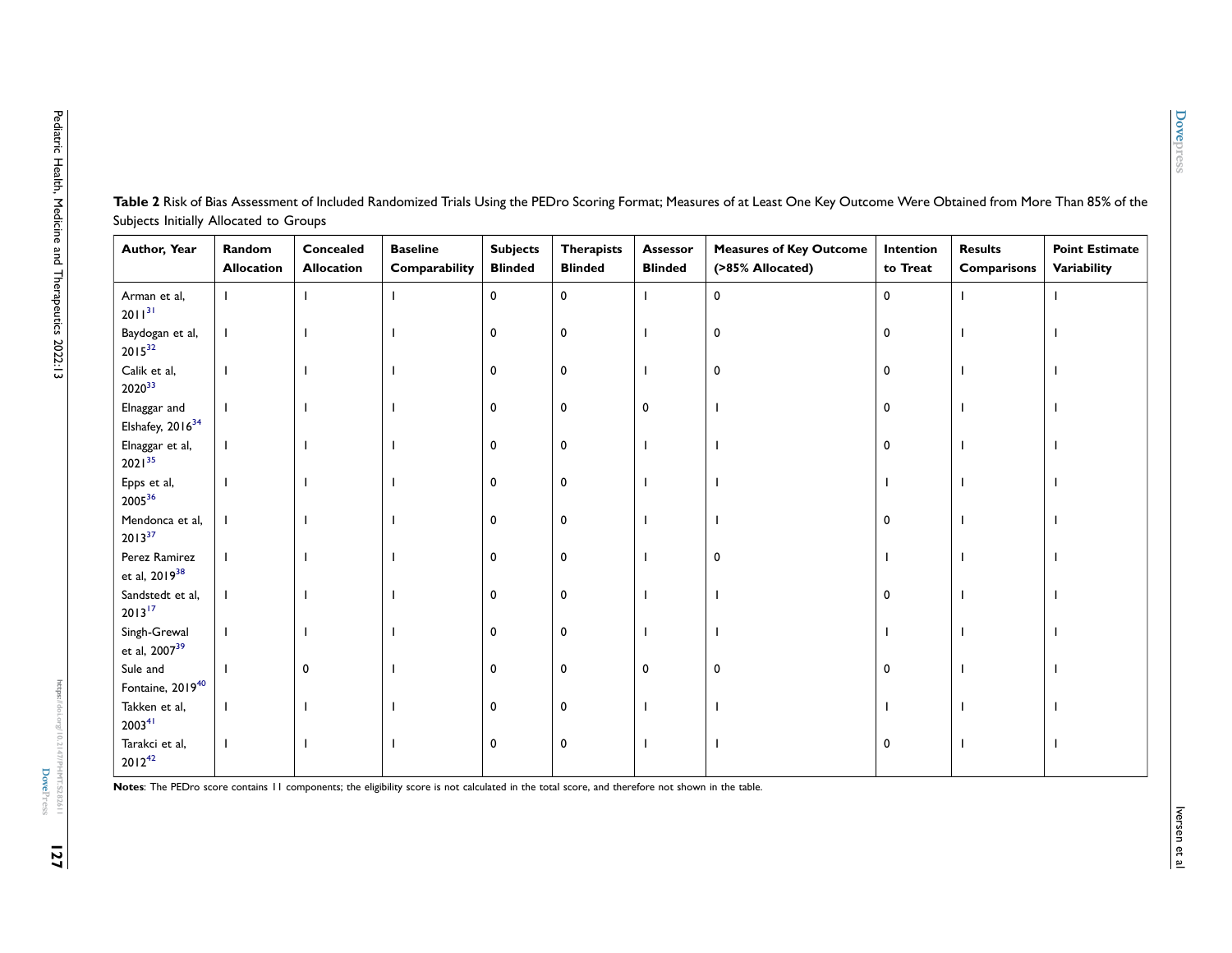#### Attributes of Therapeutic Exercise and Physical Activity Interventions

Studies included a mix of PA interventions such as strengthening exercises, task-based activities, aquatic or hydrotherapy, Watsu, Pilates, Qigong or a combination of modes of exercise. The most common form of PA intervention was strengthening exercise plus some combination of other exercise modes. Among the 23 intervention arms, five arms  $(21.7%)$  included physical therapy.<sup>33–[36](#page-29-11)</sup> The mean number of participants per intervention arm and comparison arms was 21.5 (range 6 to 43) and 28.3 (range 20–38), respectively Three studies included a true control or wait list arm [\(Table 3\)](#page-14-0).[17](#page-28-10),[41](#page-29-13)[,42](#page-29-6)

The duration of most interventions (65.2%) lasted more than 12 weeks and up to 28 weeks and interventions were often scheduled three times per week (60.9%). Intervention sessions typically lasted more than 45 minutes, up to and including 60 minutes (43.5%). Intervention arms typically incorporated in-person supervision (78.2%) or partial supervision (13.1%) to ensure proper performance of PA intervention. Program intensity was not specified in 15 intervention arms  $(65.2\%)$ . In six intervention arms,  $31,33,37,40,42$  $31,33,37,40,42$  $31,33,37,40,42$  $31,33,37,40,42$  $31,33,37,40,42$  $31,33,37,40,42$  the authors stated a trained person was individualizing and progressing the PA, but details regarding how the intervention was tailored and progressed were not provided. In two

<span id="page-14-0"></span>

|  |                                                     | Table 3 Summary of Physical Activity Intervention Durations, Frequencies, Intensities, Modes, and Levels of Supervision Among the |  |  |  |
|--|-----------------------------------------------------|-----------------------------------------------------------------------------------------------------------------------------------|--|--|--|
|  | Exercise Arms $(n = 23)$ Included in the 13 Studies |                                                                                                                                   |  |  |  |
|  |                                                     |                                                                                                                                   |  |  |  |

| <b>Category</b>                                                        | Number (%)      |        | <b>Reference Number</b>  |
|------------------------------------------------------------------------|-----------------|--------|--------------------------|
| Total program duration                                                 |                 |        |                          |
| $\leq 6$ weeks                                                         | 2               | (8.7)  | $[33]$                   |
| $> 6$ weeks and $< 12$ weeks                                           | 6               | (26.1) | [31, 36, 38]             |
| $\ge$ 12 weeks to < 28 weeks                                           | 15              | (65.2) | $[17,32,34,35,37,39-42]$ |
| Frequency per week                                                     |                 |        |                          |
| Unspecified                                                            | T               | (4.3)  | $[36]$                   |
| < 3 days/week                                                          | 6               | (26.1) | [37,38,40,41]            |
| 3 days/week                                                            | $\overline{14}$ | (60.9) | $[31 - 35, 39, 40]$      |
| > 3 to 7 days/week                                                     | $\mathbf{2}$    | (8.7)  | $[42]$                   |
| Duration of individual exercise sessions                               |                 |        |                          |
| Unspecified                                                            | 2               | (8.7)  | [17, 40]                 |
| $\leq$ 30 minutes                                                      | 3               | (13.0) | [34, 40]                 |
| $>30$ minutes to $\leq 45$ minutes                                     | 8               | (34.8) | $[32 - 35, 38, 42]$      |
| $>$ 45 minutes to $\leq$ 60 minutes                                    | 10              | (43.5) | [31, 33, 36, 37, 39, 41] |
| Intensity of exercise*                                                 |                 |        |                          |
| Unspecified                                                            | 15              | (65.2) | $[17,32,34-40,42]$       |
| Progressive statement, unspecified                                     | 6               | (26.1) | [31, 33, 37, 40]         |
| Perceived exertion scale or % heart rate reserve or maximal heart rate | $\overline{2}$  | (8.7)  | [39, 41]                 |
| Modes of exercise                                                      |                 |        |                          |
| Strengthening alone (progressive or not)                               | T               | (4.3)  | $[40]$                   |
| Strengthening + flexibility                                            | 6               | (26.1) | [17, 32, 33, 37]         |
| Strengthening, balance, flexibility, ROM or Pilates                    | 5               | (21.7) | [31, 32, 39, 42]         |
| Aerobic alone                                                          | $\mathbf{I}$    | (4.3)  | [40]                     |
| Conventional PT alone with additional mode                             | 5               | (21.7) | $[34 - 36]$              |
| Watsu or Qigong                                                        | 2               | (8.7)  | [38, 39]                 |
| Aquatic                                                                | 3               | (13.0) | [34, 38, 41]             |
| Supervised sessions                                                    |                 |        |                          |
| No                                                                     | 2               | (8.7)  | [17, 40]                 |
| Partial                                                                | 3               | (13.1) | [33, 39, 42]             |
| Yes                                                                    | 18              | (78.2) | $[31 - 41]$              |

**Note**: \*Intensity is reported per mode to reflect therapeutic exercise interventions with >1 mode.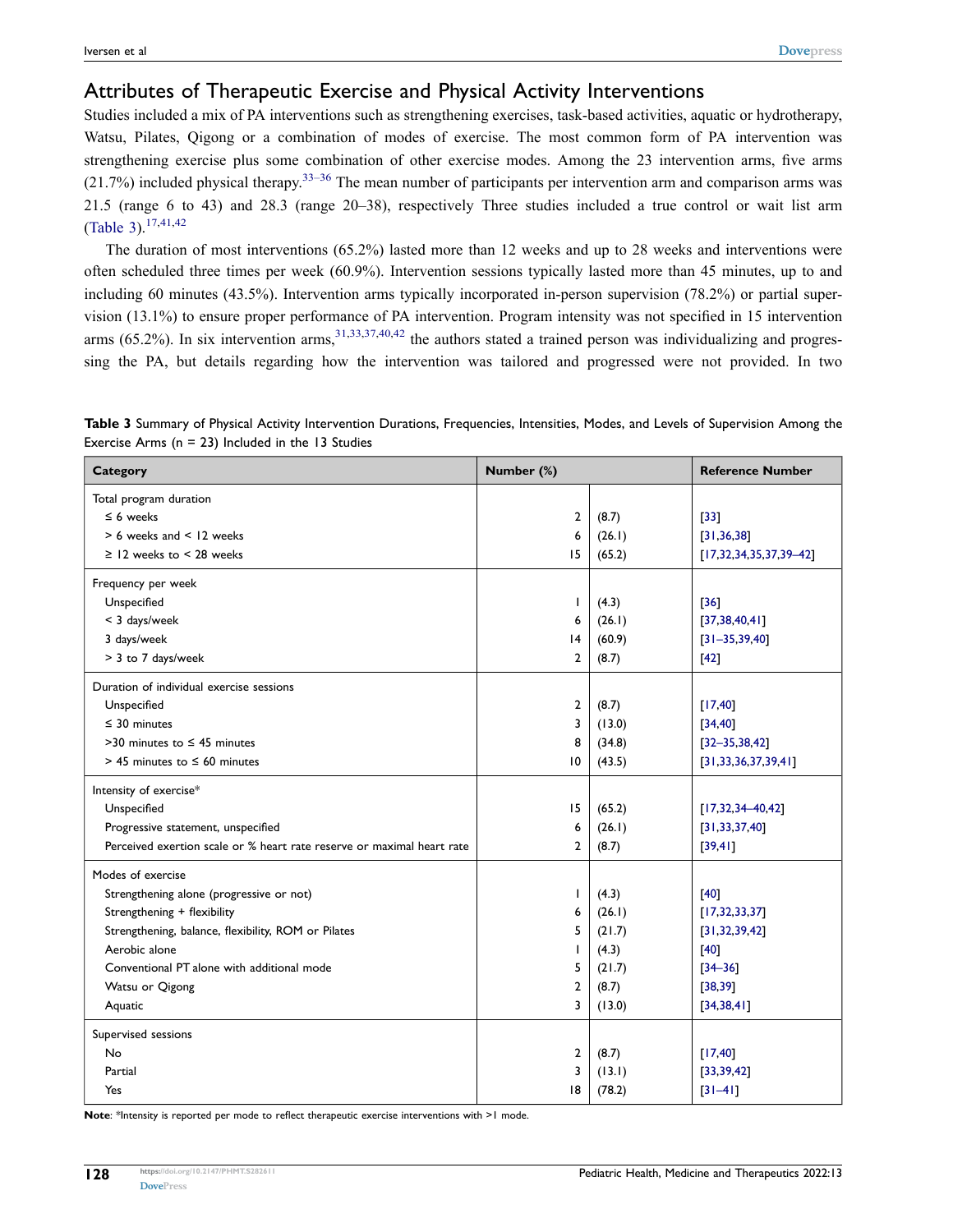intervention arms,<sup>[39](#page-29-12),[41](#page-29-13)</sup> heart rate monitors or heart rate monitors plus perceived exertion scales were used to assess PA intensity.

The CERT scoring method was used to evaluate the quality of the reporting of PA interventions.<sup>[29](#page-29-3)</sup> The CERT scores ranged from 5 to 17, out of a possible 19 points. Only one study<sup>[31](#page-29-5)</sup> used motivational strategies to promote intervention adherence. Other areas where studies lacked information and did not receive CERT points pertained to the threshold at which PA was initiated, details regarding PA progression, and the measurement and reporting of adherence. [Table 4](#page-16-0) shows CERT scores and details for all interventions.

#### Reporting of Adverse Events (AEs) and Dropouts (DOs)

[Table 1](#page-6-0) summarizes the information on the number of AEs and DOs reported. No studies included an a priori definition for AEs, nor information on the threshold for reporting AEs or methods for collecting AEs (ie patient-report log and online survey at the end of the intervention). Only six studies (46.1%) included a statement of AEs and no AEs were reported in any study.[31](#page-29-5)[,33,](#page-29-7)[37–](#page-29-26)[40](#page-29-8)

All 13 studies included a clear statement regarding DOs. Two studies $34,37$  $34,37$  reported no DOs during the study. One study<sup>[41](#page-29-13)</sup> reported a single DO but the researchers included the subject in the analysis, as the subject met their threshold for program adherence. In total, there were 94 (16.3%) DOs across the 23 intervention arms and 9 DOs (1.5%) across the 3 control arms.<sup>[17](#page-28-10)[,41](#page-29-13)[,42](#page-29-6)</sup> Fifty-eight DOs were non-exercise related, with 45 dropouts (77.6%) recorded as providing no reason for stopping the study, providing an unspecified personal reason or were lost to follow up. The remainder of the DOs were recorded as either ineligible or having family issues. Among the 36 exercise-related DOs, 34 (94.4%) dropped out due to lack of time or scheduling issues.

#### Outcomes of Study

Within the 13 RCTs of PA interventions, all studies used a generic or disease-specific functional outcome measure. Eleven studies<sup>17,[31–](#page-29-5)[35](#page-29-28)[,37–](#page-29-26)[40](#page-29-8),[42](#page-29-6)</sup> (84.6%) included a measure of pain, seven studies<sup>[17,](#page-28-10)[32](#page-29-27),[34–](#page-29-9)[36,](#page-29-11)[39](#page-29-12),[41](#page-29-13)[,42](#page-29-6)</sup> (53.8%) incorporated measures of aerobic capacity, fitness or functional performance, 8 studies<sup>17,[32](#page-29-27),[36–](#page-29-11)[41](#page-29-13)</sup> (61.5%) measured ROM and 7 studies<sup>[17](#page-28-10)[,33,](#page-29-7)[36–](#page-29-11)[38](#page-29-10)[,40–](#page-29-8)[42](#page-29-6)</sup> (53.8%) assessed quality of life. Only one study assessed fatigue<sup>[40](#page-29-8)</sup> and one study measured balance $32$  ([Table 5](#page-21-0)).

In all studies, health outcomes improved across a variety of domains. In the study by Arman et al, $31$  data indicated that a video-based task-oriented training program resulted in similar health benefits to a traditional task-oriented training program, but the video games appeared to have a greater motivating effect on patient behavior. The use of Pilates<sup>[33](#page-29-7),[37](#page-29-26)</sup> and Watsu<sup>[38](#page-29-10)</sup> and Qigong<sup>[39](#page-29-12)</sup> exercises appeared to be effective, and in the case of Qigong,<sup>39</sup> this PA format was better tolerated than high intensity PA. Additionally, the use of conventional physical therapy with focused attention on core stability exercises appeared to yield additional benefits than conventional physical therapy.<sup>35</sup>

*Intervention Adherence*: Four studies (30.7%) made no mention of assessing adherence.<sup>[31,](#page-29-5)[33–](#page-29-7)[35](#page-29-28)</sup> The remaining studies measured adherence as either a percent of sessions attended, via a questionnaire, or defined adherence as the number of completed repetitions of all exercises performed in the program. In five studies,  $17,39-42$  $17,39-42$  an a priori threshold for adherence was defined (ranging from 70% to greater than 75% adherence) and two studies<sup>[32,](#page-29-27)[37](#page-29-26)</sup> reported the mean number of sessions attended out of all possible sessions.

#### **Discussion**

<span id="page-15-0"></span>This systematic review aimed to evaluate the literature regarding PA interventions for children with JIA. The review focused on the breadth of the studies (PA intervention attributes such as the mode(s), frequency, intensity, duration etc) and study quality, in order to ascertain detailed recommendations and perspectives on PA interventions for children with JIA and their families. This issue is important as PA guidelines are most often nonspecific. Current recommendations published by the US Centers for Disease Control recommend school-aged children should participate in ≥ 60 minutes of moderate to vigorous PA daily, noting that activities be enjoyable, variable (eg aerobic, muscle and bone strengthening exercises), and developmentally appropriate.<sup>12</sup> Similar recommendations are published across other countries.<sup>[11](#page-28-4),[13](#page-28-5)</sup>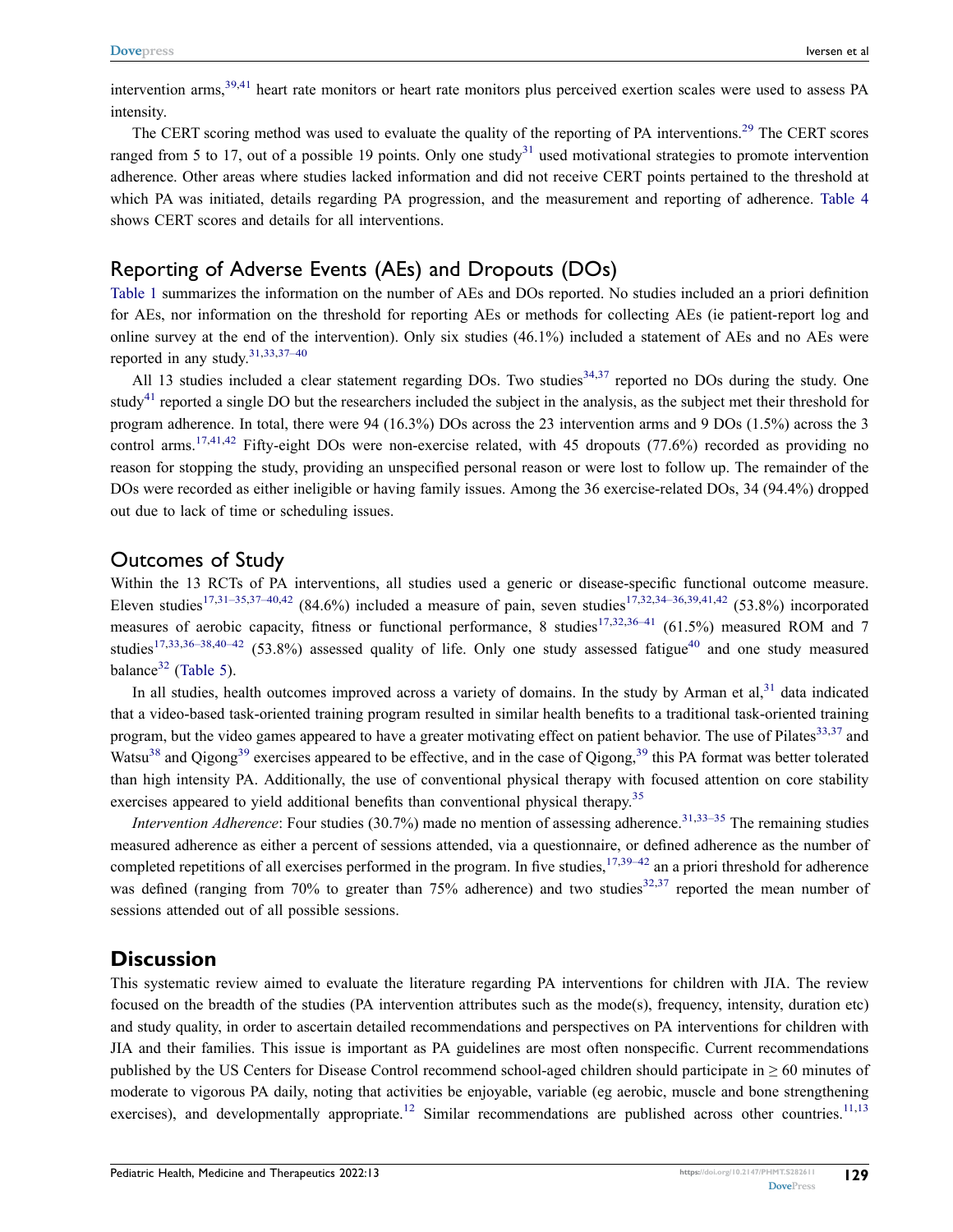| ത്<br>vi<br>œ<br>⊐ |
|--------------------|
| œ<br>−<br>ىم       |

| Section/<br><b>Topic</b> | $Item^{\#}$    | <b>Checklist Item</b><br><b>Description</b>                                                                                                           | Author, Year                          |                                                  |                                       |                                                  |                                    |                                           |                                    |                                           |                                                        |                                               |                                               |                                                  |                                                          |
|--------------------------|----------------|-------------------------------------------------------------------------------------------------------------------------------------------------------|---------------------------------------|--------------------------------------------------|---------------------------------------|--------------------------------------------------|------------------------------------|-------------------------------------------|------------------------------------|-------------------------------------------|--------------------------------------------------------|-----------------------------------------------|-----------------------------------------------|--------------------------------------------------|----------------------------------------------------------|
|                          |                |                                                                                                                                                       | Arman<br>et al,<br>$2011^{31}$        | Baydogan<br>et al,<br>$2015^{32}$                | Calik<br>et al,<br>202033             | Elnaggar<br>and<br>Elshafey,<br>$2016^{34}$      | Elnaggar<br>et al.<br>$2021^{35}$  | Epps<br>et al.<br>200536                  | Mendonca<br>et al,<br>$2013^{37}$  | Perez<br>Ramirez<br>et al.<br>$2019^{38}$ | Sandstedt<br>et al.<br>$2013^{17}$                     | Singh-<br>Grewal<br>et al.<br>$2007^{39}$     | Sule &<br>Fontain.<br>$2019^{40}$             | Takken<br>et al,<br>2003 <sup>41</sup>           | Tarakci<br>et al,<br>$2012^{42}$                         |
| WHAT:<br>materials       | $\mathbf{L}$   | Detailed<br>description of<br>type of exercise<br>equipment (eg<br>weights, exercise<br>equipment/<br>machines,<br>treadmill, bicycle<br>ergometer)   | Group<br>I: Yes<br>Group<br>2: Yes    | Group I:<br>Yes<br>Group 2:<br><b>Yes</b>        | Group<br>$l$ : Yes<br>Group<br>2: No  | Group I:<br>Yes<br>Group 2:<br>Yes               | Group I:<br>Yes<br>Group 2:<br>Yes | Group1:<br>Yes<br>Group 2:<br><b>Yes</b>  | Group I:<br>Yes<br>Group 2:<br>Yes | Group<br>$l$ : Yes<br>Group<br>2: Yes     | Group I:<br>Yes<br>Group 2:<br>$NA$ <sup>#</sup>       | Group<br>l: No<br>Group<br>2: No              | Group<br>$l$ : Yes<br>Group<br>2: No          | Group<br>I: Yes<br>Group<br>$2: NA$ <sup>#</sup> | Group<br>I: Yes<br>Group<br>2: $NA$ <sup>#</sup>         |
| WHO:<br>provider         | $\overline{2}$ | Detailed<br>description of<br>qualifications,<br>teaching/<br>supervising<br>expertise, and/or<br>training<br>undertaken by<br>exercise<br>instructor | Group<br>$l$ : Yes<br>Group<br>2: Yes | Group I:<br><b>Yes</b><br>Group 2:<br><b>Yes</b> | Group<br>$l$ : Yes<br>Group<br>2: Yes | Group I:<br><b>Yes</b><br>Group 2:<br>Yes        | Group I:<br>Yes<br>Group 2:<br>Yes | Group I:<br>Yes<br>Group 2:<br><b>Yes</b> | Group I:<br>Yes<br>Group 2:<br>Yes | Group<br>$l$ : Yes<br>Group<br>2: Yes     | Group I:<br><b>No</b><br>Group 2:<br>$NA$ <sup>#</sup> | Group<br>$\mathsf{I}:$ Yes<br>Group<br>2: Yes | Group<br>$\mathsf{I}:$ Yes<br>Group<br>2: Yes | Group<br>l: Yes<br>Group<br>2: $NA$ <sup>#</sup> | Group<br>I: Yes<br>Group<br>2:<br>$NA$ <sup>#</sup> :    |
| HOW:<br>delivery         | 3              | Describe<br>whether<br>exercises are<br>performed<br>individually or in<br>a group                                                                    | Group<br>I: Yes<br>Group<br>2: Yes    | Group I:<br>Yes<br>Group 2:<br><b>Yes</b>        | Group<br>$l$ : Yes<br>Group<br>2: Yes | Group I:<br><b>Yes</b><br>Group 2:<br><b>Yes</b> | Group I:<br>Yes<br>Group 2:<br>Yes | Group I:<br>Yes<br>Group 2:<br><b>Yes</b> | Group I:<br>Yes<br>Group 2:<br>Yes | Group<br>l: No<br>Group<br>2: No          | Group I:<br><b>No</b><br>Group 2:<br>$NA$ <sup>#</sup> | Group<br>$l$ : Yes<br>Group<br>2: Yes         | Group<br>$\mathsf{I}:$ Yes<br>Group<br>2: Yes | Group<br>I: Yes<br>Group<br>2: $NA$ <sup>#</sup> | Group<br>$l$ : Yes<br>Group<br>2:<br>$NA$ <sup>#</sup> : |

<span id="page-16-0"></span>Table 4 Key Items of Exercise Interventions of Included Randomized Trials Using the Consensus on Exercise Reporting Template (CERT) Scoring Format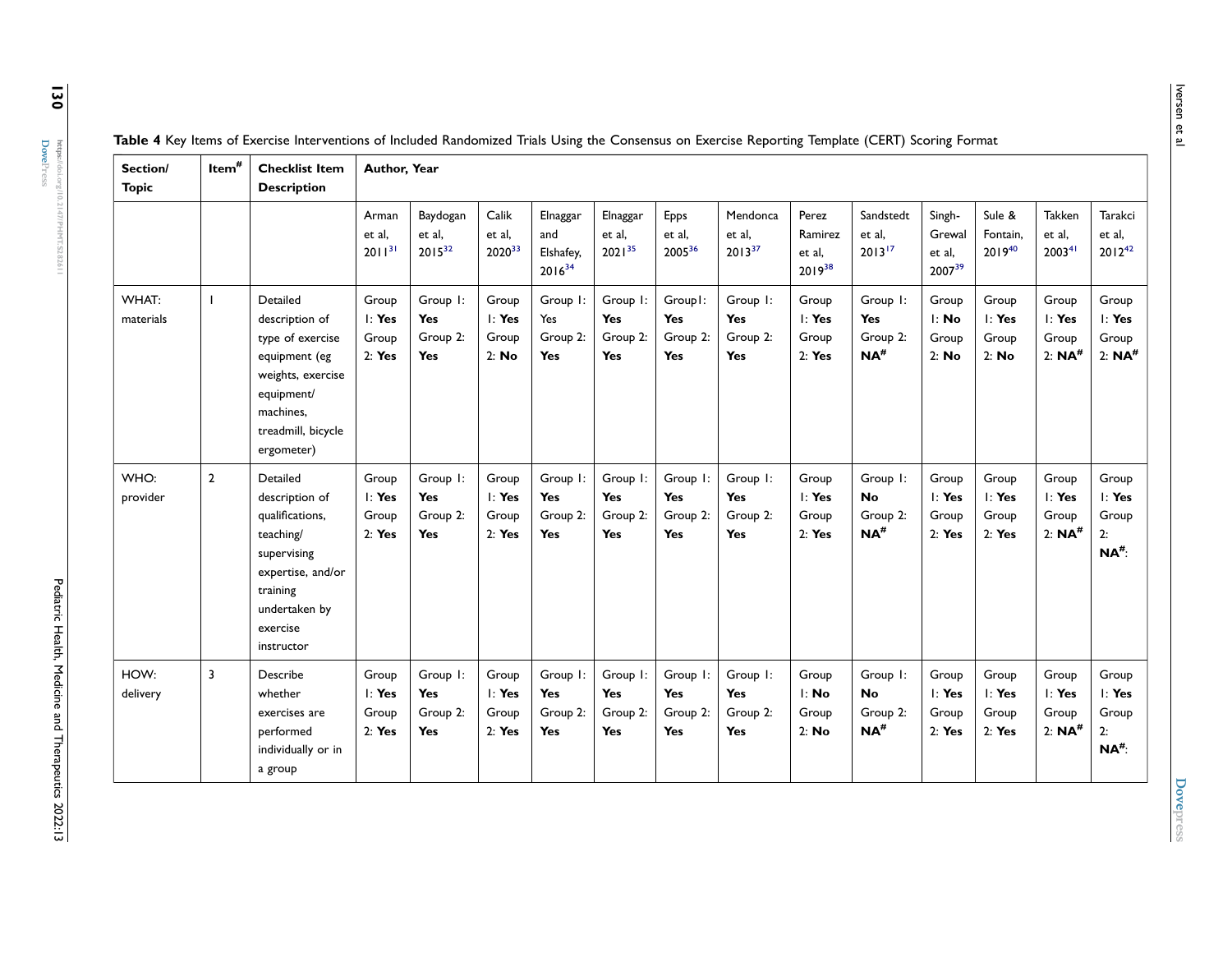| https://doi.org/10.2147/PHMT.S282611 |  |
|--------------------------------------|--|
|                                      |  |
|                                      |  |
|                                      |  |

| 4              | Describe<br>whether<br>exercises are<br>supervised or<br>unsupervised and<br>how they are<br>delivered | Group<br>$\mathsf{I}:$ Yes<br>Group<br>2: Yes | Group I:<br><b>Yes</b><br>Group 2:<br><b>Yes</b> | Group<br>$\mathsf{I}:$ Yes<br>Group<br>2: Yes | Group I:<br><b>Yes</b><br>Group 2:<br><b>Yes</b> | Group I:<br>Yes<br>Group 2:<br>Yes             | Group I:<br>Yes<br>Group 2:<br>Yes             | Group I:<br>Yes<br>Group 2:<br>Yes               | Group<br>$\mathsf{I}:$ Yes<br>Group<br>2: Yes    | Group I:<br><b>No</b><br>Group 2:<br>$N/A$ <sup>#</sup> | Group<br>l: Yes<br>Group<br>2: Yes             | Group<br>$\mathsf{I}:$ Yes<br>Group<br>2: Yes  | Group<br>I: Yes<br>Group<br>2: $NA$ <sup>#</sup>                       | Group<br>l: Yes<br>Group<br>2: $NA$ <sup>#</sup>       |
|----------------|--------------------------------------------------------------------------------------------------------|-----------------------------------------------|--------------------------------------------------|-----------------------------------------------|--------------------------------------------------|------------------------------------------------|------------------------------------------------|--------------------------------------------------|--------------------------------------------------|---------------------------------------------------------|------------------------------------------------|------------------------------------------------|------------------------------------------------------------------------|--------------------------------------------------------|
| 5              | Detailed<br>description of<br>how adherence<br>to exercise is<br>measured and<br>reported              | Group<br>l: No<br>Group<br>2: No              | Group I:<br><b>Yes</b><br>Group 2:<br><b>Yes</b> | Group<br>l: No<br>Group<br>2: No              | Group I:<br><b>No</b><br>Group 2:<br><b>No</b>   | Group I:<br><b>No</b><br>Group 2:<br><b>No</b> | Group I:<br>Yes<br>Group 2:<br>Yes             | Group I:<br>Yes<br>Group 2:<br><b>Yes</b>        | Group<br>$l$ : Yes<br>Group<br>2: Yes            | Group I:<br><b>Yes</b><br>Group 2:<br>$NA$ #            | Group<br>l: Yes<br>Group<br>2: Yes             | Group<br>l: Yes<br>Group<br>2: Yes             | Group<br>I: Yes<br>Group<br>$2: NA^{\#}$                               | Group<br>l: Yes<br>Group<br>$2: NA^{\#}$               |
| 6              | Detailed<br>description of<br>motivation<br>strategies                                                 | Group<br>l: No<br>Group<br>2: Yes             | Group I:<br><b>No</b><br>Group 2:<br><b>No</b>   | Group<br>l: No<br>Group<br>2: Yes             | Group I:<br><b>No</b><br>Group 2:<br><b>No</b>   | Group I:<br><b>No</b><br>Group 2:<br><b>No</b> | Group I:<br><b>No</b><br>Group 2:<br><b>No</b> | Group I:<br><b>No</b><br>Group 2:<br><b>No</b>   | Group<br>l: No<br>Group<br>2: No                 | Group I:<br><b>No</b><br>Group 2:<br>$NA$ #             | Group<br>l: No<br>Group<br>2: No               | Group<br>l: No<br>Group<br>2: No               | Group<br>l: No<br>Group<br>$2: NA^{\#}$                                | Group<br>l: No<br>Group<br>$2: NA^{\#}$                |
| 7a             | Detailed<br>description of the<br>decision rule(s)<br>for determining<br>exercise<br>progression       | Group<br>l: No<br>Group<br>2: No              | Group I:<br><b>No</b><br>Group 2:<br><b>No</b>   | Group<br>$l$ : Yes<br>Group<br>2: No          | Group I:<br><b>No</b><br>Group 2:<br><b>No</b>   | Group I:<br><b>No</b><br>Group 2:<br><b>No</b> | Group I:<br>Yes<br>Group 2:<br>Yes             | Group I:<br><b>Yes</b><br>Group 2:<br><b>Yes</b> | Group<br>l: No<br>Group<br>2: No                 | Group I:<br><b>No</b><br>Group 2:<br>$NA^{\#}$          | Group<br>$\mathsf{I}:$ Yes<br>Group<br>2: No   | Group<br>l: No<br>Group<br>2: No               | Group<br>l: No<br>Group<br>2: $NA$ <sup>#</sup>                        | Group<br>I: Yes<br>Group<br>$2: NA$ <sup>#</sup>       |
| 7 <sub>b</sub> | Detailed<br>description of<br>how the exercise<br>program was<br>progressed                            | Group<br>I: Yes<br>Group<br>2: Yes            | Group I:<br><b>No</b><br>Group 2:<br><b>No</b>   | Group<br>$l$ : Yes<br>Group<br>2: No          | Group I:<br><b>No</b><br>Group 2:<br><b>No</b>   | Group I:<br><b>No</b><br>Group 2:<br><b>No</b> | Group I:<br>Yes<br>Group 2:<br>Yes             | Group I:<br>Yes<br>Group 2:<br><b>Yes</b>        | Group<br>$\mathsf{I}:$ Yes<br>Group<br>2:<br>Yes | Group I:<br><b>No</b><br>Group 2:<br>$NA$ <sup>#</sup>  | Group<br>$l$ : Yes<br>Group<br>2:<br><b>No</b> | Group<br>$l$ : Yes<br>Group<br>2:<br><b>No</b> | Group<br>$\mathsf{I}: \mathsf{No}$<br>Group<br>2:<br>$NA$ <sup>#</sup> | Group<br>$l$ : Yes<br>Group<br>2:<br>$NA$ <sup>#</sup> |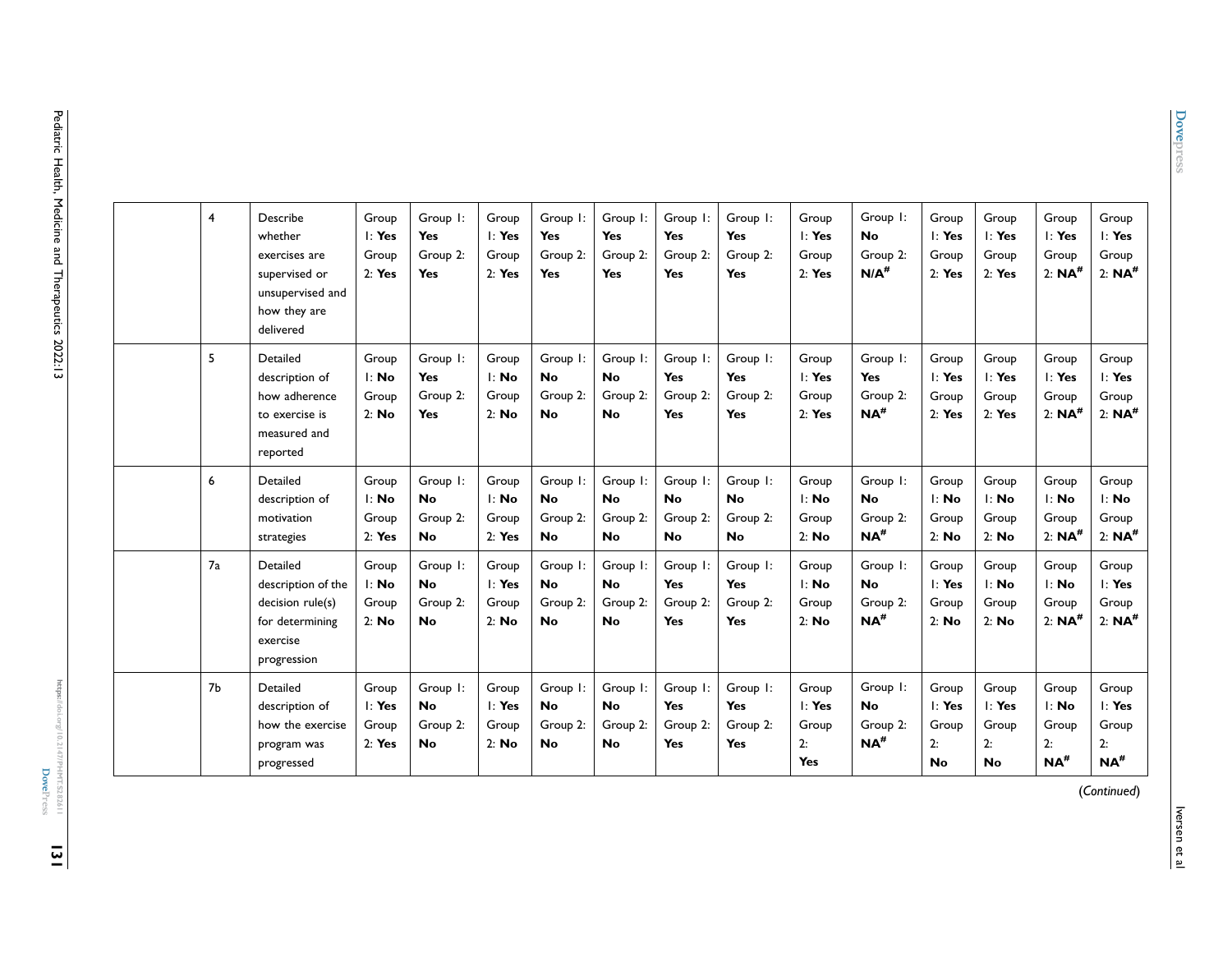|  | Table 4 (Continued). |  |
|--|----------------------|--|
|--|----------------------|--|

| Section/<br><b>Topic</b> | Item <sup>#</sup> | <b>Checklist Item</b><br><b>Description</b>                                                                                                   | Author, Year                                          |                                                  |                                                                 |                                                 |                                                 |                                                |                                                  |                                               |                                                         |                                                |                                                                     |                                                              |                                                              |
|--------------------------|-------------------|-----------------------------------------------------------------------------------------------------------------------------------------------|-------------------------------------------------------|--------------------------------------------------|-----------------------------------------------------------------|-------------------------------------------------|-------------------------------------------------|------------------------------------------------|--------------------------------------------------|-----------------------------------------------|---------------------------------------------------------|------------------------------------------------|---------------------------------------------------------------------|--------------------------------------------------------------|--------------------------------------------------------------|
|                          | 8                 | Detailed<br>description of<br>each exercise to<br>enable replication<br>(eg photos,<br>illustrations.<br>video etc)                           | Group<br>I: Yes<br>Group<br>2: Yes                    | Group I:<br><b>Yes</b><br>Group 2:<br><b>Yes</b> | Group<br>$l$ : Yes<br>Group<br>2: No                            | Group I:<br><b>Yes</b><br>Group 2:<br><b>No</b> | Group I:<br><b>Yes</b><br>Group 2:<br><b>No</b> | Group I:<br><b>Yes</b><br>Group 2:<br>Yes      | Group I:<br><b>Yes</b><br>Group 2:<br><b>Yes</b> | Group<br>$\mathsf{I}:$ Yes<br>Group<br>2: Yes | Group I:<br><b>Yes</b><br>Group 2:<br>$NA$ <sup>#</sup> | Group<br>l: Yes<br>Group<br>2: Yes             | Group<br>l: No<br>Group<br>2: No                                    | Group<br>l: No<br>Group<br>2: $NA$ <sup>#</sup>              | Group<br>I: Yes<br>Group<br>$2: NA^{\#}$                     |
|                          | 9                 | Detailed<br>description of<br>any home<br>program<br>component (eg<br>other exercises.<br>stretching)                                         | Group<br>I: N/A<br>Group<br>2: N/A                    | Group I:<br>Yes<br>Group 2:<br><b>Yes</b>        | Group<br>I: NA<br>Group<br>2: <b>NA</b>                         | Group I:<br><b>NA</b><br>Group 2:<br><b>NA</b>  | Group I:<br><b>NA</b><br>Group 2:<br><b>NA</b>  | Group I:<br>Yes<br>Group 2:<br><b>Yes</b>      | Group I:<br><b>NA</b><br>Group 2:<br><b>NA</b>   | Group<br>l: NA*<br>Group<br>$2: NA*$          | Group I:<br>NA*<br>Group 2:<br>$NA$ <sup>#</sup>        | Group<br>I: Yes<br>Group<br>2: Yes             | Group<br>Ŀ.<br><b>NA</b><br>Group<br>2: <b>NA</b>                   | Group<br>Ŀ.<br><b>NA</b><br>Group<br>2: $NA$ <sup>#</sup>    | Group<br>Ŀ.<br>Yes<br>Group<br>2: $NA$ <sup>#</sup>          |
|                          | $\overline{10}$   | Described<br>whether there<br>are any non-<br>exercise<br>components (eg<br>education,<br>cognitive<br>behavioral<br>therapy, massage<br>etc) | Group<br>l: No<br>Group<br>2: No                      | Group I:<br><b>No</b><br>Group 2:<br><b>No</b>   | Group<br>I: Yes<br>Group<br>2: No                               | Group I:<br>Yes<br>Group 2:<br>Yes              | Group I:<br><b>No</b><br>Group 2:<br><b>No</b>  | Group I:<br><b>No</b><br>Group 2:<br><b>No</b> | Group I:<br><b>No</b><br>Group 2:<br><b>No</b>   | Group<br>l: No<br>Group<br>2: No              | Group I:<br><b>No</b><br>Group 2:<br>$NA$ <sup>#</sup>  | Group<br>I: No<br>Group<br>2: No               | Group<br>l: No<br>Group<br>2: Yes                                   | Group<br>l: No<br>Group<br>$2: NA^{\#}$                      | Group<br>I: Yes<br>Group<br>2: $NA$ <sup>#</sup>             |
|                          | $\mathbf{H}$      | Described the<br>type and number<br>of adverse events<br>that occurred<br>during exercise                                                     | Group<br>I: Yes.<br>$\bf{0}$<br>Group<br>2: Yes,<br>0 | Group I:<br>No, NA<br>Group 2:<br>No, NA         | Group<br>I: Yes.<br>$\mathbf 0$<br>Group<br>2: Yes.<br>$\bf{0}$ | Group I:<br>No, NA<br>Group 2:<br>No, NA        | Group I:<br>No, NA<br>Group 2:<br>No, NA        | Group I:<br>No, NA<br>Group 2:<br>No, NA       | Group I:<br>Yes, 0<br>Group 2:<br>Yes, 0         | Group<br>I: Yes, 0<br>Group<br>2: Yes, 0      | Group I:<br>No, NA<br>Group 2:<br>No, NA                | Group<br>I: Yes.<br>0<br>Group<br>2: Yes.<br>0 | Group<br>I: Yes,<br>$\mathbf 0$<br>Group<br>2: Yes.<br>$\mathbf{0}$ | Group<br>l: No,<br><b>NA</b><br>Group<br>2: No.<br><b>NA</b> | Group<br>l: No,<br><b>NA</b><br>Group<br>2: No,<br><b>NA</b> |

**[DovePress](https://www.dovepress.com)** 

**https://doi.org/10.2147/PHMT.S282611**

https://doi.org/10.2147/PHMT5282611<br>**Dove**Press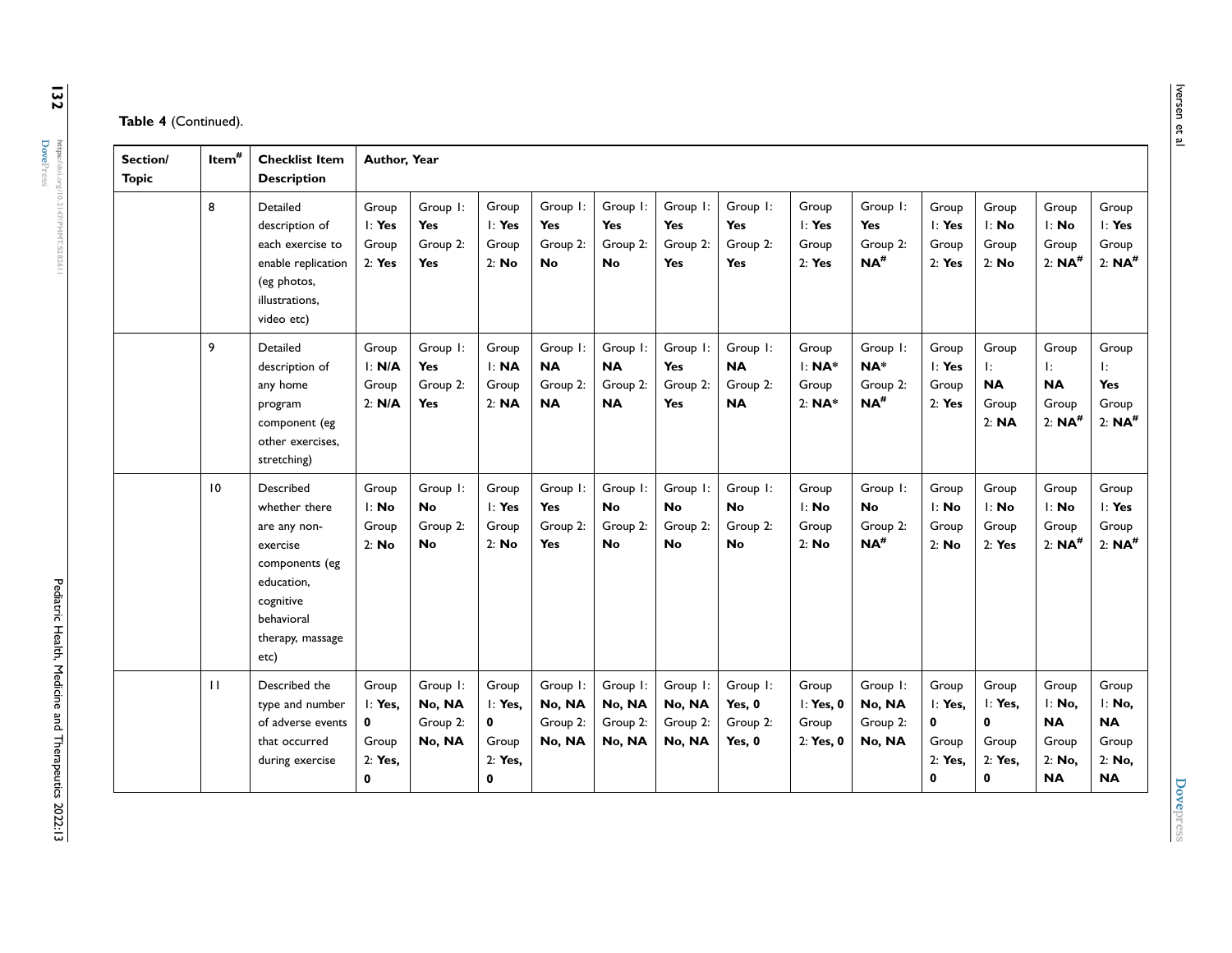| <b>WHERE:</b><br>location              | 12              | Described setting<br>in which the<br>exercises are<br>performed                                                                                                                          | Group<br>$\mathsf{I}:$ Yes<br>Group<br>2: Yes | Group I:<br><b>No</b><br>Group 2:<br><b>No</b> | Group<br>l: Yes<br>Group<br>2: Yes    | Group I:<br>Yes<br>Group 2:<br>Yes             | Group I:<br><b>No</b><br>Group 2:<br><b>No</b> | Group I:<br><b>Yes</b><br>Group 2:<br><b>Yes</b> | Group I:<br><b>Yes</b><br>Group 2:<br><b>Yes</b> | Group<br>l: No<br>Group<br>2:<br>No          | Group I:<br><b>No</b><br>Group 2:<br>$NA$ #  | Group<br>$\mathsf{I}:$ Yes<br>Group<br>2:<br>Yes | Group<br>l: No<br>Group<br>2:<br><b>No</b>                     | Group<br>l: Yes<br>Group<br>2:<br>$NA$ <sup>#</sup>  | Group<br>I: Yes<br>Group<br>2:<br>$NA$ <sup>#</sup>    |
|----------------------------------------|-----------------|------------------------------------------------------------------------------------------------------------------------------------------------------------------------------------------|-----------------------------------------------|------------------------------------------------|---------------------------------------|------------------------------------------------|------------------------------------------------|--------------------------------------------------|--------------------------------------------------|----------------------------------------------|----------------------------------------------|--------------------------------------------------|----------------------------------------------------------------|------------------------------------------------------|--------------------------------------------------------|
| WHEN,<br><b>HOW</b><br>MUCH:<br>dosage | $ 3\rangle$     | Detailed<br>description of<br>exercise<br>including, but not<br>limited to, $#$ of<br>exercise reps /<br>sets/sessions,<br>session duration,<br>intervention<br>/program<br>duration etc | Group<br>$l$ : Yes<br>Group<br>2: Yes         | Group I:<br>Yes<br>Group 2:<br><b>Yes</b>      | Group<br>l: No<br>Group<br>2: No      | Group I:<br><b>No</b><br>Group 2:<br><b>No</b> | Group I:<br>Yes<br>Group 2:<br><b>No</b>       | Group I:<br>Yes<br>Group 2:<br><b>Yes</b>        | Group I:<br>Yes<br>Group 2:<br><b>Yes</b>        | Group<br>l: Yes<br>Group<br>2:<br><b>Yes</b> | Group I:<br><b>Yes</b><br>Group 2:<br>$NA$ # | Group<br>$l$ : Yes<br>Group<br>2:<br>Yes         | Group<br>l: Yes<br>Group<br>2:<br>Yes                          | Group<br>l: Yes<br>Group<br>$2: NA^{\#}$             | Group<br>l: Yes<br>Group<br>$2: NA^{\#}$               |
| <b>TAILORING:</b><br>what, how         | 14a             | Described<br>whether the<br>exercises are<br>generic (one size<br>fits all) or<br>tailored whether<br>individually<br>tailored                                                           | Group<br>$l$ : Yes<br>Group<br>2:<br>Yes      | Group I:<br>Yes<br>Group 2:<br>Yes             | Group<br>$l$ : Yes<br>Group<br>2: Yes | Group I:<br>Yes<br>Group 2:<br>Yes             | Group I:<br>Yes<br>Group 2:<br>Yes             | Group I:<br><b>Yes</b><br>Group 2:<br><b>Yes</b> | Group I:<br><b>Yes</b><br>Group 2:<br><b>Yes</b> | Group<br>I: Yes<br>Group<br>2:<br>Yes        | Group I:<br><b>Yes</b><br>Group 2:<br>$NA$ # | Group<br>$l$ : Yes<br>Group<br>2:<br>Yes         | Group<br>l: Yes<br>Group<br>2:<br>Yes                          | Group<br>l: Yes<br>Group<br>2:<br>$NA^{\#}$          | Group<br>I: Yes<br>Group<br>2:<br>$NA$ <sup>#</sup>    |
|                                        | 14 <sub>b</sub> | Detailed<br>description of<br>how exercises<br>are tailored to<br>the individual                                                                                                         | Group<br>$\mathsf{I}:$ Yes<br>Group<br>2: Yes | Group I:<br><b>No</b><br>Group 2:<br><b>No</b> | Group<br>$l$ : Yes<br>Group<br>2: No  | Group I:<br><b>No</b><br>Group 2:<br><b>No</b> | Group I:<br><b>No</b><br>Group 2:<br><b>No</b> | Group I:<br><b>No</b><br>Group 2:<br><b>No</b>   | Group I:<br><b>Yes</b><br>Group 2:<br><b>Yes</b> | Group<br>l: No<br>Group<br>2:<br><b>No</b>   | Group I:<br><b>No</b><br>Group 2:<br>$NA$ #  | Group<br>l: No<br>Group<br>2:<br><b>No</b>       | Group<br>$\mathbf{E}$<br><b>No</b><br>Group<br>2:<br><b>No</b> | Group<br>Ŀ.<br><b>No</b><br>Group<br>2:<br>$NA^{\#}$ | Group<br>Ŀ.<br>Yes<br>Group<br>2:<br>$NA$ <sup>#</sup> |

Pediatric Health, Medicine and Therapeutics 2022:13 Pediatric Health, Medicine and Therapeutics 2022:13

**133**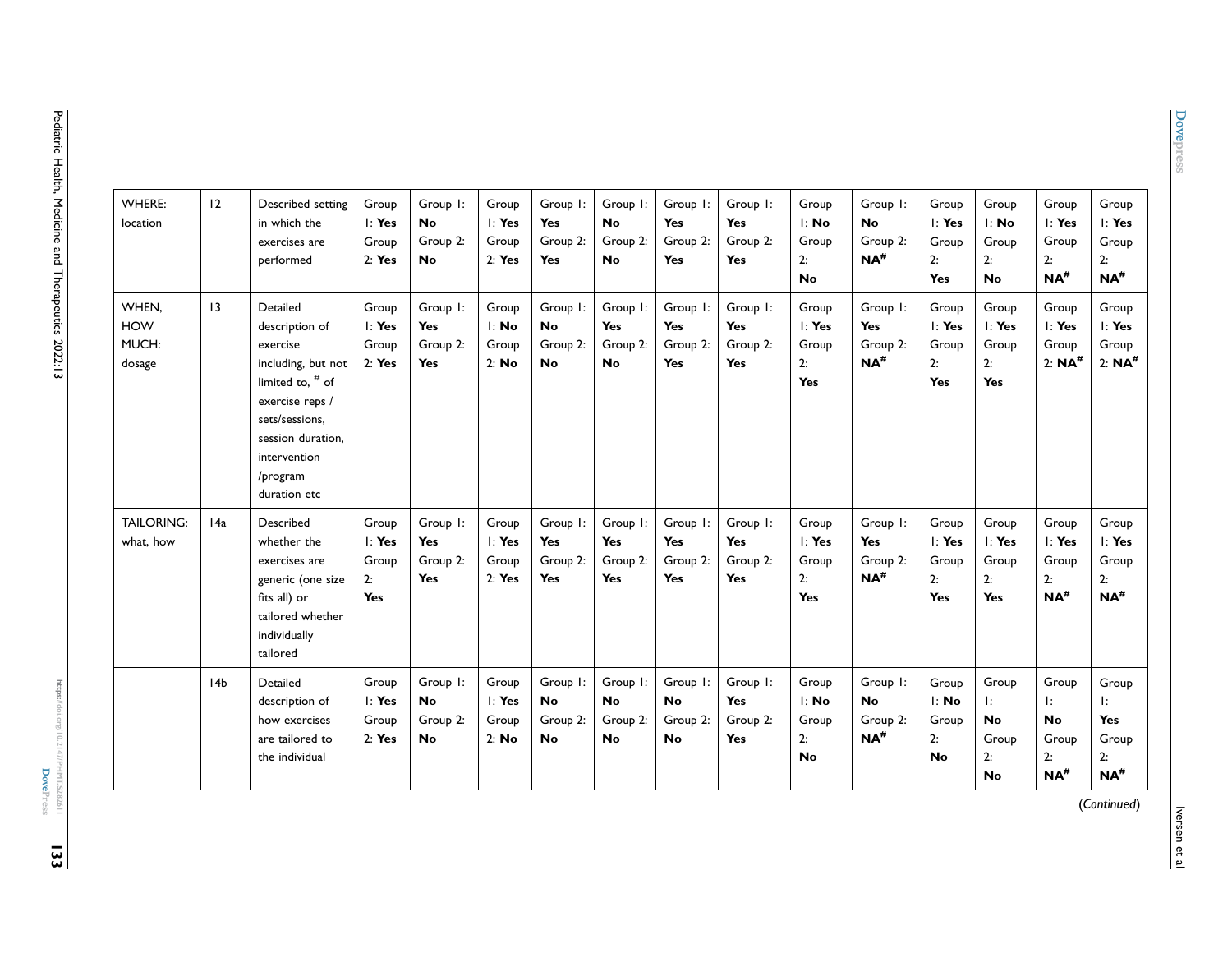| Section/<br><b>Topic</b>          | Item <sup>#</sup> | <b>Checklist Item</b><br><b>Description</b>                                                                                                                       | Author, Year                          |                                                  |                                                      |                                                |                                                |                                                  |                                           |                                                      |                                                        |                                            |                                                        |                                                      |                                                               |
|-----------------------------------|-------------------|-------------------------------------------------------------------------------------------------------------------------------------------------------------------|---------------------------------------|--------------------------------------------------|------------------------------------------------------|------------------------------------------------|------------------------------------------------|--------------------------------------------------|-------------------------------------------|------------------------------------------------------|--------------------------------------------------------|--------------------------------------------|--------------------------------------------------------|------------------------------------------------------|---------------------------------------------------------------|
|                                   | 15                | Described<br>decision rule for<br>determining the<br>starting level at<br>which people<br>begin exercise<br>program (eg<br>beginner,<br>intermed<br>advanced etc) | Group<br>$l$ : Yes<br>Group<br>2: Yes | Group I:<br><b>No</b><br>Group 2:<br><b>No</b>   | Group<br>$\mathsf{I}: \mathsf{No}$<br>Group<br>2: No | Group I:<br><b>No</b><br>Group 2:<br><b>No</b> | Group I:<br><b>No</b><br>Group 2:<br><b>No</b> | Group I:<br><b>Yes</b><br>Group 2:<br><b>Yes</b> | Group I:<br>Yes<br>Group 2:<br>Yes        | Group<br>l: No<br>Group<br>2:<br><b>No</b>           | Group I:<br><b>No</b><br>Group 2:<br>$NA$ <sup>#</sup> | Group<br>l: No<br>Group<br>2:<br><b>No</b> | Group<br>Ŀ.<br><b>No</b><br>Group<br>2:<br><b>No</b>   | Group<br>Ŀ.<br><b>No</b><br>Group<br>2:<br>$NA^{\#}$ | Group<br>Ŀ.<br><b>Yes</b><br>Group<br>2:<br>$NA$ <sup>#</sup> |
| HOW WELL:<br>planned,<br>actual   | 16a               | Describe how<br>adherence or<br>fidelity to the<br>exercise<br>intervention is<br>assessed/<br>measured                                                           | Group<br>l: No<br>Group<br>2: No      | Group I:<br><b>Yes</b><br>Group 2:<br><b>Yes</b> | Group<br>$\mathsf{I}: \mathsf{No}$<br>Group<br>2: No | Group I:<br><b>No</b><br>Group 2:<br><b>No</b> | Group I:<br><b>No</b><br>Group 2:<br><b>No</b> | Group I:<br><b>No</b><br>Group 2:<br><b>No</b>   | Group I:<br>Yes<br>Group 2:<br><b>Yes</b> | Group<br>$\mathsf{I}: \mathsf{No}$<br>Group<br>2: No | Group I:<br>Yes<br>Group 2:<br>$NA$ <sup>#</sup>       | Group<br>$l$ : Yes<br>Group<br>2: Yes      | Group<br>l: Yes<br>Group<br>2: Yes                     | Group<br>I: Yes<br>Group<br>2: <b>NA</b>             | Group<br>Ŀ.<br>Yes<br>Group<br>2:<br>$NA$ <sup>#</sup>        |
|                                   | 16 <sub>b</sub>   | Describe the<br>extent to which<br>the intervention<br>was delivered as<br>planned                                                                                | Group<br>l: No<br>Group<br>2: No      | Group I:<br>No.<br>Group 2:<br><b>No</b>         | Group<br>$l$ : Yes<br>Group<br>2: No                 | Group I:<br><b>No</b><br>Group 2:<br><b>No</b> | Group I:<br><b>No</b><br>Group 2:<br><b>No</b> | Group I:<br><b>Yes</b><br>Group 2:<br><b>Yes</b> | Group I:<br>Yes<br>Group 2:<br><b>Yes</b> | Group<br>$\mathsf{I}:$ Yes<br>Group<br>2:Yes         | Group I:<br>Yes<br>Group 2:<br>$NA$ <sup>#</sup>       | Group<br>$l$ : Yes<br>Group<br>2: Yes      | Group<br>$\mathsf{I}: \mathsf{Yes}$<br>Group<br>2: Yes | Group<br>I: Yes<br>Group<br>2: $NA$ <sup>#</sup>     | Group<br>l: Yes<br>Group<br>2: $NA$ <sup>#</sup>              |
| <b>Total CERT</b><br><b>Score</b> |                   | Summary of Yes<br>scores, $Yes = 1$<br>point; possible<br>total = $19$                                                                                            | Group<br>$\pm$ 11<br>Group<br>2:13    | Group I:<br>10<br>Group 2:<br>10                 | Group<br>1:13<br>Group<br>2:7                        | Group I:<br>8<br>Group 2:<br>$\overline{7}$    | Group I:<br>$\overline{7}$<br>Group 2:<br>5    | Group I:<br> 4<br>Group 2:<br> 4                 | Group I:<br>16<br>Group 2:<br>16          | Group<br>1:10<br>Group<br>2:10                       | Group I:<br>7<br>Group 2:<br>$NA$ <sup>#</sup>         | Group<br>$\vdots$ 14<br>Group<br>2:12      | Group<br>$\pm$ 11<br>Group<br>2:10                     | Group<br>1:10<br>Group<br>2: $NA$ <sup>#</sup>       | Group<br>Ŀ.<br>17<br>Group<br>2:<br>$NA$ <sup>#</sup>         |

Notes: \* did not offer a home exercise program in addition to intervention. <sup>#</sup>Study included a control group which received no intervention therefore items are not applicable (NA).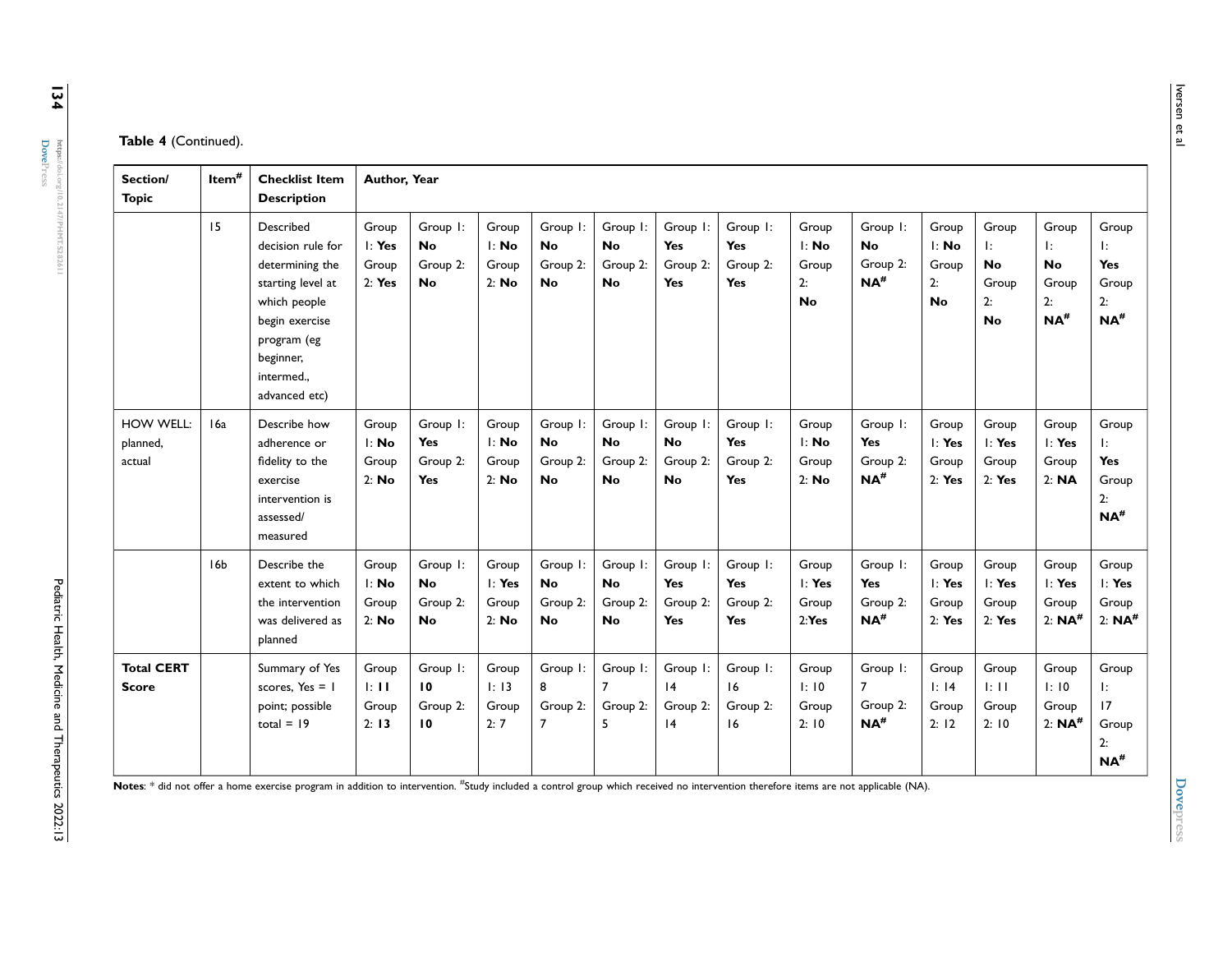| Author,<br>Year                   | <b>Outcomes</b>                                                                                                                                                                                                                                | <b>Summary of Results and Conclusion</b>                                                                                                                                                                                                                                                                                                                                                                                                                                                                                                                                                                                                                                                                                                                                                                         |
|-----------------------------------|------------------------------------------------------------------------------------------------------------------------------------------------------------------------------------------------------------------------------------------------|------------------------------------------------------------------------------------------------------------------------------------------------------------------------------------------------------------------------------------------------------------------------------------------------------------------------------------------------------------------------------------------------------------------------------------------------------------------------------------------------------------------------------------------------------------------------------------------------------------------------------------------------------------------------------------------------------------------------------------------------------------------------------------------------------------------|
| Arman<br>et al,<br>$2011^{31}$    | Function (Child Health Assessment Questionnaire (C-HAQ),<br>Derousse Hand Index (DHI), Canadian Occupational<br>Performance Measures (COPM),<br>Pain (NRS), Grip and muscle strength                                                           | Children in both the task-oriented activity training and the video<br>game-based task-oriented activity training groups improved in all<br>primary and secondary outcomes. However, between groups,<br>video gamers demonstrated significantly greater improvements<br>in DHI [mean of 19.32 vs 12.56; p=0.04] and COPM satisfaction<br>[7.74 v 5.61; p<0.05]. Palmer pinch strength improved compared<br>to video gamers. Both programs yielded improvements in key<br>outcomes.<br>Video game-based task-oriented activity training<br>provides a feasible treatment to improve health<br>outcomes for children and adolescents with JIA. This<br>new method has a motivating effect on behavior and<br>may have widespread applicability.                                                                     |
| Baydogan<br>et al,<br>$2015^{32}$ | Pain (VAS), Passive ROM, Knee muscle strength, Balance<br>(Functional Reach test), Postural balance (Flamingo test),<br>function (C-HAQ, 10-m walk test, 10-stair climbing test)                                                               | All outcomes were significantly improved for children in the<br>lower extremity strength/ flexibility exercise group and lower<br>extremity strength/flexibility exercise plus balance-<br>proprioceptive exercises group, except for hip and ankle<br>strength in the strengthening group. When comparing the two<br>groups, the balance-proprioceptive group demonstrated greater<br>improvements in all outcomes except pain, C-HAQ, passive<br>ROM, hip extension, and knee flexion strength.<br>Exercise significantly improves musculoskeletal<br>symptoms in children with JIA. Balance-proprioceptive<br>exercises in addition to strengthening/flexibility<br>exercises appeared to yield greater benefits than<br>strengthening/flexibility exercises alone for improving<br>lower extremity function. |
| Calik et al,<br>202033            | JIA disease activity (JADAS), Pain (FACES)<br>Motor skills (Bruininks-Oseretsky Test of Motor Proficiency 2 <sup>nd</sup><br>Ed. Short Form (BOT-2SF), Juvenile Arthritis Biopsychosocial<br>Scale (JAB-Q), Pediatric quality of life (PedsQL) | The Pilates group demonstrated significant improvements in<br>JADAS, manual dexterity, running speed and agility subtests of<br>BOT-2 SF, total score of BOT-2 SF, daily activity, and PedsQL child<br>form subtests. The home exercise program group demonstrated<br>statistically significant improvements in manual dexterity, running<br>speed and agility, UE coordination subtests of BOT-2, and parent<br>form of JAB-Q. However, greater improvements were found for<br>the Pilates group compared to the home exercise group in UE<br>coordination, subtest of BOT-2 SF, and PedsQL child daily<br>activities.<br>Pilates is safe and effective and provides superior<br>benefits in many health outcomes compared to a home<br>exercise program.                                                       |

#### <span id="page-21-0"></span>**Table 5** Summary of Study Outcome Measures and Results Among Included Randomized Controlled Trials of Physical Activity in Children with Juvenile Idiopathic Arthritis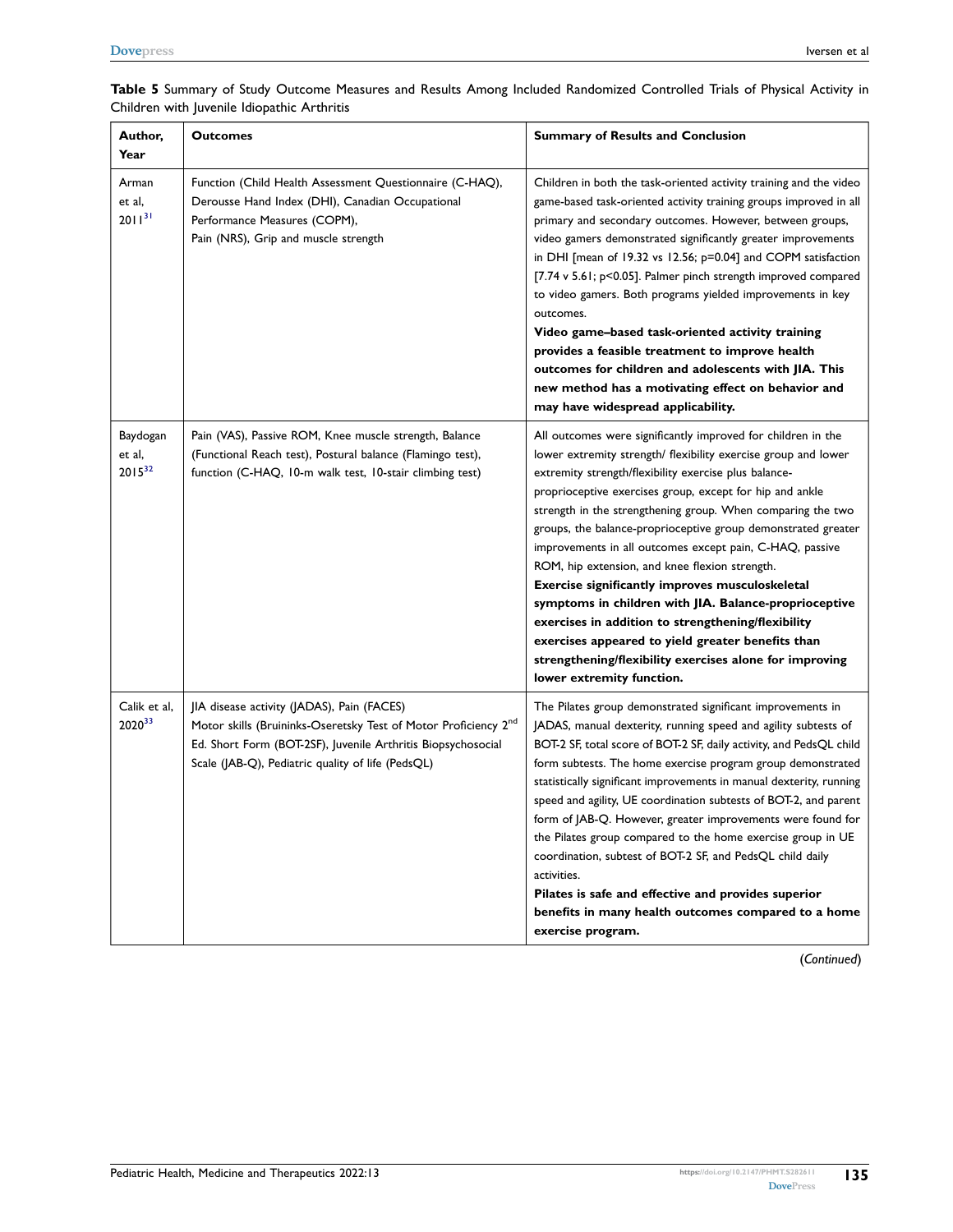| Author,<br>Year                        | <b>Outcomes</b>                                                                                                                                                                                                                                                                                                                                                                                                | <b>Summary of Results and Conclusion</b>                                                                                                                                                                                                                                                                                                                                                                                                                                                                                                                                                                                                                                                                                                                                                                                                                                                                                                                                                                                                                                          |
|----------------------------------------|----------------------------------------------------------------------------------------------------------------------------------------------------------------------------------------------------------------------------------------------------------------------------------------------------------------------------------------------------------------------------------------------------------------|-----------------------------------------------------------------------------------------------------------------------------------------------------------------------------------------------------------------------------------------------------------------------------------------------------------------------------------------------------------------------------------------------------------------------------------------------------------------------------------------------------------------------------------------------------------------------------------------------------------------------------------------------------------------------------------------------------------------------------------------------------------------------------------------------------------------------------------------------------------------------------------------------------------------------------------------------------------------------------------------------------------------------------------------------------------------------------------|
| Elnaggar &<br>Elshafey,<br>$2016^{34}$ | Peak torque of quadriceps and hamstrings (degrees/sec), Pain<br>(VAS)                                                                                                                                                                                                                                                                                                                                          | At 3 months, greater improvements in peak torque were found<br>for the resistive aquatic exercise plus interferential therapy<br>group compared to traditional physical therapy (PT) [aquatic<br>mean=38.4 vs PT (right leg) mean=26.8; p=0.001] and aquatic<br>(left leg) [mean=35.6 vs PT mean=25.9; p=0.001]. Greater<br>improvements in pain were found for the aquatic group<br>compared to traditional PT [aquatic mean=3.5 vs PT mean=6.7;<br>p=0.001].<br>Improvements in key outcomes were greater in the<br>resistive aquatic exercise group combined with<br>inferential therapy compared to conventional physical<br>therapy. This combination treatment may be a valuable<br>treatment for patients with JIA.                                                                                                                                                                                                                                                                                                                                                        |
| Elnaggar<br>et al,<br>$2021^{35}$      | Bone Densitometry, Functional Capacity (6MWT)                                                                                                                                                                                                                                                                                                                                                                  | The core stability exercise plus traditional PT group<br>demonstrated significant improvements in bone mineralization of<br>lumbar spine and femoral neck compared to conventional PT,<br>except for volumetric bone mineral density of lumbar spine.<br>Functional capacity (6MWT) was significantly improved for the<br>core stability exercise plus traditional PT group compared with<br>the traditional PT group [mean=531.71 meters vs control<br>mean=509.31 meters; (p<0.05)].<br>Core stability exercises are an effective adjunctive<br>therapy to conventional physical therapy to enhance<br>bone health status and improve functional capacity in<br>children with polyarticular JIA.                                                                                                                                                                                                                                                                                                                                                                                |
| Epps et al,<br>200536                  | Function (C-HAQ), Physicians' global assessment of disease<br>activity, Parents' global assessment of overall well-being, Number<br>of joints with limited ROM, Number of active joints and<br>erythrocyte sedimentation rate. Function (C-HAQ), Quality of<br>Life (CHQ-PF50), Isometric strength, Pain (VAS), Cardiovascular<br>fitness, Health-related QoL (EQ-5D), Quality-adjusted life- years<br>(QALYs) | Two months after the intervention, 47% of patients allocated to<br>the land-based PT plus hydrotherapy group and 61% allocated to<br>land-based PT program improved in disease activity with little<br>change in pain. At 6 months, disease improvements were found<br>in 48% of patients allocated to the land-based PT plus<br>hydrotherapy group and 68% of patients allocated land-based PT.<br>The land-based PT plus hydrotherapy group had mean<br>improvements in hip abductor strength at 6 months. Knee<br>extensor strength, fitness and endurance were greater in land-<br>based PT plus hydrotherapy group than the land-based PT group<br>at both time points. Physical function (C-HAQ) scores improved<br>at 2 months, with further improvements at 6 months in the land-<br>based PT plus hydrotherapy group. The land-based PT improved<br>in physical function but it was not maintained at 6 months.<br>Both treatments provided health benefits, with greater<br>improvements in some areas with the land-based<br>physical therapy plus hydrotherapy group. |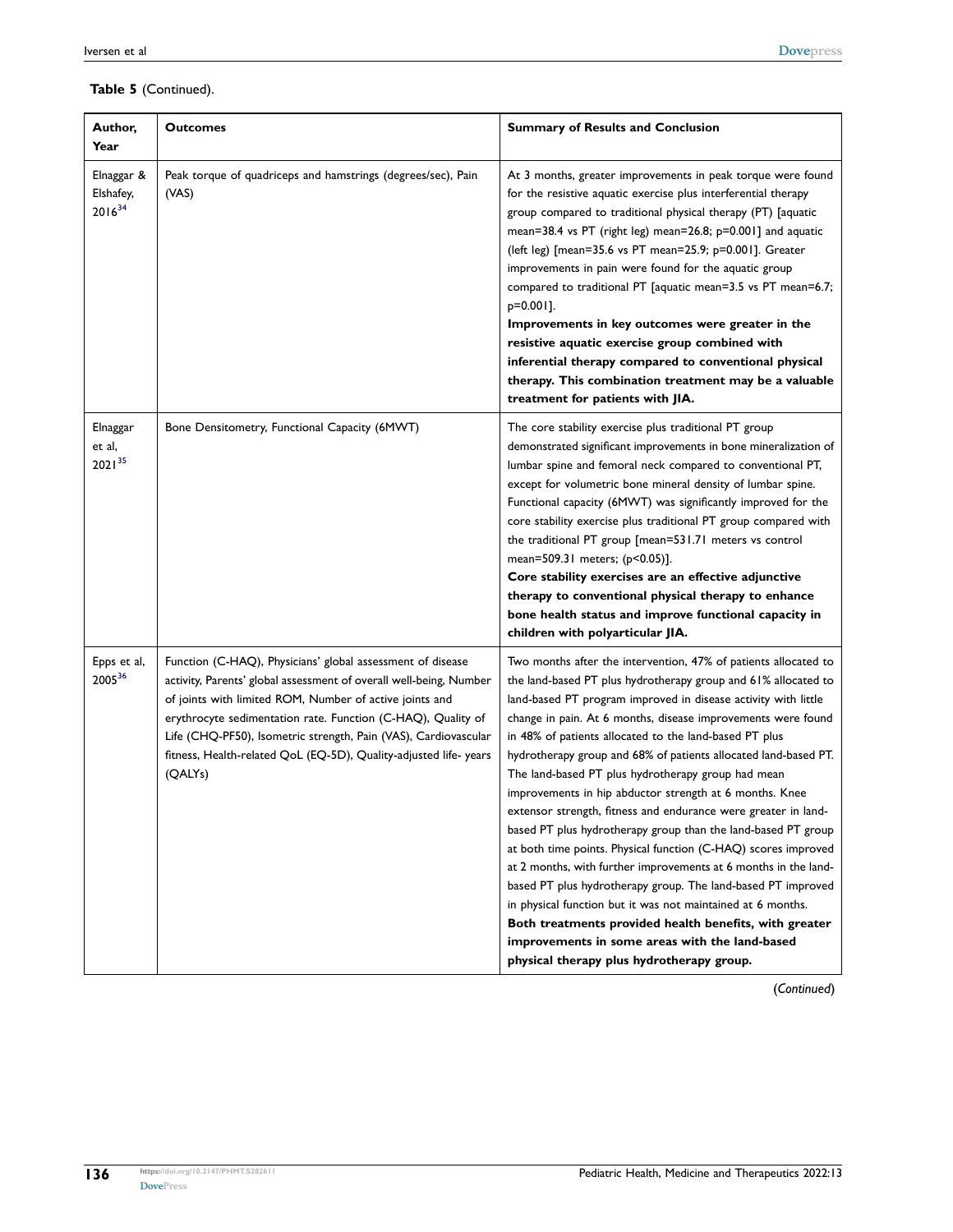| Author,<br>Year                           | <b>Outcomes</b>                                                                                                                                                                                                    | <b>Summary of Results and Conclusion</b>                                                                                                                                                                                                                                                                                                                                                                                                                                                                                                                                                                                                                                                                                                                                                                                                                                                                                                                                                                                                                                                                                                                                                                                                                                                                                                                                |
|-------------------------------------------|--------------------------------------------------------------------------------------------------------------------------------------------------------------------------------------------------------------------|-------------------------------------------------------------------------------------------------------------------------------------------------------------------------------------------------------------------------------------------------------------------------------------------------------------------------------------------------------------------------------------------------------------------------------------------------------------------------------------------------------------------------------------------------------------------------------------------------------------------------------------------------------------------------------------------------------------------------------------------------------------------------------------------------------------------------------------------------------------------------------------------------------------------------------------------------------------------------------------------------------------------------------------------------------------------------------------------------------------------------------------------------------------------------------------------------------------------------------------------------------------------------------------------------------------------------------------------------------------------------|
| Mendonca<br>et al,<br>$2013^{37}$         | Health-related Quality of life (PedsQL 4.0), Joint pain (VAS),<br>Functional (C-HAQ), Joint Status (Pediatric Escola Paulista de<br>Medicina ROM Scale), Total PedsQL 4.0 score, ROM, Adherence,<br>Adverse events | Both the Pilates group and conventional exercise (strengthening<br>and flexibility) group demonstrated mean improvements in the<br>PedsQoL physical and psychosocial scales. The Pilates group<br>showed greater gains in physical function [mean diff=37.4;<br>p<0.000] and greater reductions psychosocial score than<br>convention exercise group at 6 months [mean $_{diff}$ =36.5<br>p<0.001). Improvement in the VAS-joint pain score reached the<br>Minimal Clinically Important Difference (MCID) for 7 Pilates<br>participants and 18 conventional exercise participants [RR=2.57;<br>p=0.002]. Pilates group showed greater improvements in<br>functional ability (C-HAQ) compared to conventional group<br>[mean $_{diff=}0.83$ ; p<0.0001] with C-HAQ score reaching the<br>MCID for 8 Pilates participants and 23 conventional exercisers<br>[RR=2.88; p<0.0001]. Pilates group showed greater<br>improvements in ROM than conventional exercisers [mean<br>diff=10.20; p=0.002]. Adherence was similar across groups and no<br>adverse events were reported.<br>The Pilates group reported more positive physical and<br>psychosocial improvements [HRQOL] in children and<br>adolescents with JIA compared with the conventional<br>exercise group. Pilates exercises should be considered as<br>part of a rehabilitation program for patients with JIA. |
| Perez<br>Ramirez<br>et al,<br>$2019^{38}$ | Health-related Quality of Life (HRQoL), Function, Pain, Disability<br>(C-HAQ), 10-joints Global ROM Scale (GROMS)                                                                                                  | The Watsu group significantly improved in the psychosocial<br>health sub-dimension scale between baseline evaluation and<br>follow-up. Hydrotherapy group showed no significant<br>improvements in sub-dimensions or overall QoL scores. Watsu<br>group showed greater improvements in HRQoL, disability<br>C-HAQ, discomfort, health status index, and total C-HAQ<br>scores, and functional health status compared to hydrotherapy.<br>In the GROMS evaluation, there were no statistically significant<br>differences between the Watsu and hydrotherapy groups pre-<br>and post-intervention.<br>Watsu therapy improves HRQoL in the short-term<br>related to physical functioning, pain, disability, and<br>functional health status compared to hydrotherapy in<br>patients with JIA.                                                                                                                                                                                                                                                                                                                                                                                                                                                                                                                                                                             |
| Sandstedt<br>et al,<br>$2013^{17}$        | ROM, Balance, Muscle strength, Physical fitness, Quality of life<br>(QoL), Pain                                                                                                                                    | Hip and knee muscle strength increased after the 12-week<br>exercise program and was maintained in knee extensors at<br>follow-up. No significant improvements were found in ROM, grip<br>strength, heart rate or perceived exertion after training. There<br>was no increase in pain. There were only small changes in QoL<br>and well-being.<br>The exercise program was well tolerated and improved<br>hip and knee muscle strength. Compliance was good at<br>70% and pain was not exacerbated.                                                                                                                                                                                                                                                                                                                                                                                                                                                                                                                                                                                                                                                                                                                                                                                                                                                                     |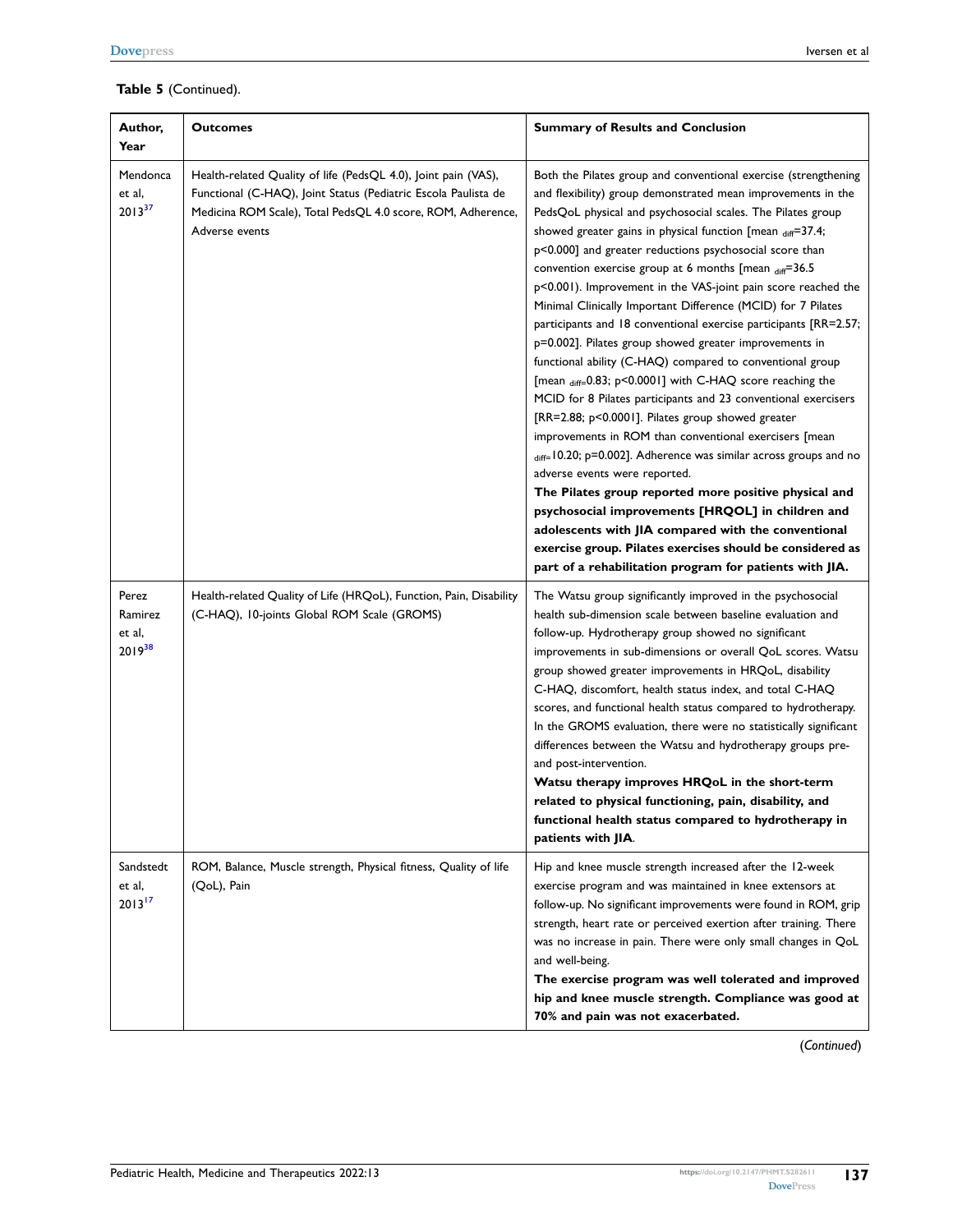| Author,<br>Year                        | <b>Outcomes</b>                                                                                                                                                                                                                                                                                                                                                                                   | <b>Summary of Results and Conclusion</b>                                                                                                                                                                                                                                                                                                                                                                                                                                                                                                                                                                                                                                                                                                                                                                                                                                                                                                                                                                                              |
|----------------------------------------|---------------------------------------------------------------------------------------------------------------------------------------------------------------------------------------------------------------------------------------------------------------------------------------------------------------------------------------------------------------------------------------------------|---------------------------------------------------------------------------------------------------------------------------------------------------------------------------------------------------------------------------------------------------------------------------------------------------------------------------------------------------------------------------------------------------------------------------------------------------------------------------------------------------------------------------------------------------------------------------------------------------------------------------------------------------------------------------------------------------------------------------------------------------------------------------------------------------------------------------------------------------------------------------------------------------------------------------------------------------------------------------------------------------------------------------------------|
| Singh-<br>Grewal<br>et al,<br>200739   | VO <sub>2</sub> submax, Ventilatory equivalent ratio for oxygen (VE/VO <sub>2</sub> ),<br>Carbon dioxide (VE/VCO <sub>2</sub> ), Respiratory exchange ratio (RER),<br>Heart rate (HR), VO <sub>2</sub> peak, C-HAQ, Habitual Activity Estimation<br>Scale (HAES), HRQoL, QoL, Joint Status (Pediatric Escola<br>Paulista de Medicina Range of Motion scale), Pain, Function<br>(C-HAQ), Adherence | No differences in improvements were seen in $VO2$ submax and<br>other exercise testing measures between the high intensity<br>aerobic group and the Qi Gong group. Physical function<br>(C-HAQ) improved in both groups but there was no statistically<br>significant difference between groups. Adherence was higher in<br>the control (Qi Gong) than the experimental group. There was<br>no change in disease activity (worsening of active joint count),<br>function or quality of life in either group.<br>Both exercise programs were well tolerated. PA<br>interventions with or without aerobic training are safe<br>and may lead to improvements in physical function.<br>Lower intensity programs such as Qi Gong may be<br>easier for children to comply with and seem to provide<br>equivalent benefits.                                                                                                                                                                                                                  |
| Sule &<br>Fontaine,<br>$2019^{40}$     | Body Mass Index (BMI), Muscle mass, Joint count, Pain (FACES),<br>ROM, Function (C-HAQ), Fatigue, Quality of Life (QoL)                                                                                                                                                                                                                                                                           | Adherence was low in the slow speed resistance exercise group<br>with 53% completing any exercise training and in the aerobic<br>exercise group, where adherence was 50%. Post intervention<br>there were no significant differences in VO <sub>2</sub> max, BMI, fatigue<br>severity scores, and pain. In the aerobic exercise group, there<br>were no significant differences in any outcome measure.<br>Comparing the two groups post intervention, there were no<br>significant differences in BMI, percent of fat or muscle mass, arm<br>or knee flexion and extension, VO <sub>2</sub> max, C-HAQ, FACES, or<br>fatigue severity scores. There were no significant adverse events<br>and no worsening of JIA symptoms.<br>The exercise was well-tolerated with no serious adverse<br>events. While individual subjects reported<br>improvements in fatigue and energy, there was no<br>statistical differences in BMI or QoL. Adherence was low<br>and there is a need to identify strategies to improve<br>exercise adherence. |
| Takken<br>et al,<br>2003 <sup>41</sup> | Function (C-HAQ and JAFAS), Health-related quality of life<br>(JAQQ and CHQ-50), Joint status (ROM, swollen and tender<br>joint count), Physical fitness (VO <sub>2max</sub> and VO <sub>2peak.</sub> 6MWT)                                                                                                                                                                                       | The aquatic group improved 27% compared to the control (5%)<br>but this difference was not statistically significant. The control<br>group showed a slight decline in health-related QoL (JAQQ<br>score=-15%), whereas the QoL scores for the aquatic group<br>remained stable throughout the intervention; these differences<br>were not statistically significant. Compared to the control group,<br>the aquatic group showed small improvements in physical and<br>psychological CHQ summary scores (8.4 and 7%, respectively),<br>while the control group scores decreased or remained stable<br>The aquatic group showed slight improvements in the 6MWT<br>(3%) compared to control (0%), though these differences were<br>not statistically significant. VO <sub>2peak</sub> remained stable during the<br>training period for both groups.<br>Small, non-significant improvements were found for<br>aquatic fitness in children with JIA and the program was<br>well tolerated.                                               |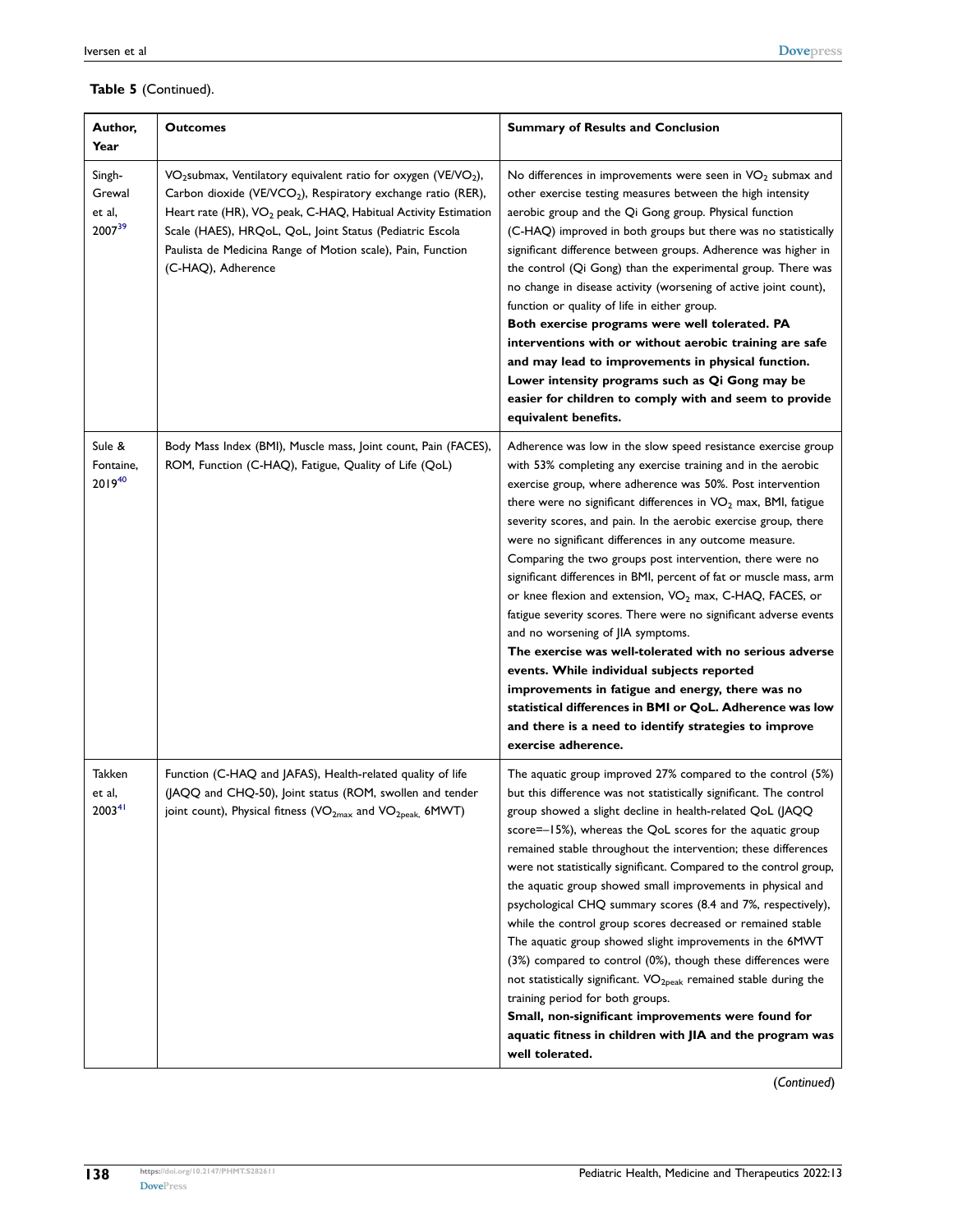| Author,<br>Year                  | <b>Outcomes</b>                                                                      | <b>Summary of Results and Conclusion</b>                                                                                                                                                                                                                                                                                                                                                                                                                                                                                                                                                                       |
|----------------------------------|--------------------------------------------------------------------------------------|----------------------------------------------------------------------------------------------------------------------------------------------------------------------------------------------------------------------------------------------------------------------------------------------------------------------------------------------------------------------------------------------------------------------------------------------------------------------------------------------------------------------------------------------------------------------------------------------------------------|
| Tarakci<br>et al,<br>$2012^{42}$ | Physical function (6MWT and C-HAQ), Pain (VAS), Quality of life<br>(PedsQoL, PedsQL) | Statistically significant improvements were found in all outcome<br>measures (mean $_{diff}$ 6MWT=30.79; C-HAQ mean $_{diff=-0}$ .43; VA<br>mean $_{diff=-9}$ .41; mean $_{diff}$ PedsQL=21.99; p<0.001) in the ROM,<br>strengthening, stretching and posture exercise group after 12<br>weeks. Improvements in physical function and quality of life were<br>greater in the ROM, strengthening, stretching and posture<br>exercise group compared to the wait list control group.<br>A 12-week land-based home exercise program may<br>improve physical function and quality of life in patients<br>with JIA. |

<span id="page-25-0"></span>Organizations that represent healthcare providers who work with children diagnosed with JIA suggest these recommendations be tailored to address health-specific changes associated with JIA disease. $8-10$  $8-10$ 

Our search found 555 published studies of PA interventions for children with JA. However, the number of RCTs of PA interventions was considerably low, at 13 studies. These studies included only children with JIA and then limited to certain subtypes of JIA. Included studies provided a mix of interventions (eg strengthening, aerobic) which is reflective of current recommendations and clinical practice.<sup>11[,12](#page-28-21)</sup> Using a mix of PA interventions helps to address the various manifestations of JIA-associated symptoms and has the added benefit providing a variety PA interventions which may be more appealing to children.

To provide the best interventions, clinicians and families need detailed information such as how, when, and why to engage in PA and what interventions are most effective. The CERT checklist provides a guideline to help researchers describe in detail the attributes of the interventions they have tested so that the results can be readily transferrable to clinical practice and to enable other researchers to replicate their findings[.29](#page-29-3) Using the CERT, we found a number of deficiencies in the reporting of the interventions employed in these studies. Most notable, was the lack of detail regarding the starting point for PA programs (eg amount of resistance within the activity, speed etc). Most studies did not indicate that the program was tailored to the patient's health status and a number of studies did not provide specific details on how to the intervention was progressed. Whereas, Taracki et al, engaged physical therapists with expertise in JIA to design the PA program.[42](#page-29-6) These physical therapists established the baseline components of the PA program, progressed the repetitions of exercise per patient tolerance, and provided a detailed list of activities for patients and families. The study incorporated patient diaries and supervision help to patients understand the PA progression.

Since the ability to determine dose-response effects of PA interventions on health outcomes is contingent upon detailed reporting of interventions in PA studies, further attention to these factors and use of the CERT when reporting results of PA interventions is necessary. For children and parents of children with JIA who may be fearful of PA, it is difficult to initiate and maintain engagement in a PA program without the requisite information to properly perform the activities. Fear avoidance is a cognitive construct that can have lifelong implications and is important to address in young children. Children's fear of movement coupled with parental protectiveness can lead to a sedentary lifestyle and disability in adulthood. Fear-avoidance beliefs mediate the association between parental protectiveness and PA limitations and are important to address when designing PA interventions for children with chronic pain.<sup>[43](#page-29-29)</sup>

<span id="page-25-1"></span>These 13 RCTs measured different aspects of JIA symptoms and outcomes of PA. For example, typical symptoms of JIA include joint pain, stiffness, loss of range-of-motion, muscle weakness, physical function, fatigue and reduced aerobic capacity. The most common outcomes assessed were pain, aerobic capacity, general function, and range-of-motion. However, fatigue was only measured in one study.<sup>[40](#page-29-8)</sup> There was substantial heterogeneity in the outcome measures used which suggests the need for a standardized core set of outcomes measures for studies of PA interventions in this population.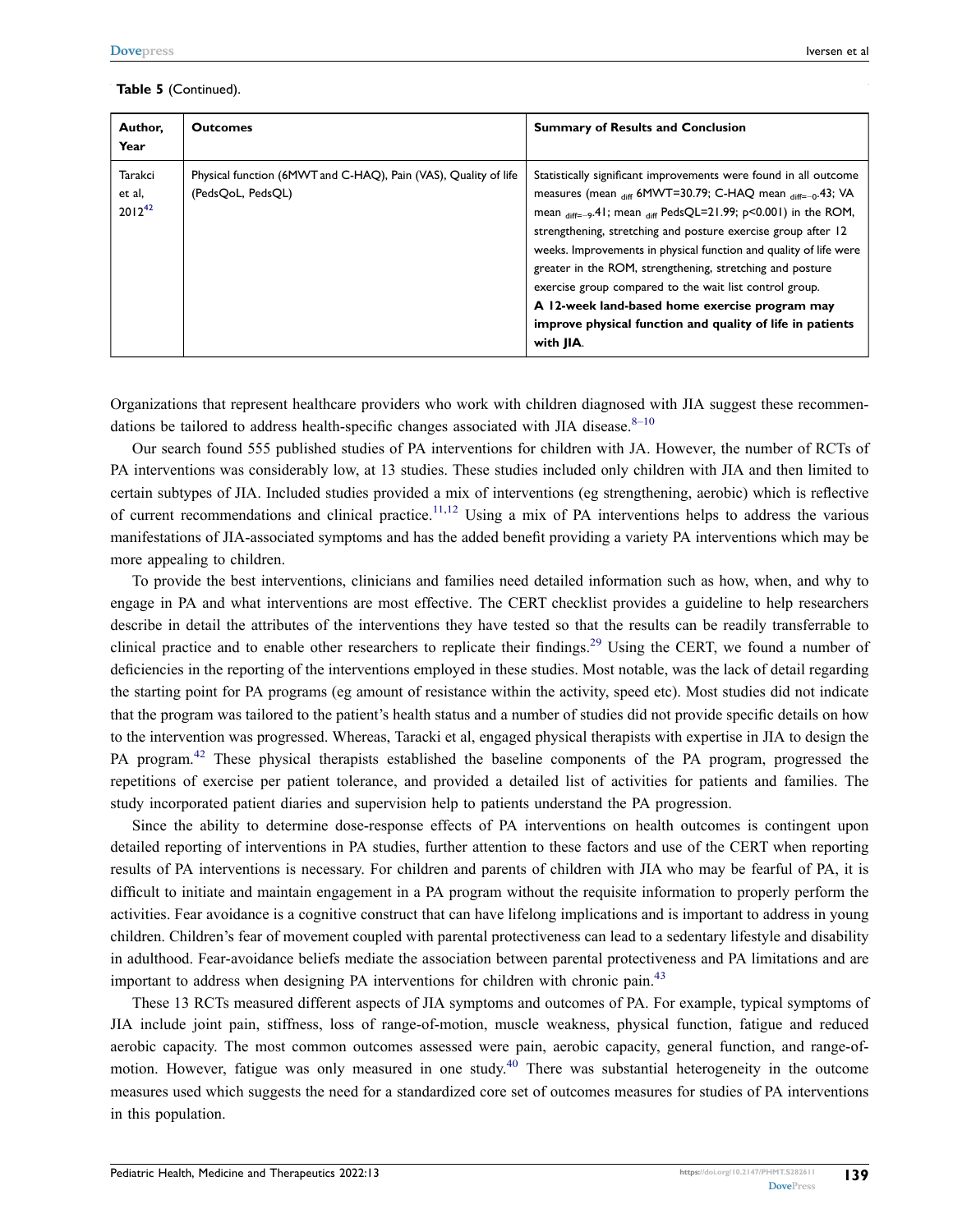The interventions in this systematic review were generally of a low to moderate intensity. One program compared higher intensity aerobic PA to a lower intensity Qi Gong program, and found children were more adherent to the lower intensity program.[39](#page-29-12) This study included children with a mix of JIA subtypes ages 8 to 16 years. This sample reflects the heterogeneity of subtypes of JIA. It is important to note that these 13 studies did not measure or report the PA behaviors of children prior to their diagnosis of JIA or inclusion in the study. Thus, we do not know whether children who are very physically active prior to diagnosis may tolerate higher levels of PA.

<span id="page-26-0"></span>None of the studies in the systematic review reported any AEs from the short-term PA interventions examined. This result is similar to the data from a 2008 Cochrane Review which included three RCTs.[44](#page-29-30) However, information on dropouts was lacking in the included studies, so it may be difficult to state that individuals who dropped out did not experience an intervention-related adverse event.

<span id="page-26-3"></span><span id="page-26-2"></span><span id="page-26-1"></span>Program adherence was not formally addressed in all studies. Adherence to PA interventions is a complex and multifaceted behavior. Personal factors such as past experience with PA, physical factors such as pain and fatigue and psychosocial factors (eg isolation, motivation) influence PA behaviors and PA programs may be burdensome (eg too much time commitment) and can make increasing PA challenging. Identifying barriers and facilitators to PA adherence is essential for positive health outcomes.<sup>45</sup> Favier et al identified barriers and facilitators to PA in children with JIA and reported that forgetting to attend therapy, pain, and the belief that therapy is not necessary were the main barriers to adherence.<sup>46</sup> These authors recommended assessing barriers to adherence and actions that facilitate adherence as essential to helping children with JIA achieve a better quality of life. Similarly, Risum et al examined barriers and facilitators to PA in Norwegian children with JIA compared to healthy age and sex matched controls. They found children with JIA reported pain and disease activity as barriers to PA and that fun was the most important facilitator for PA engagement for all children, followed by being with friends.<sup>47</sup> Sims-Gould et al in a study of parents and children with JIA reported potential health benefits, fun, and parental support as significant facilitators of PA engagement in these children. Whereas, time pressures and physical symptoms were barriers.<sup>[48](#page-29-34)</sup> These data combined with clinical experience indicate the importance of incorporating strategies to motivate children to engage in PA. Potential strategies include the use of fun and engaging smartphone apps, modifying activities at school to enable these children to participate in activities with peers, and strategies to support parents to promote PA with their children. Select smartphone apps and interactive digital interventions combine health education and gaming can be used to promote behavior change. In certain apps, these data can be shared with health care providers.<sup>49,[50](#page-29-36)</sup> For example, Wokamon  $\odot$  a commercial application, gamifies walking; the more you walk, the more food the creature eats and the more it grows.<sup>[51](#page-29-37)</sup> Such interventions may provide a fun and efficient means of supporting PA behavior in children.

<span id="page-26-5"></span><span id="page-26-4"></span>Study quality is an important aspect of research, as lower quality studies are at greater risk of bias. In studies of PA interventions, some mechanisms to reduce bias (blinding the interventionist or subject bias) cannot be addressed in the study design due to the inherent active engagement required of the subject and interventionist. Whereas, other design elements (eg using intention-to-treat analysis, imputing values for missing data, or blinding of the assessor) can be incorporated, regardless of the intervention, to control bias. We found two studies in which the assessor was not blinded, $34,40$  $34,40$  $34,40$  five studies $31-33,38,40$  $31-33,38,40$  $31-33,38,40$  $31-33,38,40$  that had less than the required 85% threshold for measurement of key outcomes and only four studies<sup>[36](#page-29-11)[,38,](#page-29-10)[39,](#page-29-12)[41](#page-29-13)</sup> that used an intention-to-treat analysis. These data suggest more attention to design elements and reporting of study quality may be warranted in RCTs examining PA interventions for children with JIA.

#### Limitations and Strengths

There are some limitations to this study. First, there are few published RCTs of PA interventions in children with JIA, this is an area that needs further investigation. This review was restricted to studies published in English, so studies published in other languages are not included. Finally, data heterogeneity prohibited the conduct of a meta-analysis. This study also has a number of strengths. Two research librarians conducted the literature search and the project was submitted to  $PROSPERO<sup>22</sup>$  $PROSPERO<sup>22</sup>$  $PROSPERO<sup>22</sup>$  for review prior to initiating the search. The team who reviewed the titles, abstracts and full text articles are experienced in systematic reviews and followed the  $PRIMSA<sup>21</sup>$  guidelines for the conduct of systematic reviews. The study includes both PA and exercise interventions to allow for a greater depth of information. Two validated and accepted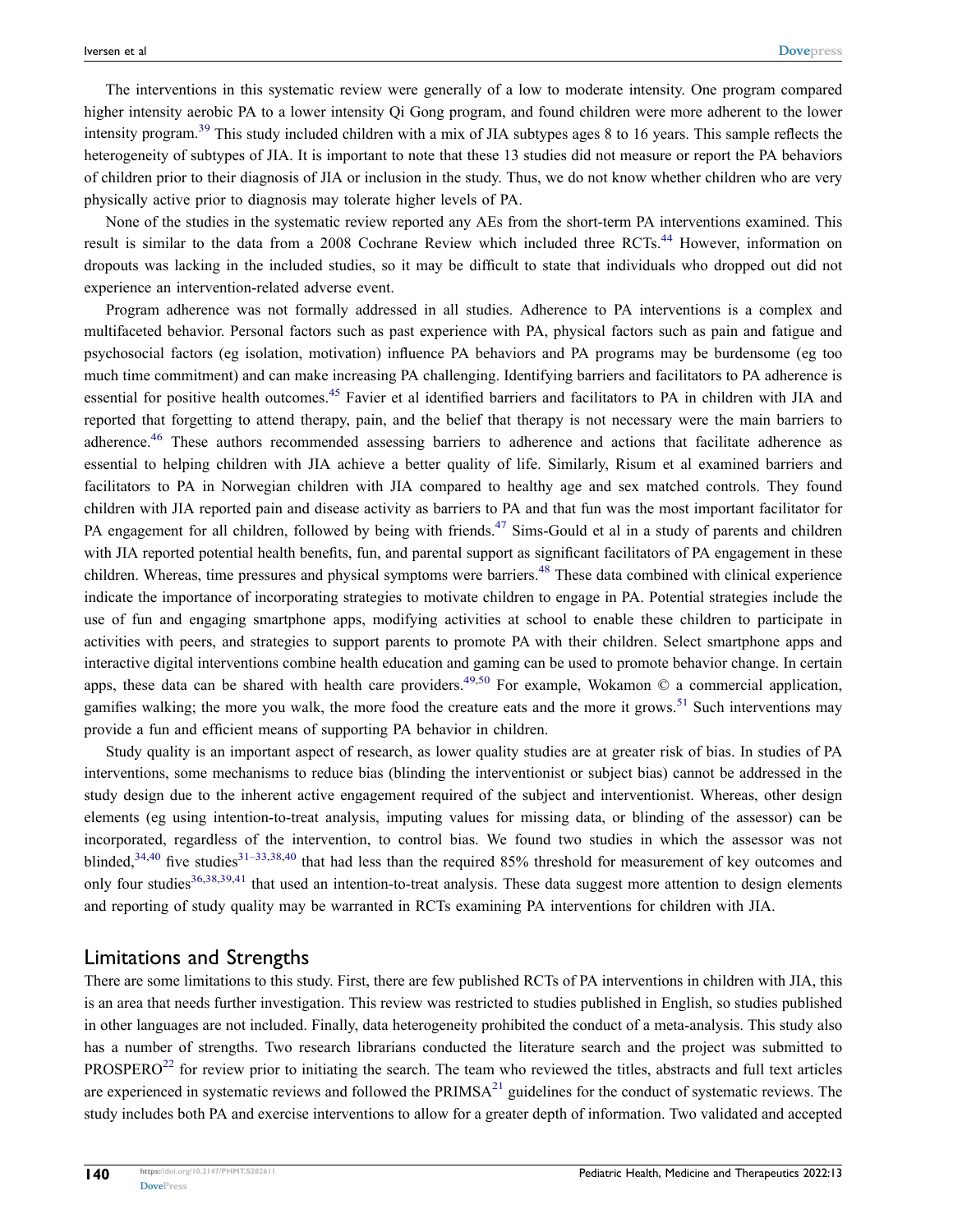measures of study quality were used, the CERT to assess the quality of the PA intervention reporting and PEDro to assess the quality of the study design.<sup>[27,](#page-29-1)[29](#page-29-3)</sup>

#### **Conclusions**

There is a lack of RCTs of PA in children with JA other than in children with JIA. Even among studies of PA in JIA the number of RCTs is relatively small. Additionally, among the studies included in this review, most children with JIA were diagnosed with polyarthritis and oligoarthritis, so there is little data on PA interventions for children with other subtypes of JIA. These studies of PA interventions lacked sufficient details regarding the starting threshold for PA, the tailoring of PA to child-specific needs and PA progression. Several studies examined PA interventions in the short-term and did not evaluate the long-term impact of PA. Thus, there is little evidence for long-term benefits of PA among these children. There was insufficient attention to reporting of adverse events and dropouts, which limits the ability to determine the safety and efficacy of PA interventions in children with JIA. Additionally, the value of individualized PA training, nuanced and dosed by a physical therapist with expertise in the field in JIA cannot be overlooked. Including detailed description of PA evaluated in studies is warranted to determine the best design of PA interventions.

Most programs did not incorporate strategies to address motivation and adherence and relied on family support to ensure the program was followed. There needs to be greater attention to the resources and supports for families to facilitate PA adherence in children with JIA. Developing healthy behaviors early in a child's life and addressing fearavoidance behaviors in children with JIA can improve musculoskeletal and cardiovascular health. Given advances in treatments for children with JIA, disease activity can be better controlled with less symptoms and affecting the ability to engage in PA. Children with JIA should be encouraged to participate in habitual PA and age appropriate play and sports to promote overall health.

Future RCTs of PA in children with JIA should: include children with various subtypes of JIA to provide evidence of best practices and benefits and potential harms, if any of PA for these children. We recommend future studies examine the impact of high and low intensity PA programs and include a core set of outcomes measures, along with detailed descriptions of dropouts and adverse events from PA. We also recommend study interventions vary the elements of the PA intervention to target different outcomes (strength, bone health etc) and incorporate strategies to address fear avoidance behaviors and motivate children to encourage active engagement in PA. Finally, more studies which evaluate the benefits of long-term PA engagement are needed.

#### **Abbreviations**

JIA, Juvenile idiopathic arthritis; PA, physical activity; RCT, randomized controlled trials; JA, juvenile arthritis; PRISMA, Preferred Reporting Items for Systematic Reviews and Meta-Analyses; PROSPERO, International prospective register for systematic reviews; AEs, adverse events; DOs, drop outs; PEDro, Physiotherapy Evidence Database; AMSTRAM 2, A MeaSurement Tool to Assess systematic Reviews; CERT, Consensus on Exercise Reporting Template; METs, metabolic equivalent of task; VO2 Max, maximal aerobic capacity; HRQoL, health-related quality of life; ROM, range-of-motion.

### **Data Sharing Statement**

The data extracted from these 13 studies are available from the corresponding author on reasonable request.

### **Acknowledgments**

Karolinska Institutet librarians, Jonas Pettersson and Sabina Gillsund assisted with the literature search following the criteria outlined in our PROSPERO application.

### **Author Contributions**

M.D. Iversen and J. von Heideken contributed to the conception of the study, study design, study execution, data collection and synthesis, data interpretation, and all drafts and revisions of the manuscript. M. Andre contributed to data synthesis, clinical relevance of the data and its interpretation, the analysis of results, and writing of the manuscript. All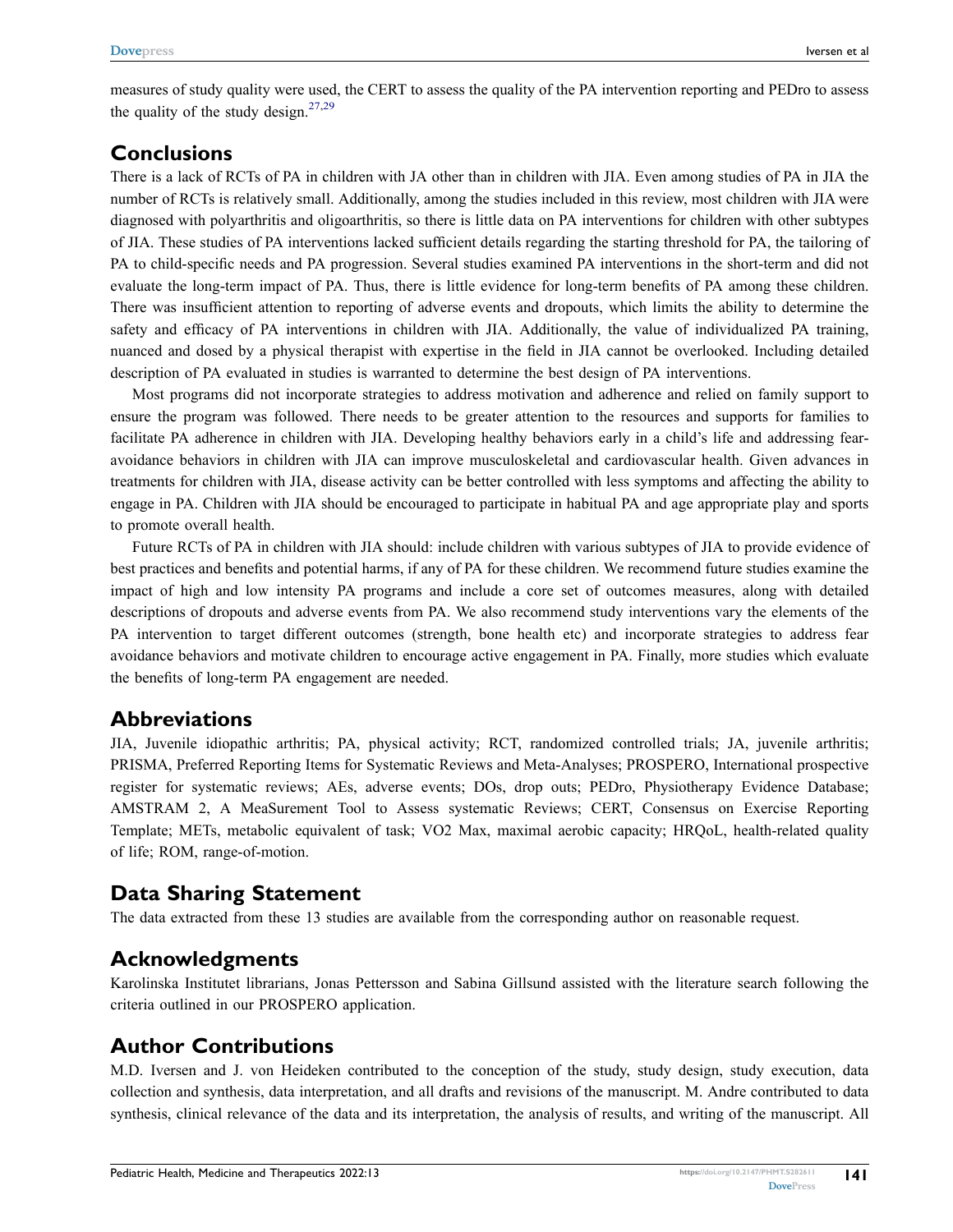<span id="page-28-20"></span>authors reviewed the final draft of the manuscript, agreed on the version to submit to this journal and agreed to take responsibility and be accountable for the contents of the article.

## **Funding**

There was no specific funding for this project.

## **Disclosure**

The authors report no competing interests that could have influenced the conduct of this study.

### **References**

- <span id="page-28-0"></span>1. Petty RE, Southwood TR, Manners P, et al. International league of associations for rheumatology classification of juvenile idiopathic arthritis: second revision, Edmonton, 2001. *J Rheumatol*. [2004;](#page-2-0)31(2):390–392.
- <span id="page-28-9"></span>2. Farpour-Lambert NJ, Keller-Marchand L, Rizzoli R, et al. [Physical exercise and bone development in chronically ill children]. Exercice physique et developpement osseux de l'enfant malade chronique. *Rev Méd Suisse*. [2004](#page-2-1);124(2):73–75.
- <span id="page-28-11"></span>3. Sandstedt E, Fasth A, Fors H, Beckung E. Bone health in children and adolescents with juvenile idiopathic arthritis and the influence of short-term physical exercise. *Pediatr Phys Ther*. [2012](#page-2-2);24(2):155–162. doi:[10.1097/PEP.0b013e31824cce6e](https://doi.org/10.1097/PEP.0b013e31824cce6e)
- 4. Knops N, Wulffraat N, Lodder S, Houwen R, de Meer K. Resting energy expenditure and nutritional status in children with juvenile rheumatoid arthritis. *J Rheumatol*. 1999;26(9):2039–2043.
- <span id="page-28-1"></span>5. Gutierrez-Suarez R, Pistorio A, Cespedes Cruz A, et al. Health-related quality of life of patients with juvenile idiopathic arthritis coming from 3 different geographic areas. The PRINTO multinational quality of life cohort study. *Rheumatology*. 2007;46(2):314–320. doi:[10.1093/rheumatology/](https://doi.org/10.1093/rheumatology/kel218) [kel218](https://doi.org/10.1093/rheumatology/kel218)
- <span id="page-28-2"></span>6. Long AR, Rouster-Stevens KA. The role of exercise therapy in the management of juvenile idiopathic arthritis. *Curr Opin Rheumatol*. [2010](#page-2-3);22 (2):213–217. doi:[10.1097/BOR.0b013e328335d1a2](https://doi.org/10.1097/BOR.0b013e328335d1a2)
- 7. Klepper SE. Exercise in pediatric rheumatic diseases. *Curr Opin Rheumatol*. 2008;20(5):619–624. doi:[10.1097/BOR.0b013e32830634ee](https://doi.org/10.1097/BOR.0b013e32830634ee)
- <span id="page-28-22"></span>8. Cellucci T, Guzman J, Petty RE, et al. Management of juvenile idiopathic arthritis 2015: a position statement from the pediatric committee of the Canadian rheumatology association. *J Rheumatol*. [2016](#page-25-0);43(10):1773–1776. doi:[10.3899/jrheum.160074](https://doi.org/10.3899/jrheum.160074)
- 9. Davies K, Cleary G, Foster H, et al. BSPAR standards of care for children and young people with juvenile idiopathic arthritis. *Rheumatology*. 2010;49(7):1406–1408. doi:[10.1093/rheumatology/kep460](https://doi.org/10.1093/rheumatology/kep460)
- <span id="page-28-3"></span>10. Ringold S, Angeles-Han ST, Beukelman T, et al. 2019 American college of rheumatology/Arthritis foundation guideline for the treatment of juvenile idiopathic arthritis: therapeutic approaches for non-systemic polyarthritis, sacroiliitis, and enthesitis. *Arthritis Care Res*. [2019](#page-2-4);71 (6):717–734. doi:[10.1002/acr.23870](https://doi.org/10.1002/acr.23870)
- <span id="page-28-4"></span>11. National Health Service (NHS). Physical activity guidelines for children and young people. Available from: [https://www.nhs.uk/live-well/exercise/](https://www.nhs.uk/live-well/exercise/physical-activity-guidelines-children-and-young-people/) [physical-activity-guidelines-children-and-young-people/.](https://www.nhs.uk/live-well/exercise/physical-activity-guidelines-children-and-young-people/) Accessed December 10, 2021.
- <span id="page-28-21"></span>12. US Department of Health and Human Services. *Physical Activity Guidelines for School-Aged Children and Adolescents*. 2nd ed. Washington, DC: U.S.; [2018.](#page-15-0)
- <span id="page-28-5"></span>13. Bull FC, Al-Ansari SS, Biddle S, et al. World Health Organization 2020 guidelines on physical activity and sedentary behaviour. *Br J Sports Med*. [2020;](#page-15-0)54(24):1451–1462. doi:[10.1136/bjsports-2020-102955](https://doi.org/10.1136/bjsports-2020-102955)
- <span id="page-28-6"></span>14. Lelieveld OTHM, Armbrust W, Van Leeuwen MA, et al. Physical activity in adolescents with juvenile idiopathic arthritis. *Arthritis Care Res*. [2008;](#page-2-5)59(10):1379–1384. doi:[10.1002/art.24102](https://doi.org/10.1002/art.24102)
- <span id="page-28-7"></span>15. Bos J, Armbrust W, Geertzen J, et al. PReS-FINAL-2148: rheumates@work a cognitive behavioural internet based intervention promoting physical activity in children with juvenile idiopathic arthritis: preliminary results of a randomized clinical trail. *Pediatric Rheumatology*. [2013;](#page-2-6)11, 160.
- <span id="page-28-8"></span>16. Bos GJ, Lelieveld OT, Armbrust W, Sauer PJ, Geertzen JH, Dijkstra PU. Physical activity in children with Juvenile Idiopathic Arthritis compared to controls. *Pediatr Rheumatol Online J*. [2016;](#page-2-7)14(1):42. doi:[10.1186/s12969-016-0102-8](https://doi.org/10.1186/s12969-016-0102-8)
- <span id="page-28-10"></span>17. Sandstedt E, Fasth A, Eek MN, Beckung E. Muscle strength, physical fitness and well-being in children and adolescents with juvenile idiopathic arthritis and the effect of an exercise programme: a randomized controlled trial. *Pediatr Rheumatol Online J*. [2013](#page-2-8);11(1):7. doi:[10.1186/1546-0096-](https://doi.org/10.1186/1546-0096-11-7) [11-7](https://doi.org/10.1186/1546-0096-11-7)
- <span id="page-28-12"></span>18. Legerlotz K. The effects of resistance training on health of children and adolescents with disabilities. *Am J Lifestyle Med*. [2020;](#page-2-9)14(4):382–396. doi:[10.1177/1559827618759640](https://doi.org/10.1177/1559827618759640)
- <span id="page-28-13"></span>19. Minden K, Niewerth M, Zink AE, et al. Long-term outcome of patients with juvenile idiopathic arthritis treated with Etanercept results of the biologic register JuMBO. *Arthritis Rheum*. [2010;](#page-2-10)62:227.
- <span id="page-28-14"></span>20. Pedersen BK, Saltin B. Exercise as medicine - evidence for prescribing exercise as therapy in 26 different chronic diseases. *Scand J Med Sci Sports*. [2015;](#page-2-11)25(Suppl 3):1–72. doi:[10.1111/sms.12581](https://doi.org/10.1111/sms.12581)
- <span id="page-28-15"></span>21. Liberati A, Altman DG, Tetzlaff J, et al. The PRISMA statement for reporting systematic reviews and meta-analyses of studies that evaluate healthcare interventions: explanation and elaboration. *BMJ*. [2009](#page-2-12);339:b2700. doi:[10.1136/bmj.b2700](https://doi.org/10.1136/bmj.b2700)
- <span id="page-28-16"></span>22. Iversen MD, von Heideken J, Andre M Physical activity in children with rheumatic diseases: a systematic review. PROSPERO 2021 CRD42021274634. Available from: [https://www.crd.york.ac.uk/prospero/display\\_record.php?ID=CRD42021274634](https://www.crd.york.ac.uk/prospero/display_record.php?ID=CRD42021274634). Accessed March 28, 2022.
- <span id="page-28-17"></span>23. Caspersen CJ, Powell KE, Christenson GM. Physical activity, exercise, and physical fitness: definitions and distinctions for health-related research. *Public Health Rep*. [1985;](#page-3-0)100(2):126–131.
- <span id="page-28-18"></span>24. von Heideken J, Chowdhry S, Borg J, James K, Iversen MD. Reporting of harm in randomized controlled trials of therapeutic exercise for knee osteoarthritis: a systematic review. *Phys Ther*. [2021](#page-3-1);101(10). doi:[10.1093/ptj/pzab161](https://doi.org/10.1093/ptj/pzab161)
- <span id="page-28-19"></span>25. James KA, von Heideken J, Iversen MD. Reporting of adverse events in randomized controlled trials of therapeutic exercise for hip osteoarthritis: a systematic review. *Phys Ther*. [2021;](#page-3-1)101(11). doi:[10.1093/ptj/pzab195](https://doi.org/10.1093/ptj/pzab195)